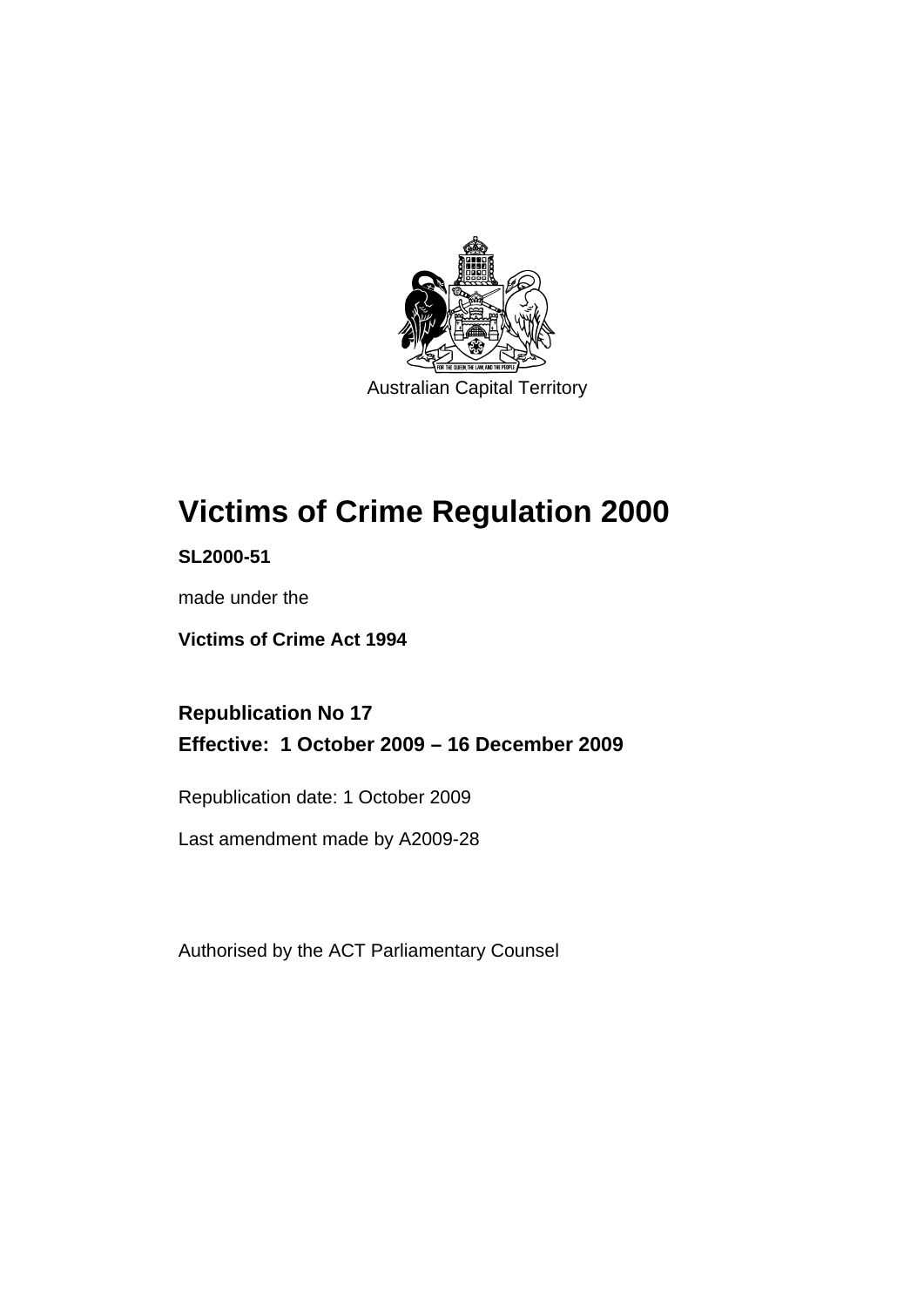## **About this republication**

## **The republished law**

This is a republication of the *Victims of Crime Regulation 2000*, made under the *[Victims of](#page-6-0)  [Crime Act 1994](#page-6-0)* (including any amendment made under the *Legislation Act 2001*, part 11.3 (Editorial changes)) as in force on 1 October 2009*.* It also includes any amendment, repeal or expiry affecting the republished law to 1 October 2009.

The legislation history and amendment history of the republished law are set out in endnotes 3 and 4.

### **Kinds of republications**

The Parliamentary Counsel's Office prepares 2 kinds of republications of ACT laws (see the ACT legislation register at www.legislation.act.gov.au):

- authorised republications to which the *Legislation Act 2001* applies
- unauthorised republications.

The status of this republication appears on the bottom of each page.

## **Editorial changes**

The *Legislation Act 2001*, part 11.3 authorises the Parliamentary Counsel to make editorial amendments and other changes of a formal nature when preparing a law for republication. Editorial changes do not change the effect of the law, but have effect as if they had been made by an Act commencing on the republication date (see *Legislation Act 2001*, s 115 and s 117). The changes are made if the Parliamentary Counsel considers they are desirable to bring the law into line, or more closely into line, with current legislative drafting practice.

This republication does not include amendments made under part 11.3 (see endnote 1).

### **Uncommenced provisions and amendments**

If a provision of the republished law has not commenced or is affected by an uncommenced amendment, the symbol  $\mathbf{U}$  appears immediately before the provision heading. The text of the uncommenced provision  $\overline{or}$  amendment appears only in the last endnote.

#### **Modifications**

If a provision of the republished law is affected by a current modification, the symbol  $\mathbf{M}$ appears immediately before the provision heading. The text of the modifying provision appears in the endnotes. For the legal status of modifications, see *Legislation Act 2001*, section 95.

#### **Penalties**

The value of a penalty unit for an offence against this republished law at the republication date is—

- (a) if the person charged is an individual—\$100; or
- (b) if the person charged is a corporation—\$500.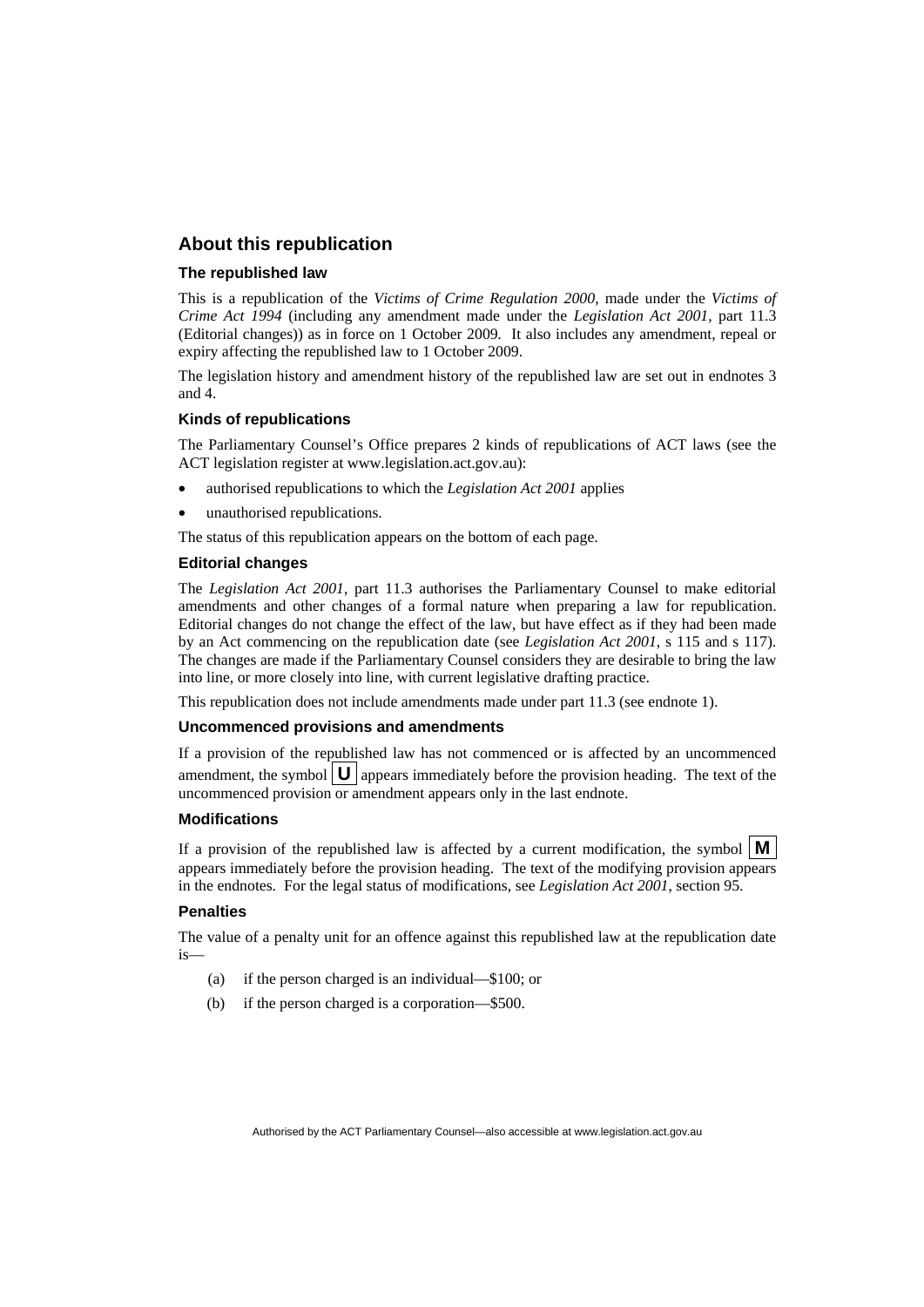

# **[Victims of Crime Regulation 2000](#page-6-0)**

made under the

**[Victims of Crime Act 1994](#page-6-0)** 

# **Contents**

|                                                            |                                          | Page       |  |  |
|------------------------------------------------------------|------------------------------------------|------------|--|--|
| Part 1                                                     | <b>Preliminary</b>                       |            |  |  |
| 1                                                          | Name of regulation                       | 2          |  |  |
| 3                                                          | Dictionary                               | 2          |  |  |
| 4                                                          | <b>Notes</b>                             | 2          |  |  |
| Part 2<br>Victims assistance board                         |                                          |            |  |  |
| <b>Division 2.1</b><br><b>Establishment and membership</b> |                                          |            |  |  |
| 5                                                          | Establishment<br>3                       |            |  |  |
| 6                                                          | <b>Functions</b><br>3                    |            |  |  |
| 7                                                          | Membership of board<br>4                 |            |  |  |
| 8                                                          | Appointed members of board<br>4          |            |  |  |
| 9                                                          | Conditions of appointment generally<br>6 |            |  |  |
| R <sub>17</sub>                                            | Victims of Crime Regulation 2000         | contents 1 |  |  |
| 01/10/09                                                   | Effective: 01/10/09-16/12/09             |            |  |  |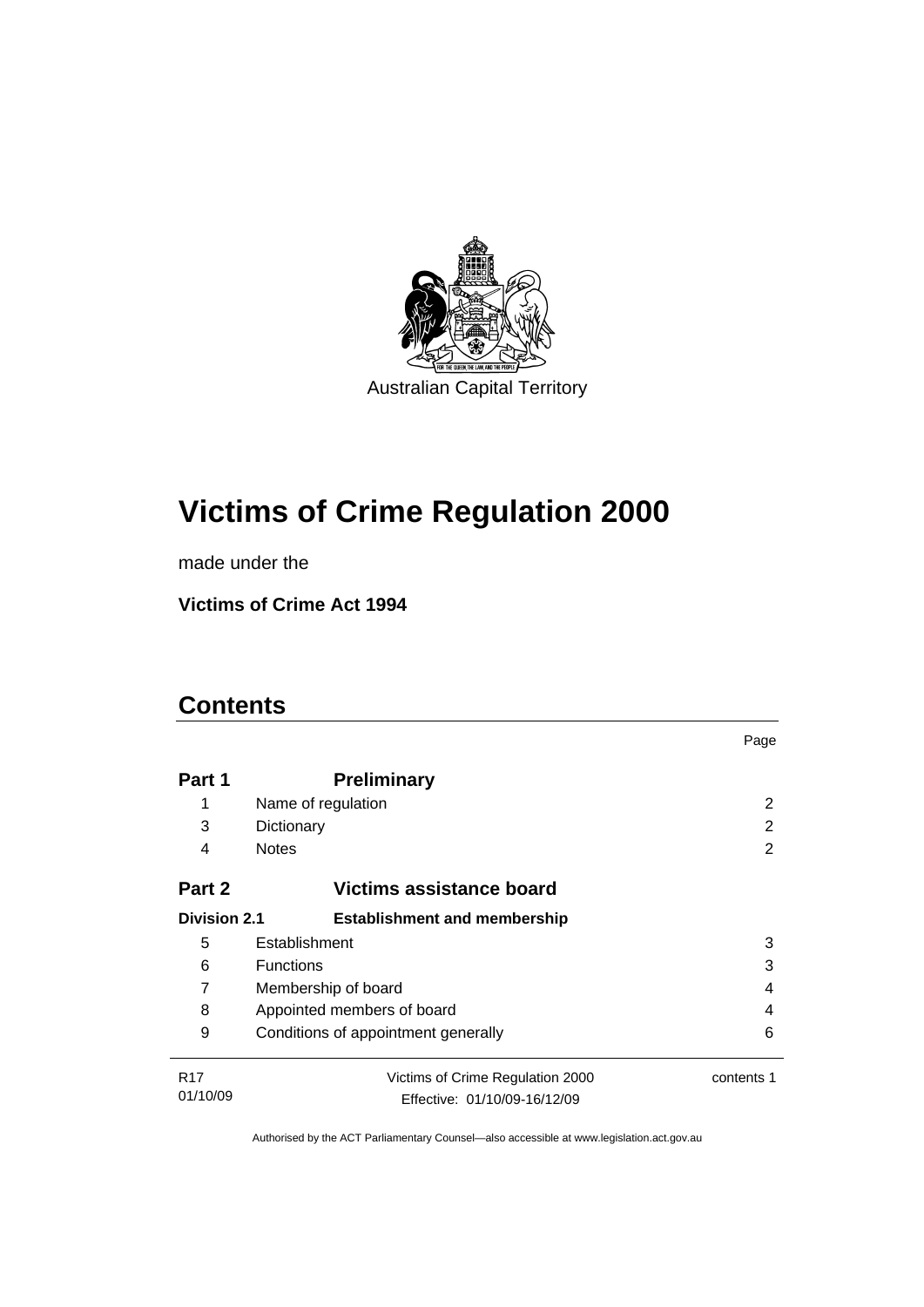|                                              |                                                                | Page<br>6                   |  |
|----------------------------------------------|----------------------------------------------------------------|-----------------------------|--|
| 10                                           | Chairperson and deputy chairperson                             |                             |  |
| 11                                           | Duration of appointment                                        | 6                           |  |
| <b>Division 2.2</b>                          | <b>Proceedings of board</b>                                    |                             |  |
| 13                                           | Time and place of meetings                                     | $\overline{7}$              |  |
| 14                                           | Procedures governing conduct of meetings                       | $\overline{7}$              |  |
| 15                                           | Disclosure of interests                                        | 8                           |  |
| 16                                           | Staff of the board                                             | 9                           |  |
| 17                                           | Guidelines                                                     | 9                           |  |
| 18                                           | Independent arbitrators                                        | 10                          |  |
| Part 3                                       | <b>Victims services scheme</b>                                 |                             |  |
| <b>Division 3.1</b>                          | The victims services scheme                                    |                             |  |
| 19                                           | Victims services scheme                                        | 11                          |  |
| 20                                           | Objects of the victims services scheme                         | 11                          |  |
| 21                                           | Responsible service agency                                     | 12                          |  |
| 22                                           | Responsible service agency-functions<br>12                     |                             |  |
| 23<br>Responsible service agency-obligations |                                                                |                             |  |
| 24                                           | Eligible victims under the victims services scheme             |                             |  |
| <b>Division 3.2</b>                          | Notification and review of eligibility decisions               |                             |  |
| 25                                           | Definitions-div 3.2                                            | 15                          |  |
| 25A                                          | Internal review notices-responsible service agency<br>15       |                             |  |
| 26                                           | Applications to responsible service agency for internal review | 15                          |  |
| 26A                                          | 16<br>Internal reviewer                                        |                             |  |
| 27                                           | Review by internal reviewer                                    | 16                          |  |
| 27A                                          | Internal review notices-internal reviewer                      | 17                          |  |
| 28                                           | <b>Eligibility Review Committee</b><br>17                      |                             |  |
| 29                                           | 17<br>Applications to committee for internal review            |                             |  |
| 30                                           | Review by committee<br>18                                      |                             |  |
| 31                                           | Reviewable decision notices                                    | 18                          |  |
| 32                                           | 18<br>Applications to ACAT                                     |                             |  |
| <b>Division 3.3</b>                          | Levels of service under the victims services scheme            |                             |  |
| 33                                           | Level 1 service                                                | 19                          |  |
| 34                                           | Level 2 service                                                | 19                          |  |
| contents 2                                   | Victims of Crime Regulation 2000                               | R <sub>17</sub><br>01/10/09 |  |
|                                              | Effective: 01/10/09-16/12/09                                   |                             |  |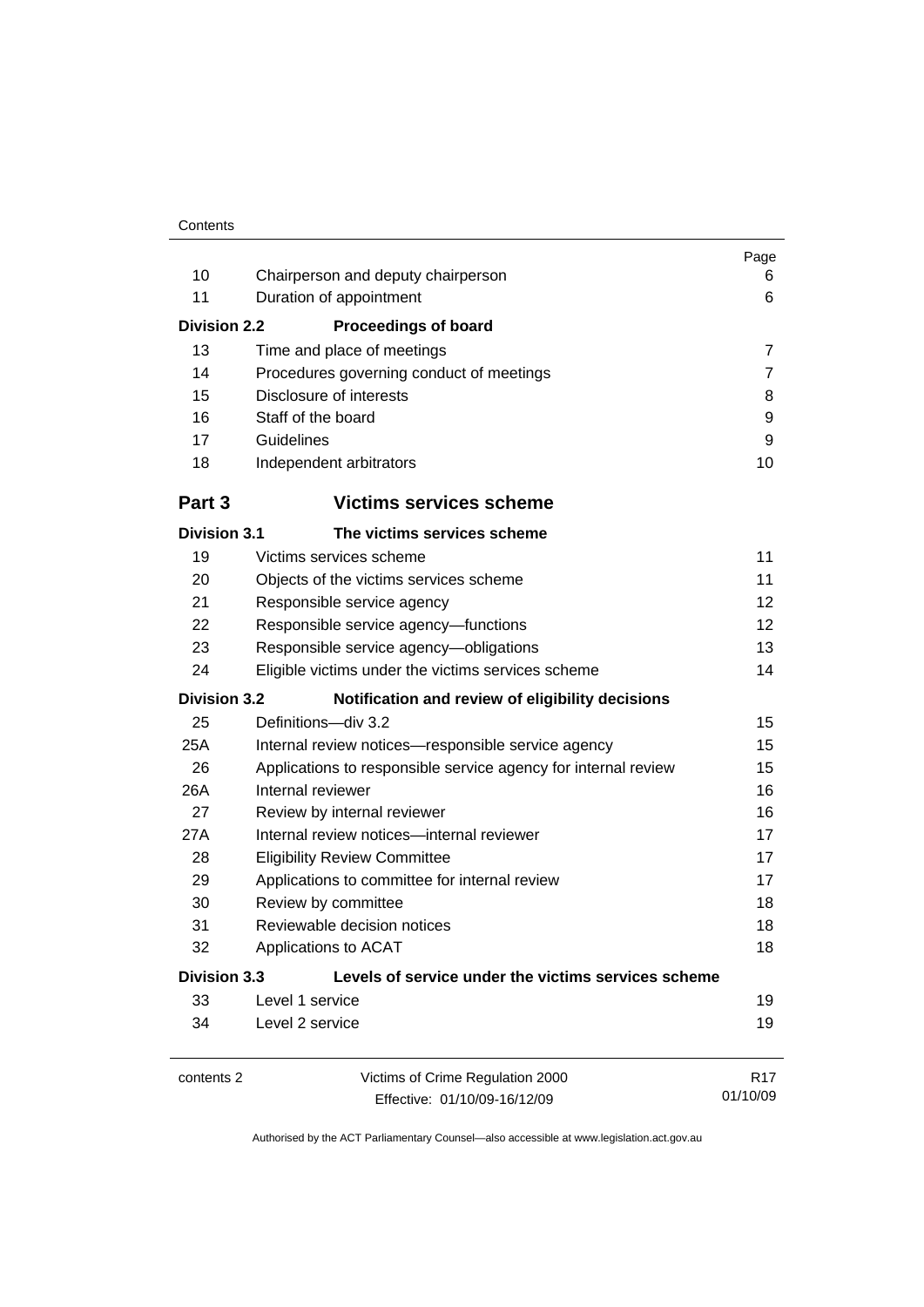|                     |                                                                 | Page<br>20 |
|---------------------|-----------------------------------------------------------------|------------|
| 35                  | Level 3 service                                                 |            |
| 36                  | <b>Exceptional cases</b>                                        | 21         |
| 37                  | How contact hours are provided                                  | 22         |
| 38                  | Arbitration-care plans                                          | 23         |
| 39                  | Case closure                                                    | 23         |
| Division 3.4        | <b>Service providers</b>                                        |            |
| 40                  | Approved service providers                                      | 23         |
| 41                  | Criteria for approval                                           | 24         |
| 42                  | Suspension of approval                                          | 25         |
| 43                  | Cancellation of approval                                        | 26         |
| <b>Division 3.5</b> | General                                                         |            |
| 44                  | Volunteer program                                               | 26         |
| 45                  | Special financial assistance-statements                         | 26         |
| <b>Division 3.6</b> | Notification and review of decisions about service<br>providers |            |
| 46                  | Meaning of reviewable decision-div 3.6                          | 27         |
| 46A                 | Reviewable decision notices<br>27                               |            |
| 47                  | Applications for review<br>27                                   |            |
| Part 4              | <b>Miscellaneous</b>                                            |            |
| 48                  | Guidelines-volunteers                                           | 28         |
| 49                  | Annual reporting authority                                      | 28         |
| 49A                 | Victims services levy-excluded offences<br>29                   |            |
| 50                  | Determination of fees for services provided by approved service |            |
|                     | providers                                                       | 29         |
| 51                  | Approved forms                                                  | 29         |
| <b>Schedule 1</b>   | Reviewable decisions about service providers                    | 30         |
| <b>Schedule 2</b>   | Victims services levy-excluded offences                         | 31         |
| <b>Part 2.1</b>     | <b>Australian Road Rules</b>                                    | 31         |
|                     |                                                                 |            |

| R17      | Victims of Crime Regulation 2000 | contents 3 |
|----------|----------------------------------|------------|
| 01/10/09 | Effective: 01/10/09-16/12/09     |            |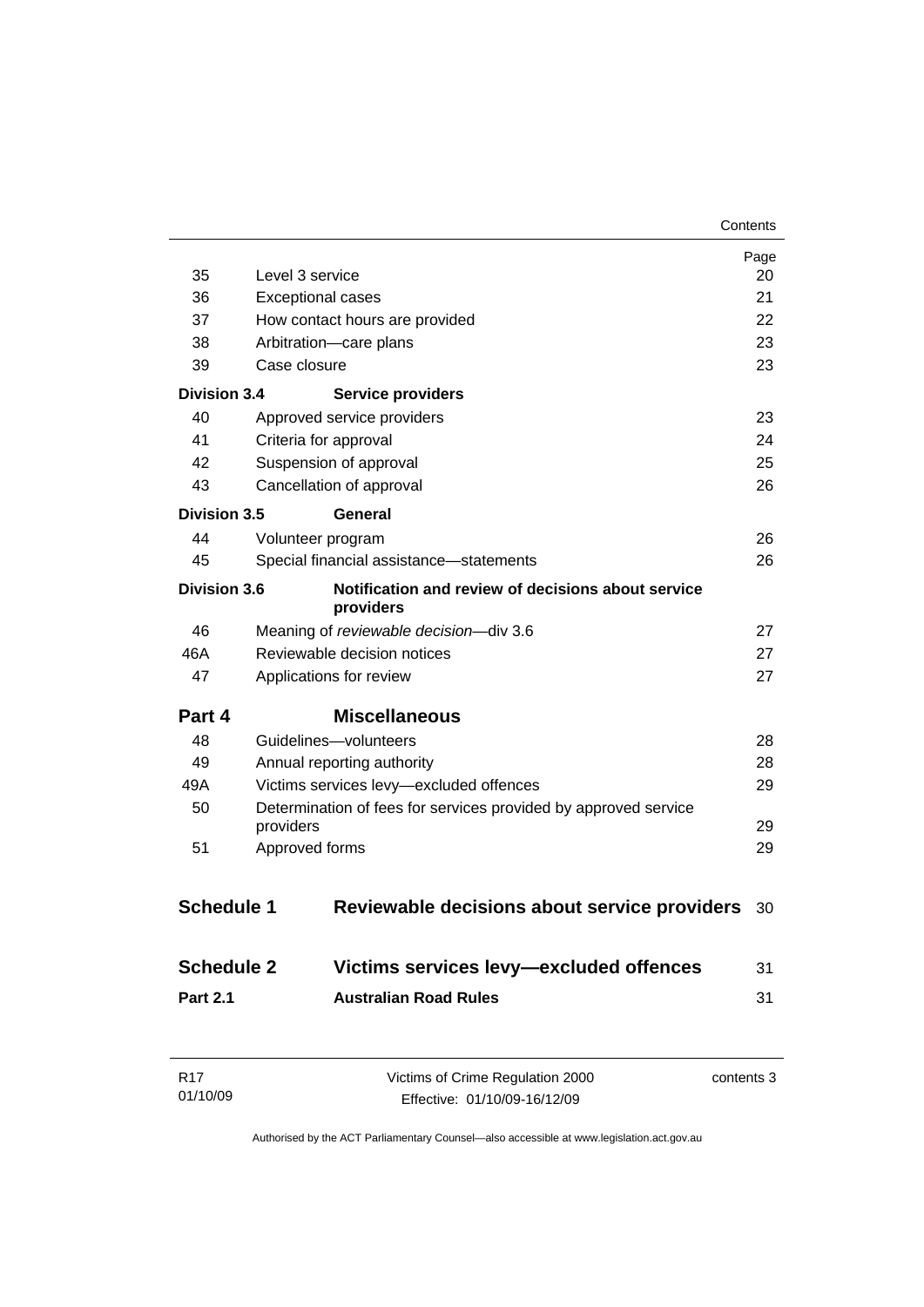|                   |                                                                                             | Page |
|-------------------|---------------------------------------------------------------------------------------------|------|
| <b>Part 2.2</b>   | <b>Road Transport (Safety and Traffic Management)</b><br><b>Regulation 2000</b>             | 36   |
| <b>Part 2.3</b>   | Australian National University Act 1991 (Cwlth)-<br>Parking and Traffic Statute (No 2) 2007 | 38   |
| <b>Dictionary</b> |                                                                                             | 41   |
| <b>Endnotes</b>   |                                                                                             |      |
| 1                 | About the endnotes                                                                          | 45   |
| 2                 | Abbreviation key                                                                            | 45   |

|   | Legislation history    | 46 |
|---|------------------------|----|
|   | Amendment history      | 48 |
| 5 | Earlier republications | 53 |

contents 4 Victims of Crime Regulation 2000 Effective: 01/10/09-16/12/09

R17 01/10/09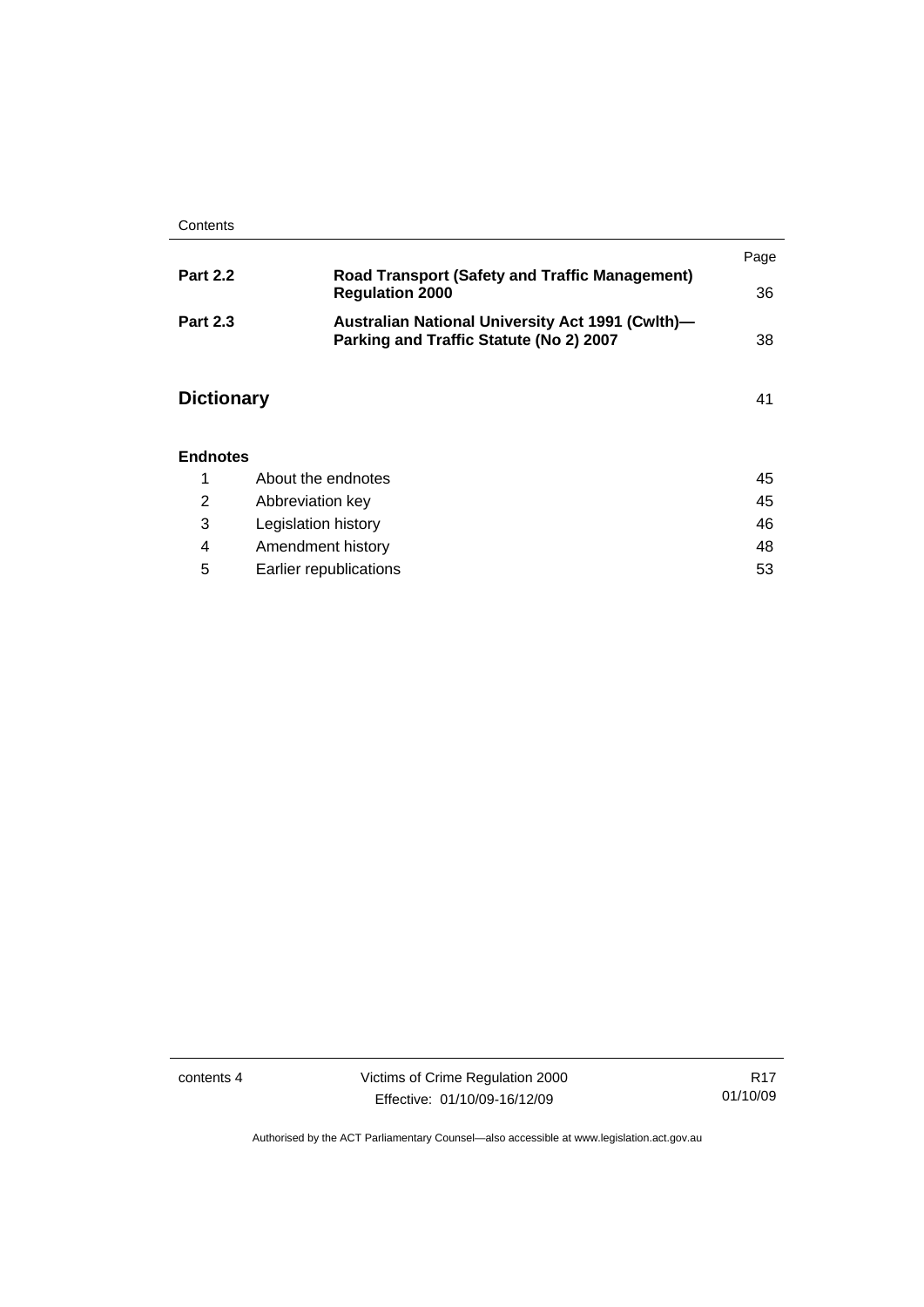<span id="page-6-0"></span>

# **Victims of Crime Regulation 2000**

made under the

I

**Victims of Crime Act 1994** 

R17 01/10/09 Victims of Crime Regulation 2000 Effective: 01/10/09-16/12/09

page 1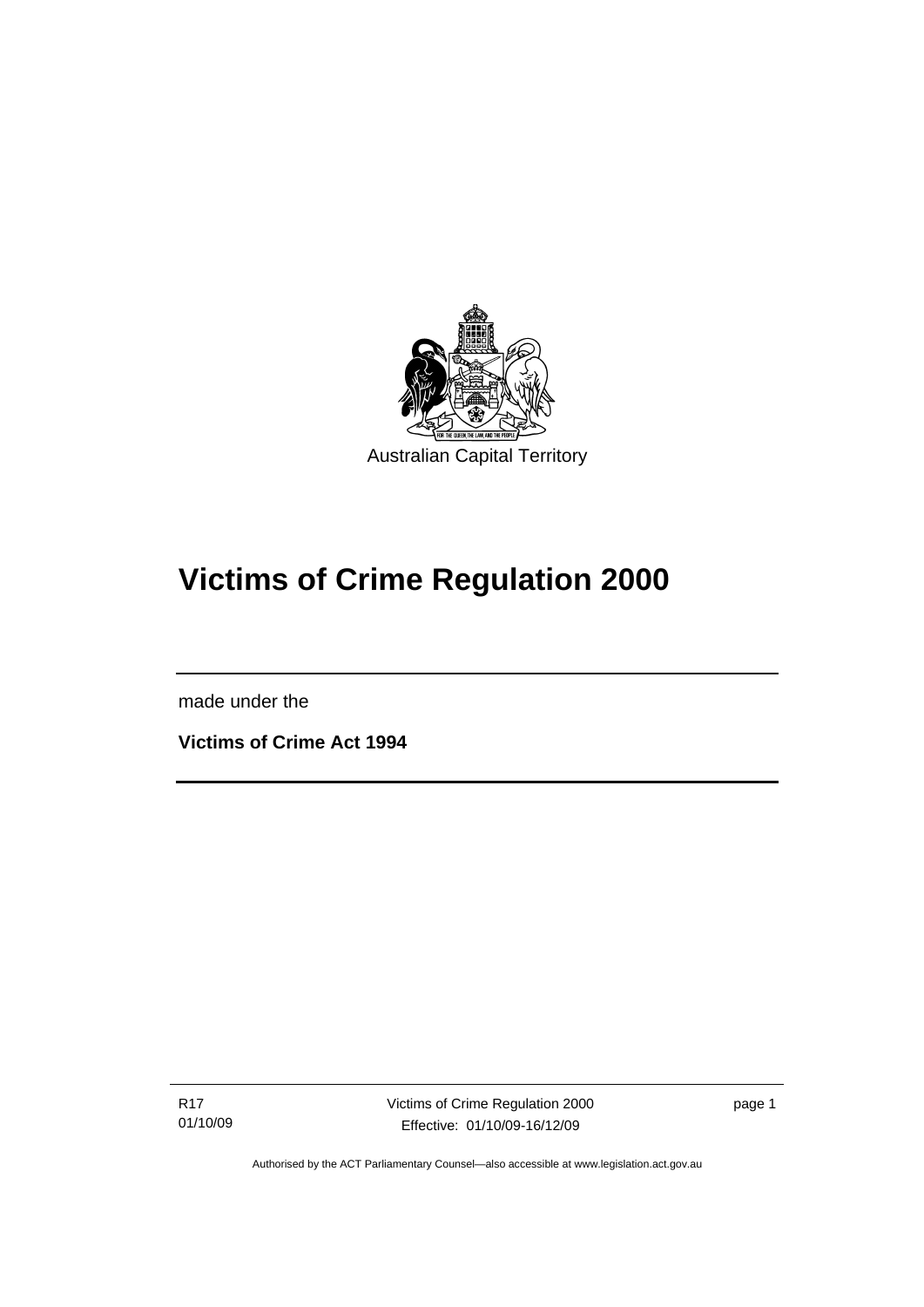### <span id="page-7-0"></span>Part 1 **Preliminary**

Section 1

# **Part 1** Preliminary

## **1 Name of regulation**

This regulation is the *Victims of Crime Regulation 2000*.

# **3 Dictionary**

The dictionary at the end of this regulation is part of this regulation.

*Note 1* The dictionary at the end of this regulation defines certain terms used in this regulation and includes references (*signpost definitions*) to other terms defined elsewhere.

> For example, the signpost definition '*serious crime*—see the *Victims of Crime (Financial Assistance) Act 1983*, section 2' means that the term 'serious crime' is defined in that section and the definition applies to this regulation.

*Note 2* A definition in the dictionary (including a signpost definition) applies to the entire regulation unless the definition, or another provision of this regulation, provides otherwise or the contrary intention otherwise appears (see Legislation Act, s 155 and s 156 (1)).

## **4 Notes**

A note included in this regulation is explanatory and is not part of this regulation.

*Note* See the Legislation Act, s 127 (1), (4) and (5) for the legal status of notes.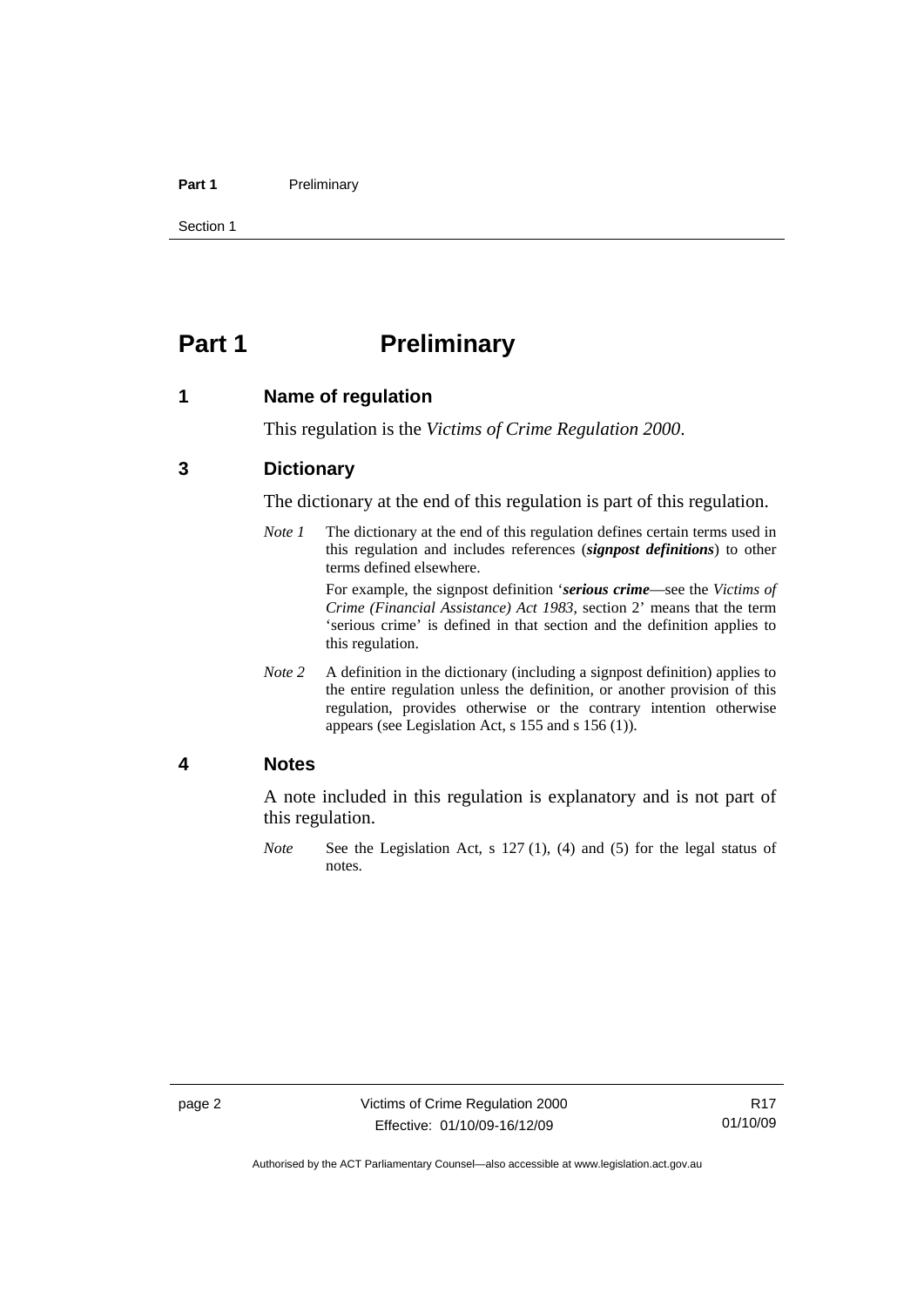# <span id="page-8-0"></span>**Part 2 Victims assistance board**

# **Division 2.1 Establishment and membership**

# **5 Establishment**

The Victims Assistance Board is established.

# **6 Functions**

The functions of the board are—

- (a) to monitor and evaluate the responsible service agency's management of the victims services scheme; and
- (b) to approve service providers; and
- (c) to prepare guidelines for the management of the victims services scheme; and
- (d) to make recommendations to the Minister about fees for services under the victims services scheme; and
- (e) to supervise the keeping by the responsible service agency of a statistical database about the operation of the victims services scheme; and
- (f) to approve independent arbitrators to resolve any disagreements between case coordinators for eligible victims and approved service providers; and
- (g) to advise the Minister on the operation of the victims services scheme and any change to the scheme it considers desirable; and
- (h) when asked by the coordinator, to give advice or information to the coordinator on issues about victims generally; and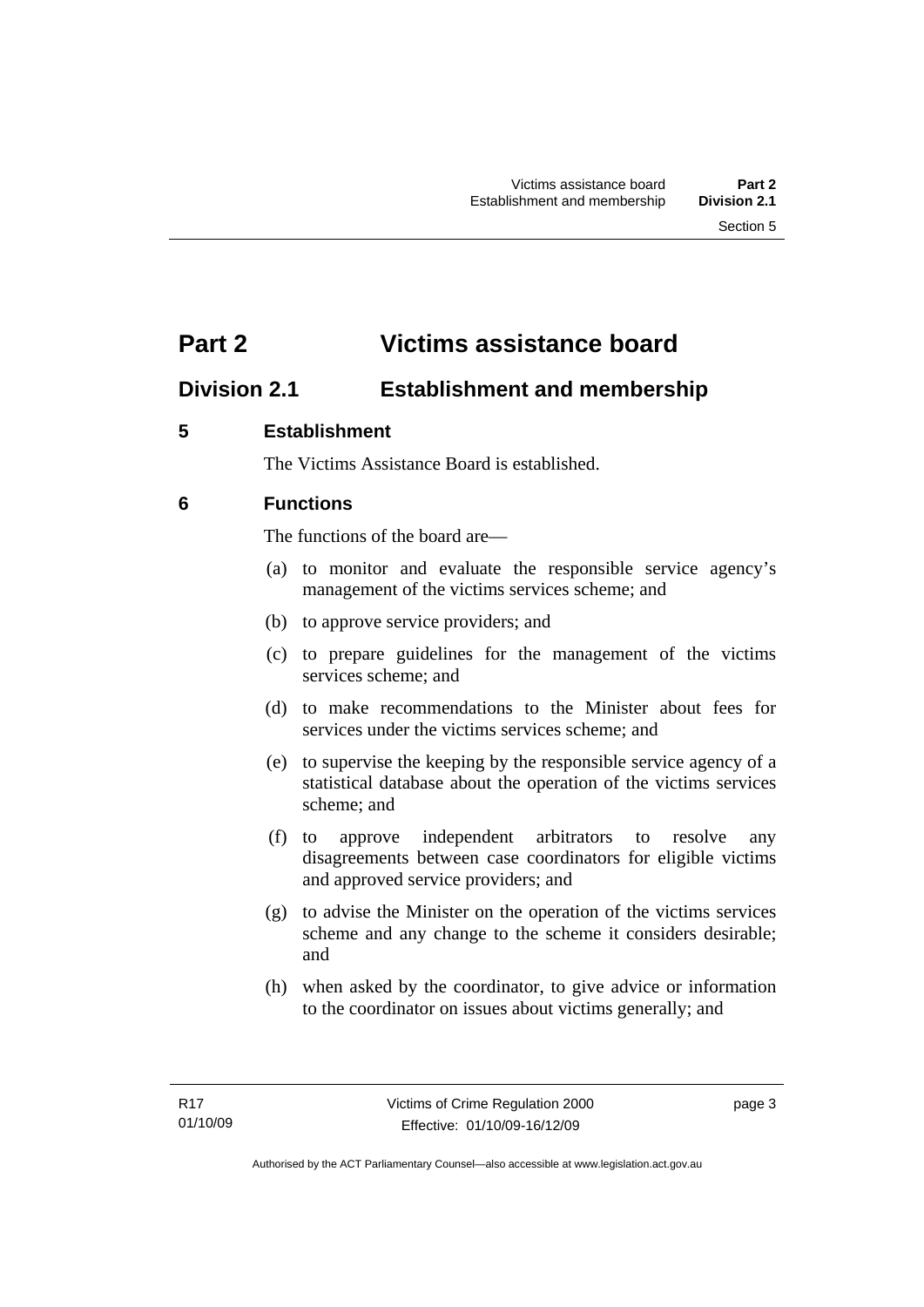(i) to exercise any other function given to the board under the Act or any other Territory law.

## <span id="page-9-0"></span>**7 Membership of board**

- (1) The board consists of—
	- (a) the coordinator; and
	- (b) the appointed members.
- (2) The appointed members are to be appointed by the Minister.
	- *Note 1* For the making of appointments (including acting appointments), see the Legislation Act, pt 19.3.
	- *Note 2* Certain Ministerial appointments require consultation with an Assembly committee and are disallowable (see Legislation Act, div 19.3.3).

# **8 Appointed members of board**

- (1) The Minister must appoint as members—
	- (a) a representative of each of the following:
		- (i) the DPP (the *DPP member*);
		- (ii) the Australian Federal Police (the *AFP member*);
		- (iii) ACT courts (the *courts member*);
		- (iv) the administrative unit allocated responsibility for the administration of justice (the *justice member*);
		- (v) the administrative unit allocated responsibility for the administration of community support services (the *community support member*);
		- (vi) the administrative unit allocated responsibility for the administration of youth policy and services (the *youth policy and services member*); and
	- (b) a person who, in the Minister's opinion, represents the interests of the indigenous communities (the *indigenous member*); and

R17 01/10/09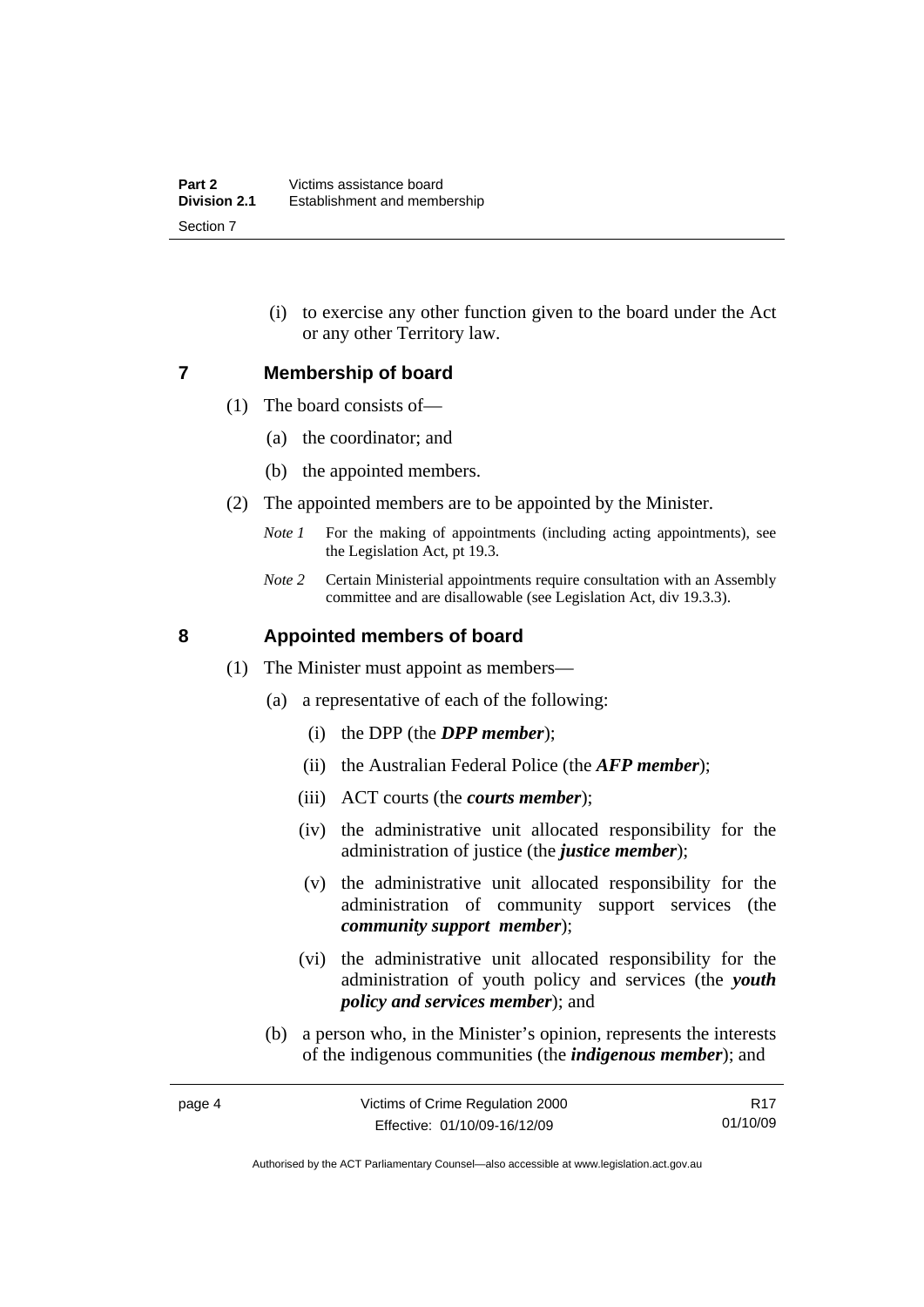Section 8

- (c) a person who, in the Minister's opinion, represents the interests of other persons of non-English speaking background (the
- (d) a person who is a lawyer (the *legal profession member*); and

*migrant member*); and

- (e) a person who, in the Minister's opinion, represents the interests of health professions (other than a doctor or dentist) (the *health professions member*); and
- (f) a person who, in the Minister's opinion, represents the interests of victims services groups (the *victims groups member*); and
- (g) a psychiatrist or psychologist who, in the Minister's opinion, has experience in dealing with victims (the *psychiatrist/psychologist member*).
- (2) The courts member must be the registrar or a deputy registrar of the Supreme Court or the Magistrates Court.
- (3) A member must be employed, practise, or live, in the ACT.
- (4) The Minister must not appoint a public servant as a member mentioned in subsection  $(1)$  (b) to  $(g)$ .
	- *Note 1* For the making of appointments (including acting appointments), see the Legislation Act, pt 19.3.
	- *Note 2* In particular, an appointment may be made by naming a person or nominating the occupant of a position (see Legislation Act, s 207).
	- *Note 3* Certain Ministerial appointments require consultation with an Assembly committee and are disallowable (see Legislation Act, div 19.3.3).
	- *Note 4* A person may be reappointed to a position if the person is eligible to be appointed to the position (see Legislation Act, s 208 and dict, pt 1, def *appoint*).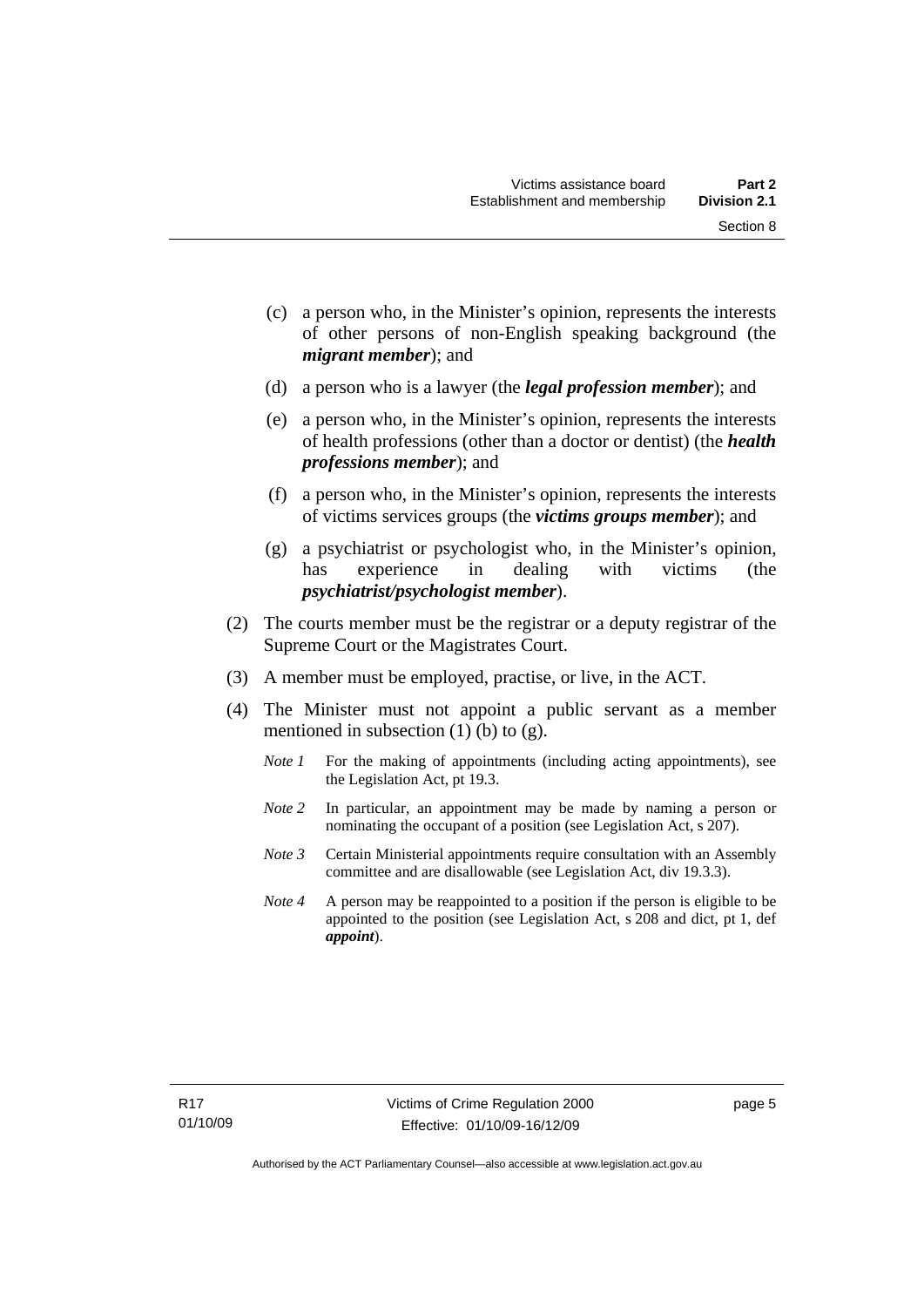# <span id="page-11-0"></span>**9 Conditions of appointment generally**

- (1) An appointed member holds the position on a part-time basis.
- (2) An appointed member holds the position on the conditions not provided by this regulation or another territory law that are decided by the Minister.

# **10 Chairperson and deputy chairperson**

- (1) The members of the board must, whenever necessary, elect—
	- (a) an appointed member to be chairperson; and
	- (b) another appointed member to be deputy chairperson.
- (2) The board must tell the Minister of the election of a member as chairperson or deputy chairperson.

# **11 Duration of appointment**

- (1) An appointed member must not be appointed for longer than 2 years.
- (2) The Minister must end the appointment of—
	- (a) the DPP member, the AFP member, the courts member, the justice member, the community support member or the youth policy and services member if the Minister is satisfied that the member is no longer the representative of the relevant entity mentioned in section 8 (1) (a) (Appointed members of board); or
	- (b) the indigenous member, the migrant member, the health professions member or the victims groups member if the Minister is satisfied that the member no longer represents the interests of the relevant communities, professions or groups mentioned in section  $8(1)$  (b), (c), (e) or (f); or
	- (c) any member if the member ceases to be eligible for appointment.

R17 01/10/09

Authorised by the ACT Parliamentary Counsel—also accessible at www.legislation.act.gov.au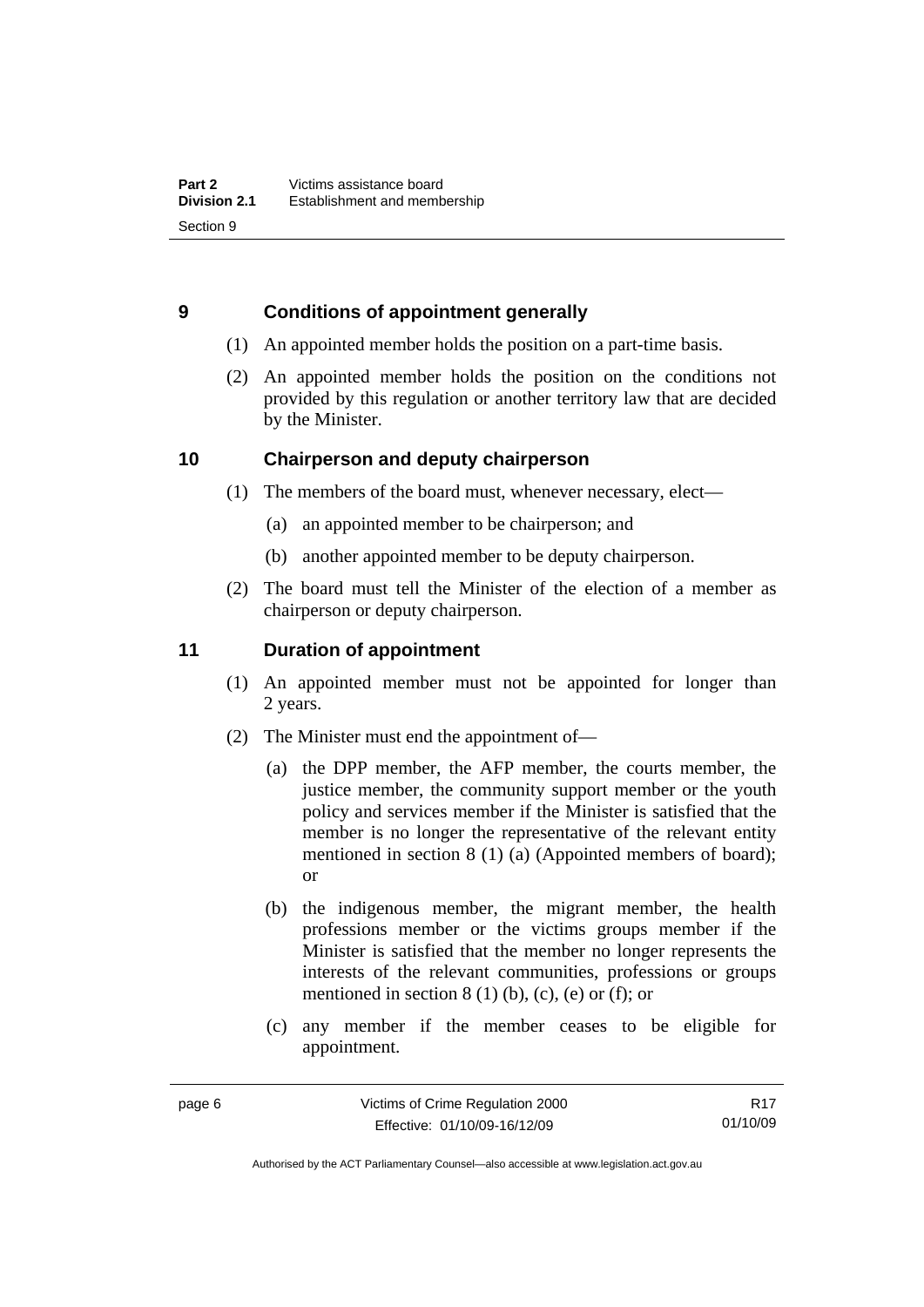- <span id="page-12-0"></span> (3) The Minister may end the appointment of an appointed member—
	- (a) for misbehaviour or physical or mental incapacity; or
	- (b) if the member becomes bankrupt, executes a personal insolvency agreement or otherwise applies to take the benefit of any law for the relief of bankrupt or insolvent debtors; or
	- (c) if the member is absent for 3 consecutive meetings; or
	- (d) if the member is convicted of an indictable offence; or
	- (e) if the member fails to comply with section 15 (Disclosure of interests) without reasonable excuse.
	- *Note* A person's appointment also ends if the person resigns (see Legislation Act, s 210).

# **Division 2.2 Proceedings of board**

## **13 Time and place of meetings**

- (1) Meetings of the board are to be held at the times and places it decides.
- (2) However, the board must meet at least once every 3 months.
- (3) The chairperson—
	- (a) may at any time call a meeting of the board; and
	- (b) must call a meeting if asked by the Minister or at least 6 members.

## **14 Procedures governing conduct of meetings**

- (1) The chairperson presides at all meetings at which the chairperson is present.
- (2) If the chairperson is absent, the deputy chairperson presides.
- (3) If the chairperson and deputy chairperson are both absent, the member chosen by the members present presides.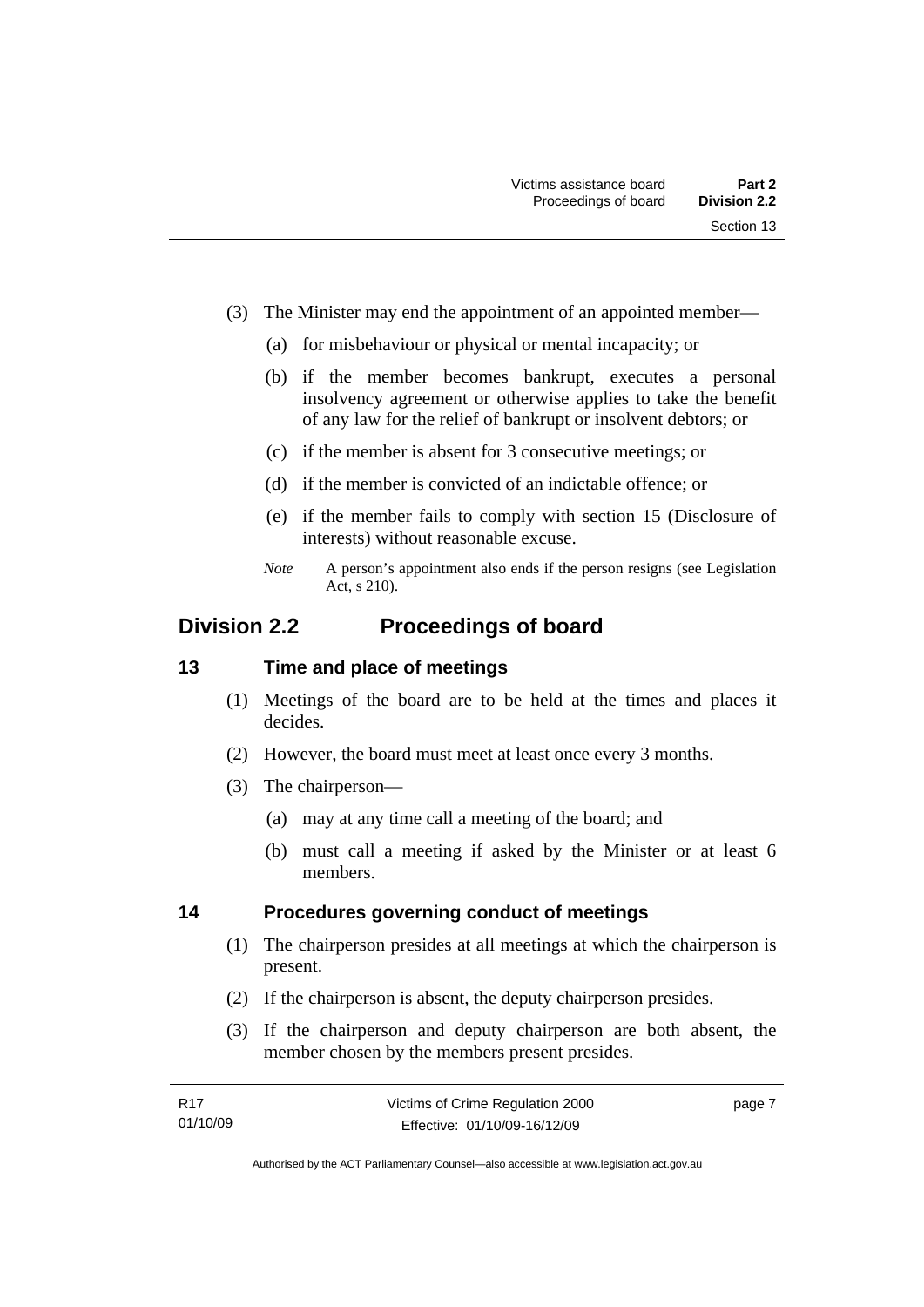- <span id="page-13-0"></span>(4) The board may decide the procedure to be followed for a meeting.
- (5) At a meeting of the board—
	- (a) 6 members form a quorum; and
	- (b) each member (other than the coordinator) has a vote on each question to be decided; and
	- (c) a question is to be decided by a majority of the votes of the members present and voting but, if the votes are equal, the member presiding has a casting vote.
- (6) The board must keep minutes of its meetings.

## **15 Disclosure of interests**

- (1) This section applies to a member of the board if—
	- (a) the member has a direct or indirect financial interest in an issue being considered, or about to be considered, by the board; and
	- (b) the interest could conflict with the proper exercise of the member's functions in relation to the board's consideration of the issue.
- (2) As soon as practicable after the relevant facts come to the member's knowledge, the member must disclose the nature of the interest to a meeting of the board.
- (3) The disclosure must be recorded in the board's minutes and, unless the board otherwise decides, the member must not—
	- (a) be present when the board considers the issue; or
	- (b) take part in a decision of the board on the issue.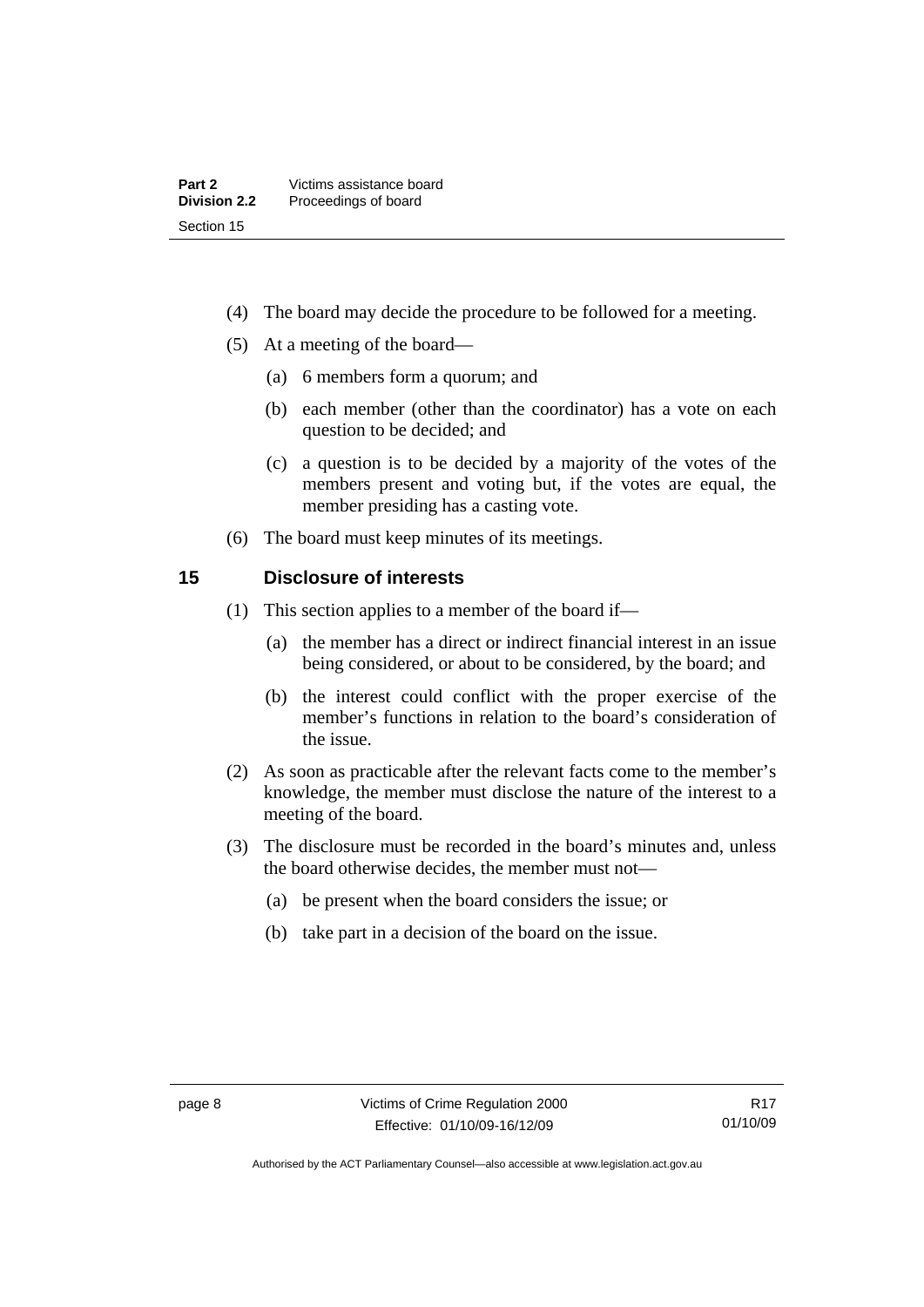- <span id="page-14-0"></span> (4) Any other member who also has a direct or indirect financial interest in the issue must not—
	- (a) be present when the board is considering its decision under subsection (3); or
	- (b) take part in making the decision.

# **16 Staff of the board**

The staff of the board are to be employed under the *Public Sector Management Act 1994*.

# **17 Guidelines**

The board may make guidelines about—

- (a) the way a victim is assessed for eligibility to use the victims services scheme; and
- (b) the employment or engagement of people who will have contact with eligible victims; and
- (c) the preparation, content and implementation of care plans; and
- (d) the eligibility of entities to be approved as service providers; and
- (e) the referral of victims to approved service providers or other entities dealing with victims of crime; and
- (f) the establishment and operation of volunteer programs; and
- (g) the internal review of decisions made by the responsible service agency; and
- (h) the holding of indemnity insurance by approved service providers; and
- (i) other matters necessary or convenient to be decided with respect to the victims services scheme.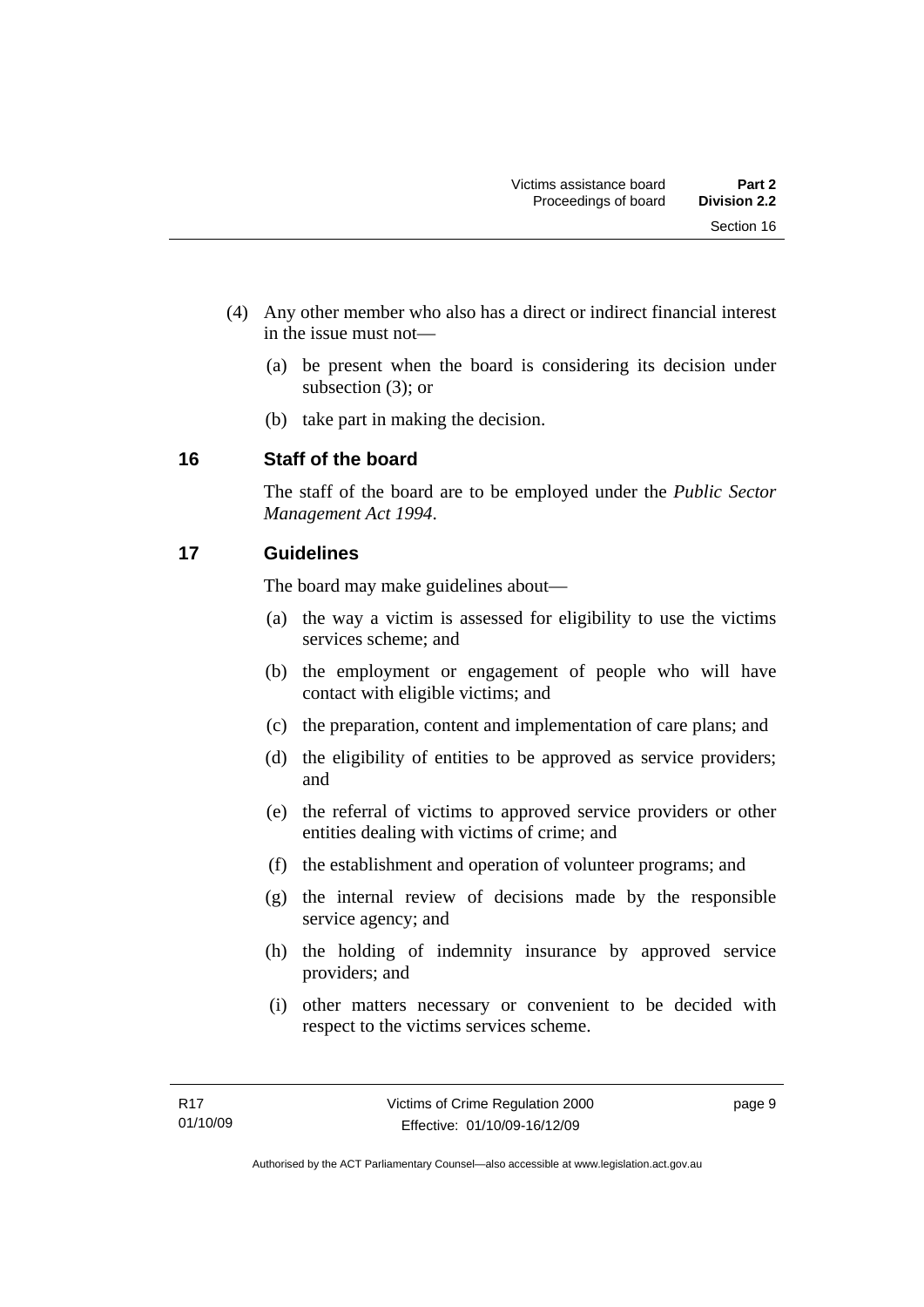## <span id="page-15-0"></span>**18 Independent arbitrators**

- (1) The board may approve independent arbitrators for this regulation.
- (2) A person is eligible to be approved as an independent arbitrator only if the person is an approved service provider.
- (3) The board must keep a list of approved independent arbitrators.
- (4) The board must keep the list open for inspection (without charge) by an eligible victim.
- (5) If asked by an eligible victim, the board must give a copy of the list (without charge) to the victim.

page 10 Victims of Crime Regulation 2000 Effective: 01/10/09-16/12/09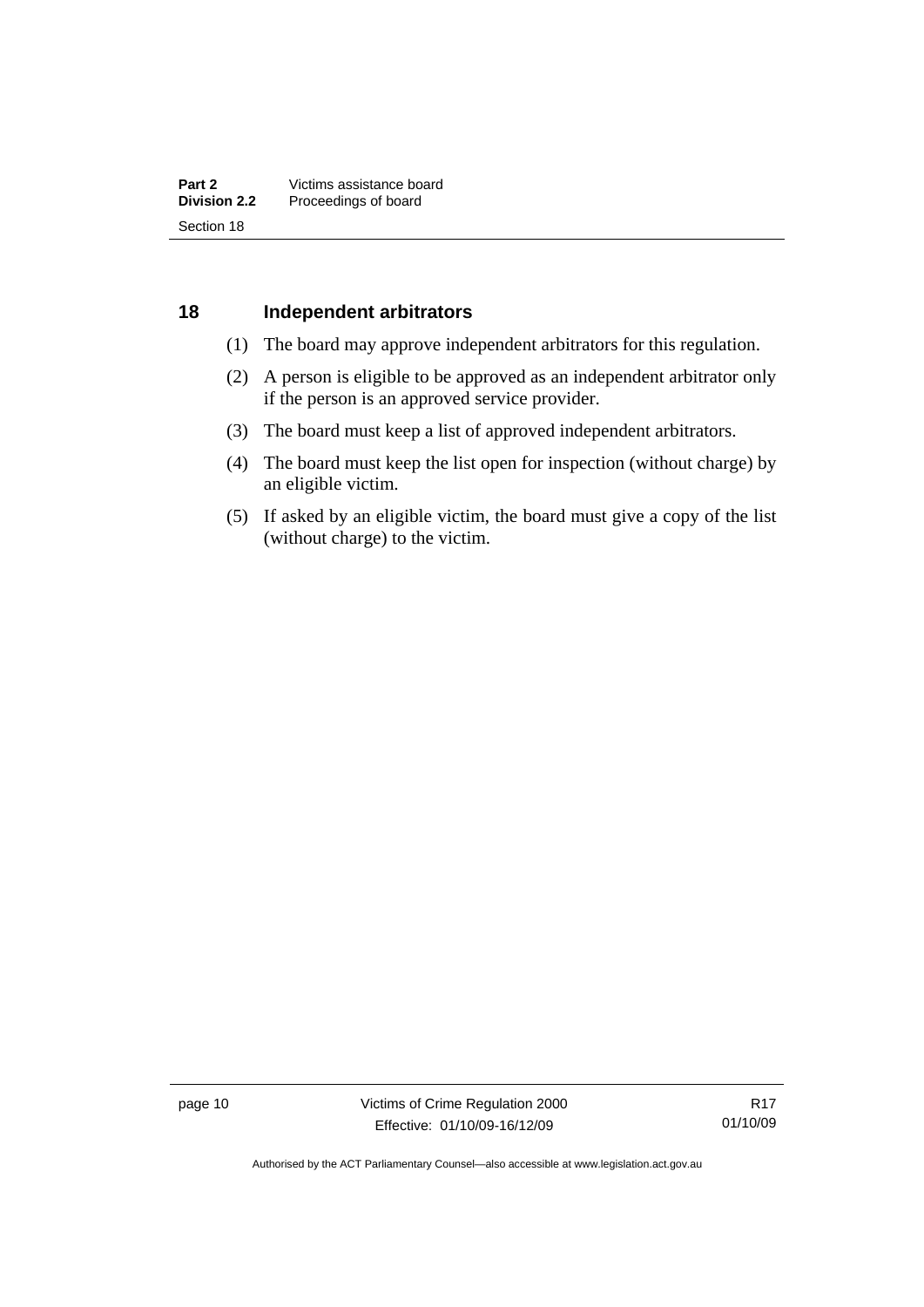# <span id="page-16-0"></span>**Part 3 Victims services scheme**

# **Division 3.1 The victims services scheme**

# **19 Victims services scheme**

A victims services scheme is established.

# **20 Objects of the victims services scheme**

The objects of the victims services scheme are—

- (a) to provide assistance to victims of crime that will—
	- (i) promote their recovery from the harm suffered because of crime; and
	- (ii) allow them to take part in the social, economic and cultural life of their community; and
- (b) to provide the assistance to victims of crime using a multidisciplinary approach; and
- (c) to provide the assistance to victims of crime in ways that are—
	- (i) timely; and
	- (ii) accessible; and
	- (iii) solution-focused; and
	- (iv) professional; and
	- (v) individualised; and
	- (vi) appropriate to the victim.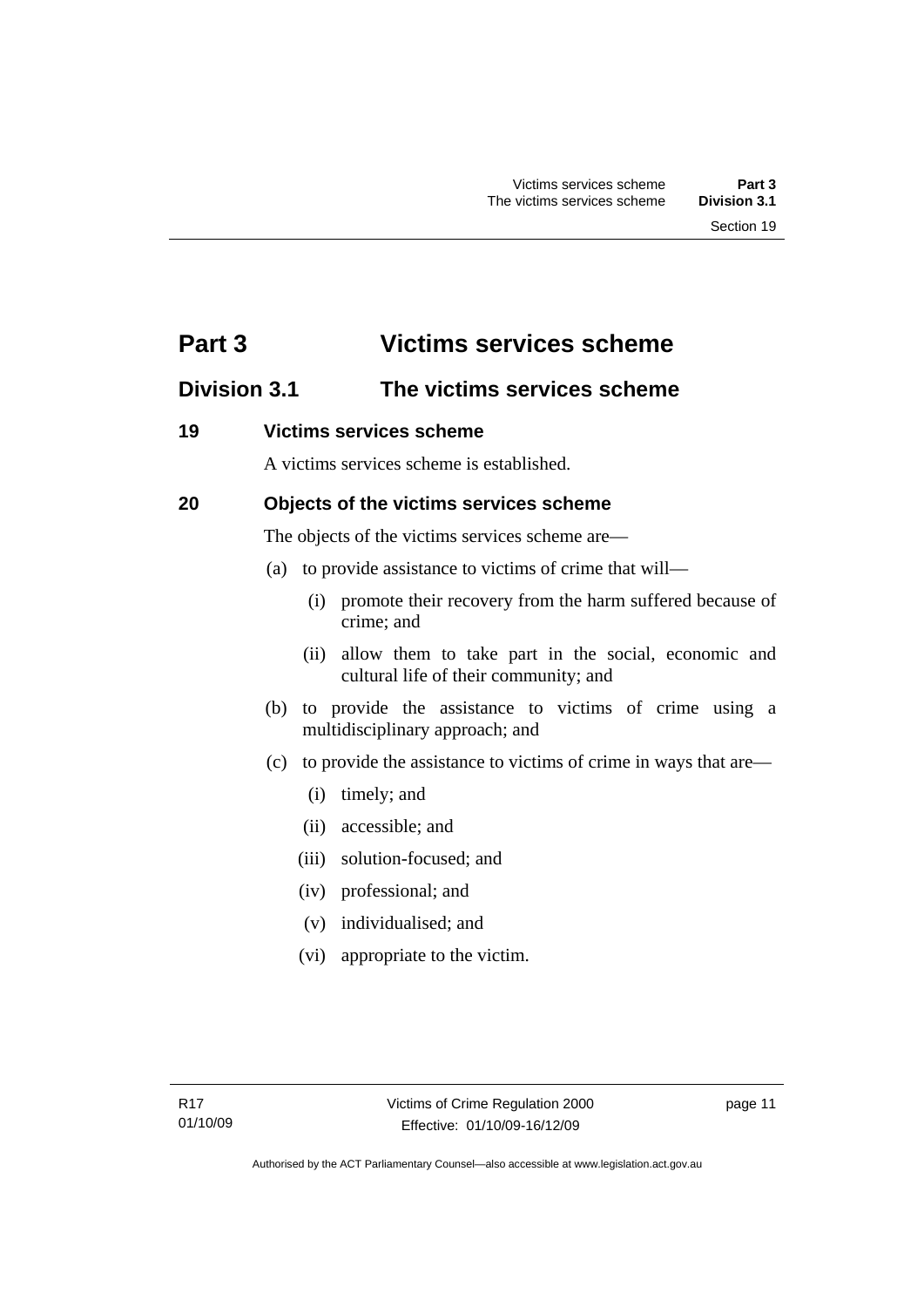# <span id="page-17-0"></span>**21 Responsible service agency**

For the Act, section 19 (2) (a), the chief executive is nominated as the service agency responsible for the management of the victims services scheme.

## **22 Responsible service agency—functions**

The functions of the responsible service agency are—

- (a) to decide the eligibility of people for the different levels of services under the victims services scheme; and
- (b) to provide, or arrange for the provision of, professional services for victims in accordance with this regulation and the guidelines made under section 17 (Guidelines); and
- (c) as appropriate, to refer victims to other entities who provide other assistance and support to victims; and
- (d) to keep records about victims for which services are provided; and
- (e) to train and supervise people engaged by it to provide services; and
- (f) to report to the board on the services it provides and the provision of services it arranges; and
- (g) to evaluate the day-to-day operation of the victims services scheme; and
- (h) to establish a victims support network in consultation with community organisations and other entities that deal with victims; and
- (i) to provide a telephone contact for people seeking information about, or services under, the victims services scheme; and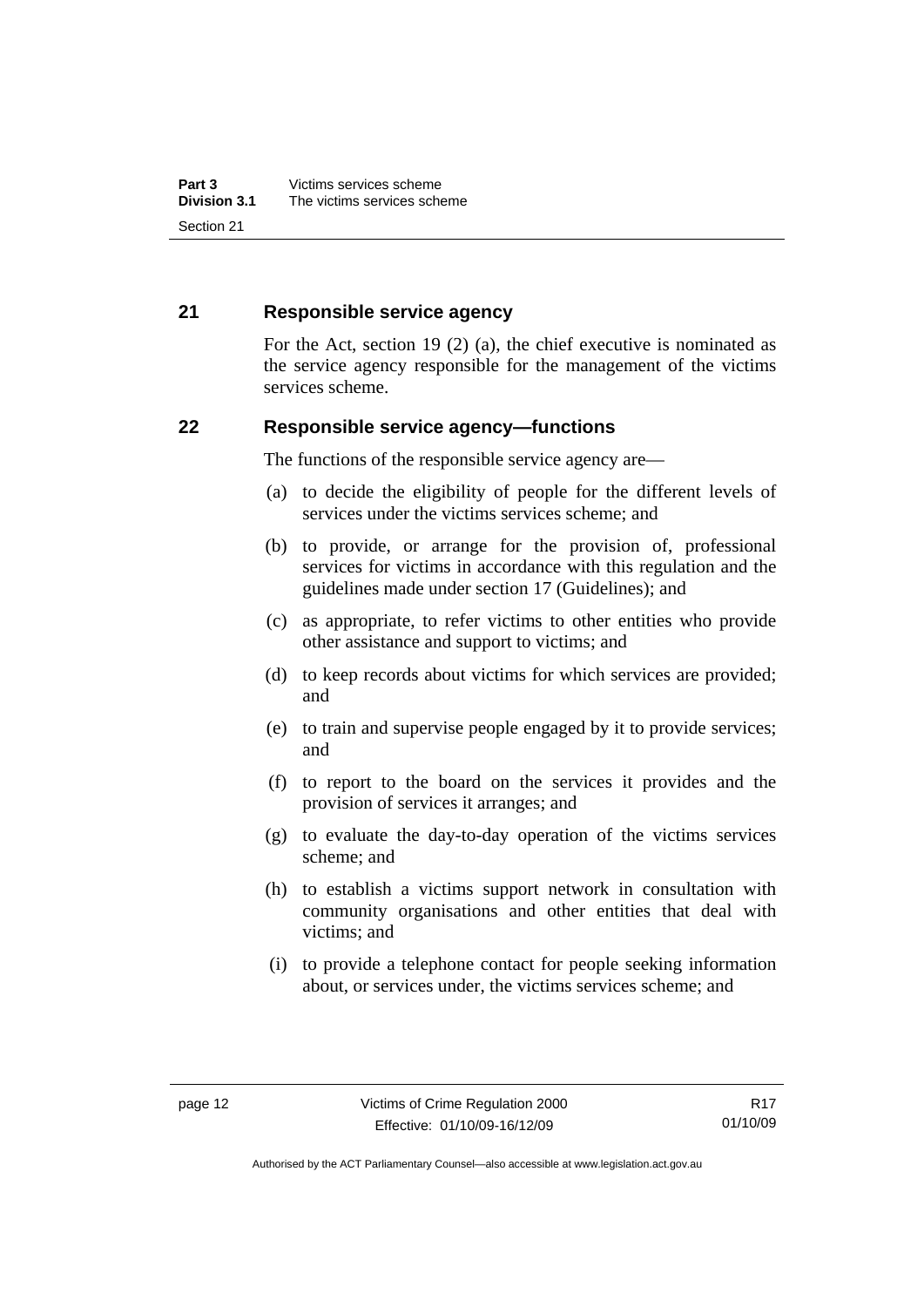- <span id="page-18-0"></span> (j) to develop and maintain a volunteer program to provide practical assistance and support to victims and to train and supervise volunteers for the program; and
- (k) to provide victims with information about the criminal justice system, the operation of the victims services scheme and complaint procedures; and
- (l) to keep financial records of its operations under the victims services scheme.

# **23 Responsible service agency—obligations**

- (1) The responsible service agency must comply with the guidelines made under section 17 (Guidelines) about the employment or engagement of people who will have contact with eligible victims.
- (2) Without limiting subsection (1), the responsible service agency must—
	- (a) be satisfied that a person who will have contact with eligible victims has—
		- (i) qualifications or experience in working with victims and with people from a diversity of ethnic and cultural backgrounds; and
		- (ii) experience or knowledge of working in a multidisciplinary team environment; and
	- (b) assess and evaluate the victims services it provides; and
	- (c) encourage the people it engages or employs to provide those services to undertake continuing education in the provision of services to victims; and
	- (d) take steps to ensure the people engaged or employed by it are familiar with the *Human Rights Commission Act 2005*.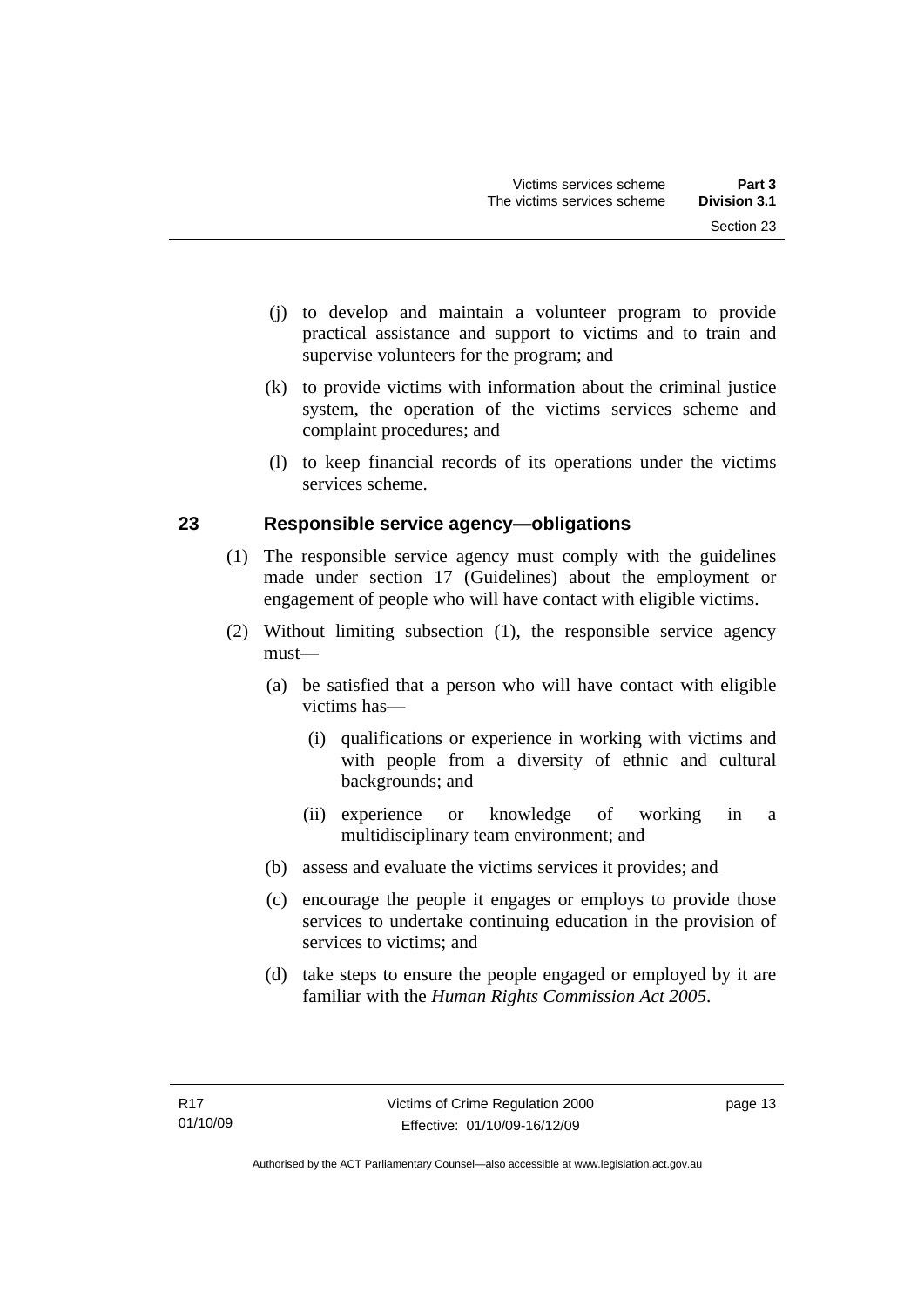<span id="page-19-0"></span> (3) The responsible service agency must take reasonable steps to ensure that a person employed or engaged by it who has been convicted of a serious crime does not have contact with an eligible victim.

## **24 Eligible victims under the victims services scheme**

- (1) An eligible victim may use the victims services scheme.
- (2) An *eligible victim* is a victim other than a victim—
	- (a) who suffers harm caused by, or arising out of the use of, a motor vehicle; or
	- (b) who suffers harm (directly or indirectly) as a result of committing an offence.
- (3) In deciding whether a person is an eligible victim, the responsible service agency may—
	- (a) have regard to statements made by or on behalf of the person; and
	- (b) ask the chief police officer, the DPP or the registrar of the Supreme Court or the Magistrates Court for information about whether or not the person is a suspect or has been convicted or found guilty of an offence arising from the circumstances in which the person suffered harm.
- (4) The chief police officer, the DPP and the registrar of the Supreme Court or the Magistrates Court may give the responsible service agency information of the kind mentioned in subsection (3) (b).
- (5) In this section:

*motor vehicle*—see the *Road Transport (General) Act 1999*, dictionary.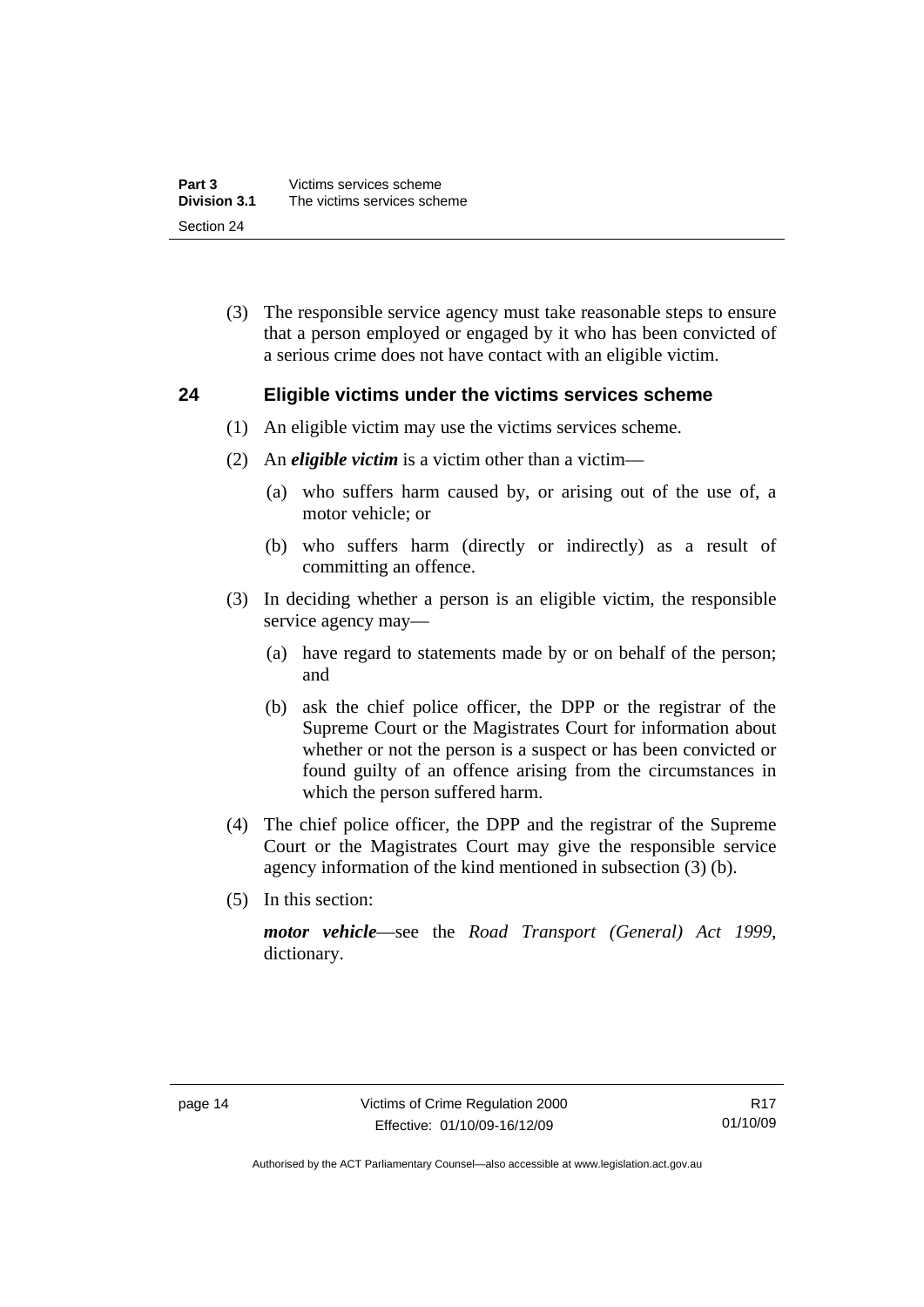# <span id="page-20-0"></span>**Division 3.2 Notification and review of eligibility decisions**

## **25 Definitions—div 3.2**

In this division:

*affected person* means a person the responsible service agency decides is not eligible for the victims services scheme.

*internally reviewable decision* means a decision of the responsible service agency that a person is not eligible for the victims services scheme.

*internal reviewer—*see section 26A.

*internal reviewer's decision* means a decision of an internal reviewer in relation to an internally reviewable decision.

*internal review notice*—see the *ACT Civil and Administrative Tribunal Act 2008*, section 67B (1).

*reviewable decision* means a decision of the committee in relation to an internal reviewer's decision.

# **25A Internal review notices—responsible service agency**

If the responsible service agency makes an internally reviewable decision, the agency must give an internal review notice only to the affected person.

*Note* The requirements for internal review notices are prescribed under the *ACT Civil and Administrative Tribunal Act 2008*.

## **26 Applications to responsible service agency for internal review**

 (1) The affected person may apply to the responsible service agency for review of the internally reviewable decision.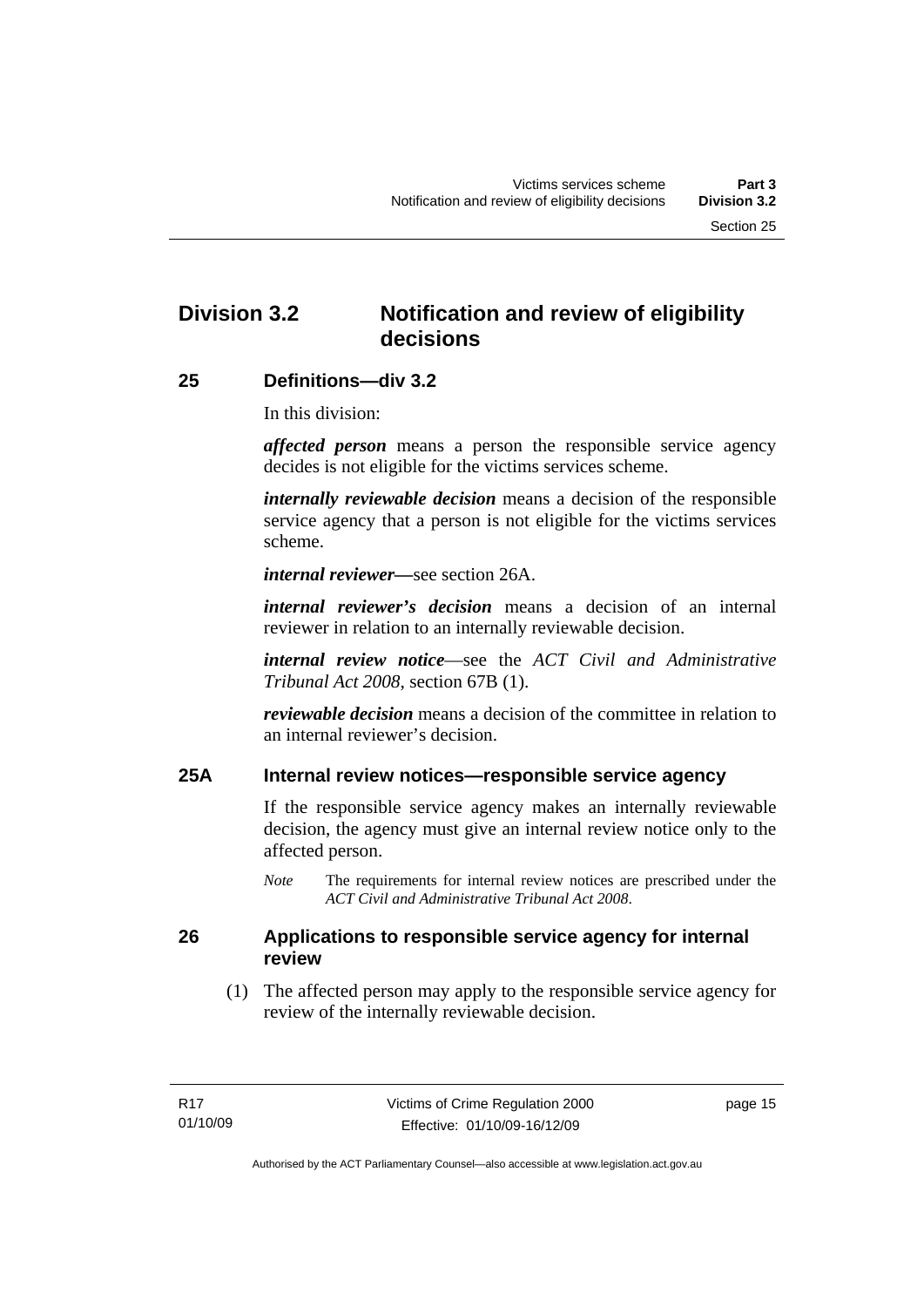- <span id="page-21-0"></span> (2) The application must—
	- (a) be in writing; and
	- (b) state the applicant's name and address; and
	- (c) set out the applicant's reasons for making the application.
	- *Note* If a form is approved under s 51 for the application, the form must be used.
- (3) The application must be given to the responsible service agency within—
	- (a) 28 days after the day the applicant is given the internal review notice by the responsible service agency; or
	- (b) any longer period allowed by the responsible service agency before or after the end of the 28-day period.

## **26A Internal reviewer**

The responsible service agency must arrange for a person (the *internal reviewer*) who did not make the internally reviewable decision to review the decision.

## **27 Review by internal reviewer**

- (1) The internal reviewer for an internally reviewable decision must review the decision.
- (2) The review must happen within 28 days (the *28-day period*) after the day the responsible service agency receives the application for review of the internally reviewable decision.
- (3) The internal reviewer must—
	- (a) confirm the decision; or
	- (b) vary the decision; or
	- (c) set aside the decision and substitute the reviewer's own decision.

Authorised by the ACT Parliamentary Counsel—also accessible at www.legislation.act.gov.au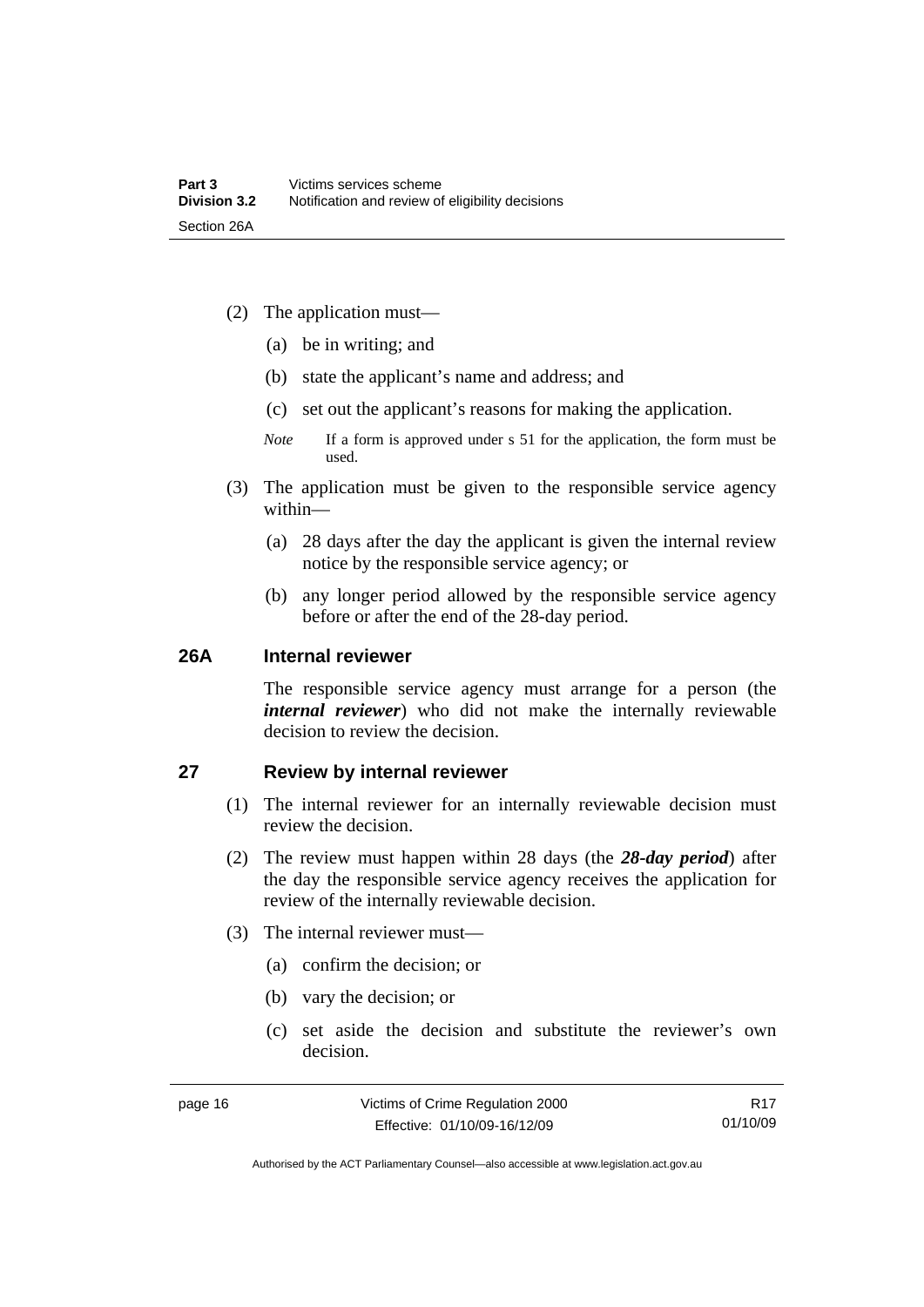<span id="page-22-0"></span> (4) If the decision is not varied or set aside within the 28-day period, the decision is taken to have been confirmed by the internal reviewer.

# **27A Internal review notices—internal reviewer**

If an internal reviewer makes an internal reviewer's decision, the internal reviewer must give an internal review notice only to the affected person.

*Note* The requirements for internal review notices are prescribed under the *ACT Civil and Administrative Tribunal Act 2008*.

# **28 Eligibility Review Committee**

- (1) The Eligibility Review Committee is continued in existence.
- (2) The committee consists of the DPP member, the courts member and the legal profession member.

# **29 Applications to committee for internal review**

- (1) The affected person may apply to the committee for review of the internal reviewer's decision.
- (2) The application must—
	- (a) be in writing; and
	- (b) state the applicant's name and address; and
	- (c) set out the applicant's reasons for making the application.
	- *Note* If a form is approved under s 51 for the application, the form must be used.
- (3) The application must be given to the committee within—
	- (a) 28 days after the day the applicant is given the internal review notice by the internal reviewer; or
	- (b) any longer period allowed by the committee before or after the end of the 28-day period.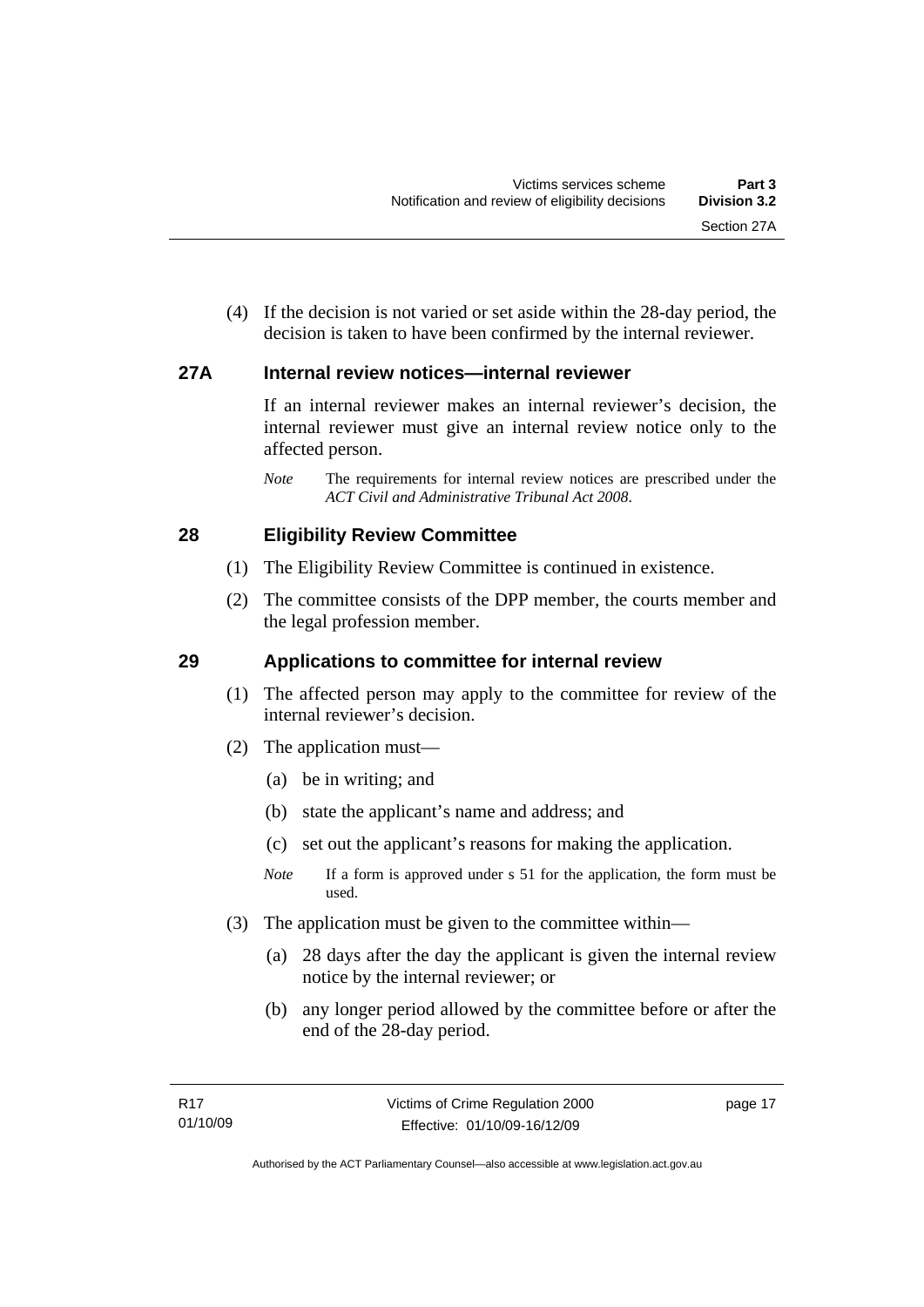# <span id="page-23-0"></span>**30 Review by committee**

- (1) The committee for an internal reviewer's decision must review the decision.
- (2) The review must happen within 28 days (the *28-day period*) after the day the committee receives the application for review of the internal reviewer's decision.
- (3) The committee must—
	- (a) confirm the decision; or
	- (b) vary the decision; or
	- (c) set aside the decision and substitute the committee's own decision.
- (4) If the decision is not varied or set aside within the 28-day period, the decision is taken to have been confirmed by the committee.

## **31 Reviewable decision notices**

If the committee makes a reviewable decision, the committee must give a reviewable decision notice only to the affected person.

*Note* The requirements for reviewable decision notices are prescribed under the *ACT Civil and Administrative Tribunal Act 2008*.

# **32 Applications to ACAT**

The affected person may apply to the ACAT for review of a reviewable decision.

*Note* If a form is approved under the *ACT Civil and Administrative Tribunal Act 2008* for the application, the form must be used.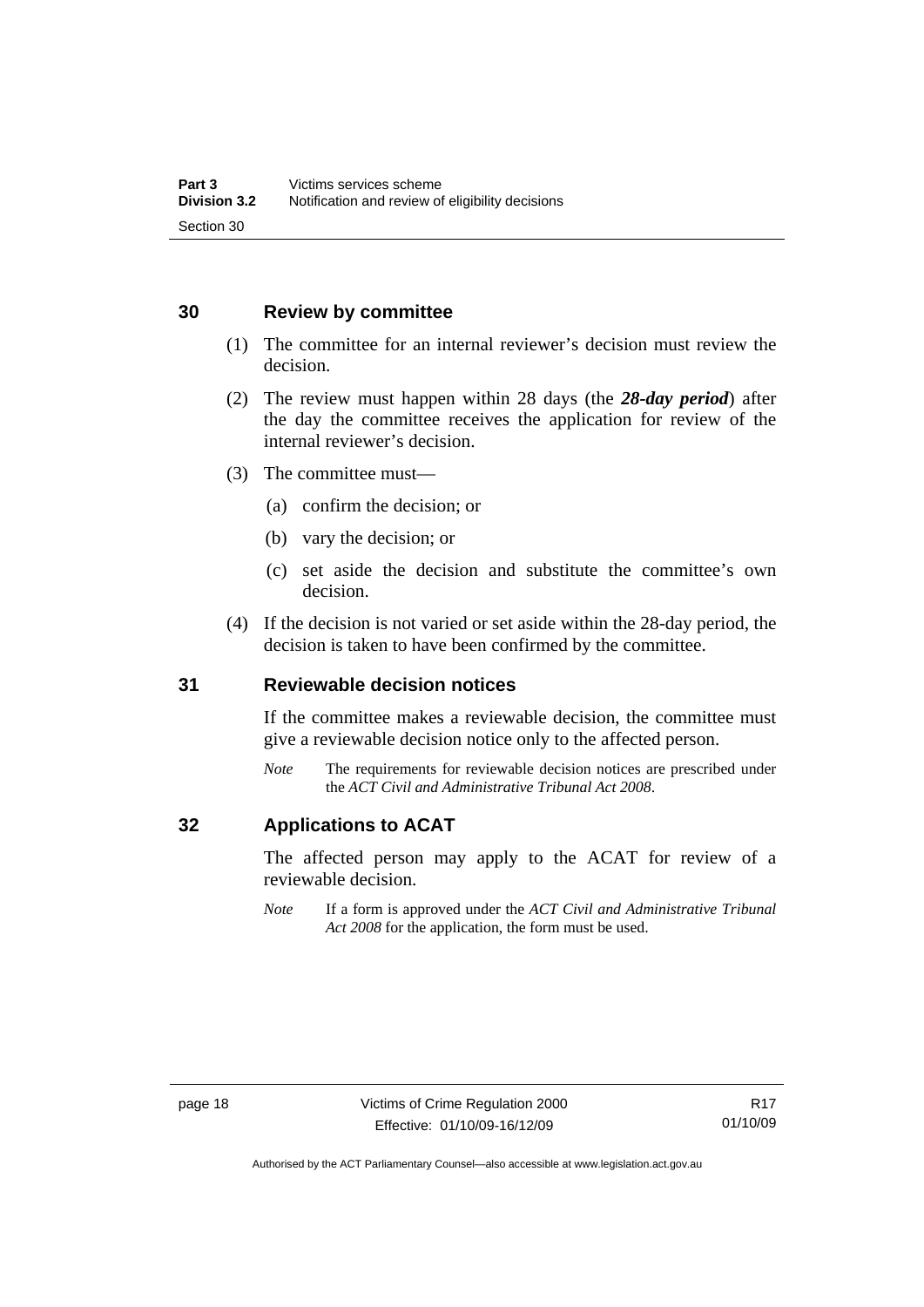# <span id="page-24-0"></span>**Division 3.3 Levels of service under the victims services scheme**

# **33 Level 1 service**

- (1) All eligible victims are entitled to receive level 1 service under the victims services scheme.
- (2) Level 1 service consists of not more than 2 contact hours.
- (3) The responsible service agency may, but is not required to, prepare a care plan for an eligible victim receiving level 1 service.

# **34 Level 2 service**

- (1) An eligible victim is entitled to receive level 2 service under the victims services scheme if the victim has completed level 1 service under the victims services scheme for the crime concerned and the victim—
	- (a) is a primary victim; or
	- (b) is a related victim; or
	- (c) would have been a related victim if the primary victim had died; or
	- (d) is a witness to a violent crime in circumstances in which it is probable that the witness would suffer harm.
- (2) Level 2 service consists of not more than 6 contact hours in addition to the level 1 service contact hours.
- (3) The responsible service agency must appoint a case coordinator to an eligible victim receiving level 2 service.
- (4) The case coordinator is responsible for managing the delivery of services to the eligible victim under this regulation.
- (5) The case coordinator must develop a care plan in consultation with the eligible victim.

page 19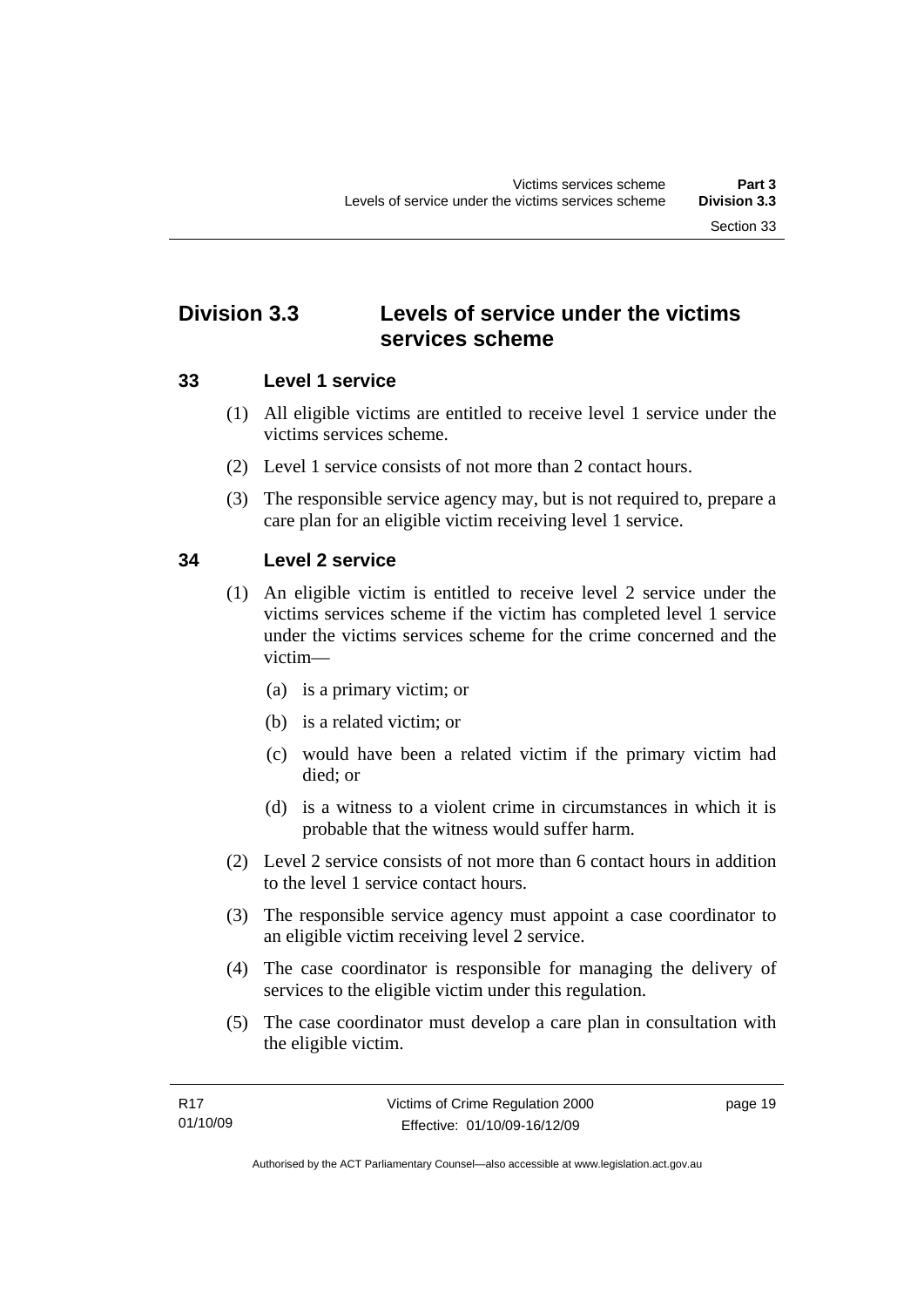- <span id="page-25-0"></span> (6) The care plan must state—
	- (a) the rehabilitation goals for the eligible victim; and
	- (b) the number of contact hours and particular services to be provided to the victim for achieving those goals
- (7) Level 2 service is to be given in accordance with the care plan.
- (8) After the level 2 service contact hours have been given in accordance with the care plan, the responsible service agency or approved service provider who provided the level 2 contact hours must prepare and give a closure report to the case coordinator.
- (9) The closure report must include particulars of the number of contact hours and the extent to which the rehabilitation goals of the care plan were achieved.
- (10) On receiving the closure report for the eligible victim, if the case coordinator decides that the eligible victim would not receive therapeutic benefit from receiving level 3 service, the case coordinator must carry out case closure in relation to the victim.
- (11) In this section:

*related victim*—see the *Victims of Crime (Financial Assistance) Act 1983*, section 16.

*violent crime*—see the *Victims of Crime (Financial Assistance) Act 1983*, section 3.

# **35 Level 3 service**

- (1) An eligible victim entitled to receive level 2 service is entitled to receive level 3 service under the victims services scheme if—
	- (a) the victim has completed level 2 service for the crime concerned in accordance with the care plan; and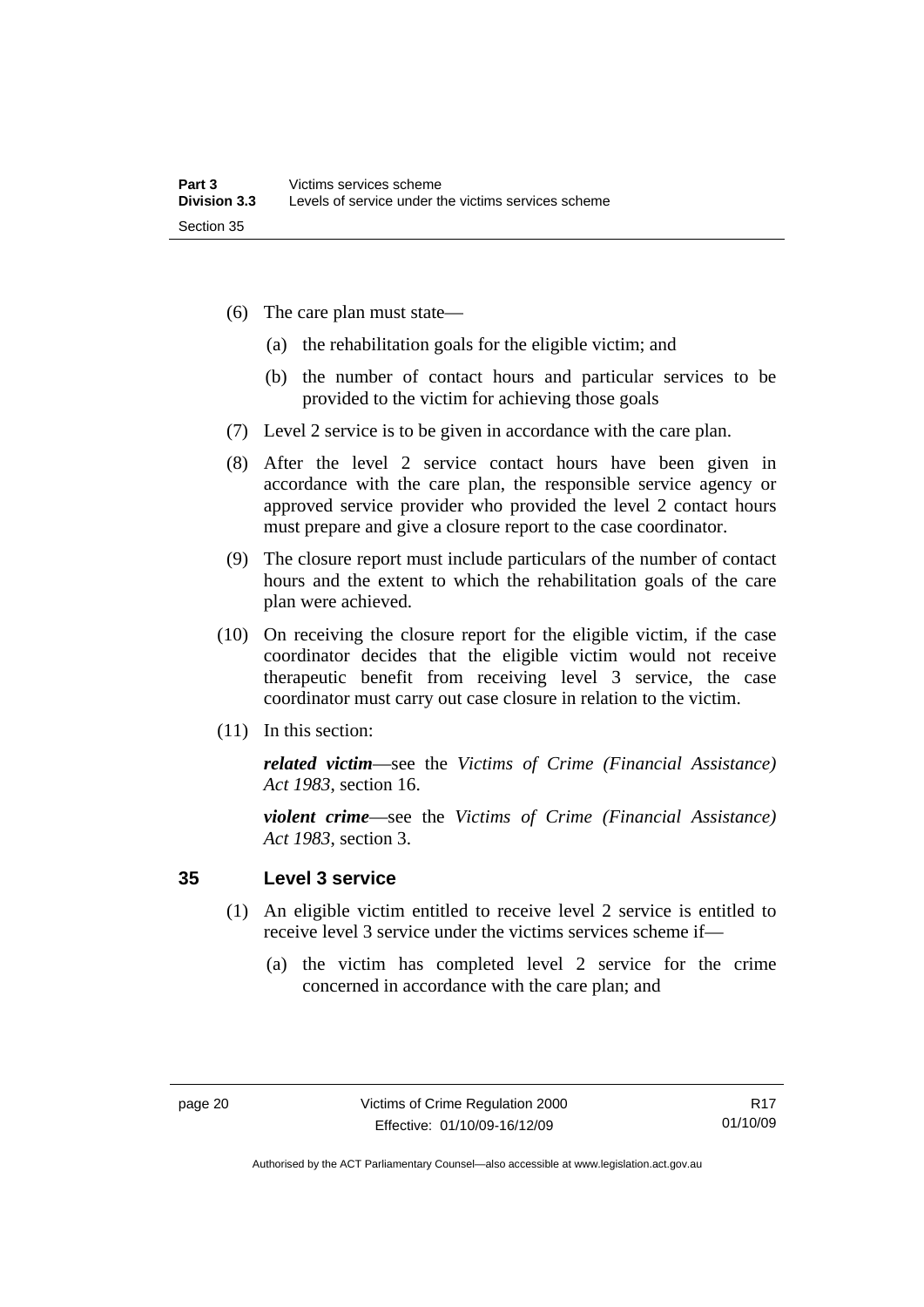- <span id="page-26-0"></span> (b) the victim's case coordinator has decided under section 34 (8) (Level 2 services) that the victim would receive therapeutic benefit from receiving level 3 service.
- (2) Level 3 service consists of not more than 12 contact hours in addition to the level 1 and level 2 contact hours.
- (3) The case coordinator must develop a revised care plan for level 3 service contact hours in consultation with the eligible victim.
- (4) The revised care plan must state—
	- (a) the rehabilitation goals for the eligible victim; and
	- (b) the number of contact hours and particular services to be provided to the victim for achieving the goals.
- (5) After the level 3 service contact hours have been given in accordance with the revised care plan, the responsible service agency, or the approved service provider who provided the level 3 service contact hours, must prepare and give a closure report to the case coordinator.
- (6) The closure report must include particulars of the number of contact hours and the extent to which the rehabilitation goals of the revised care plan were achieved.
- (7) Subject to section 36, on receiving the closure report for the eligible victim, the case coordinator must carry out case closure in relation to the victim.

# **36 Exceptional cases**

- (1) This section applies if the case coordinator for an eligible victim makes a written recommendation to the manager of the responsible service agency that—
	- (a) on information available to the case coordinator, further contact hours in addition to level 3 service contact hours would give substantial therapeutic benefit to the victim; and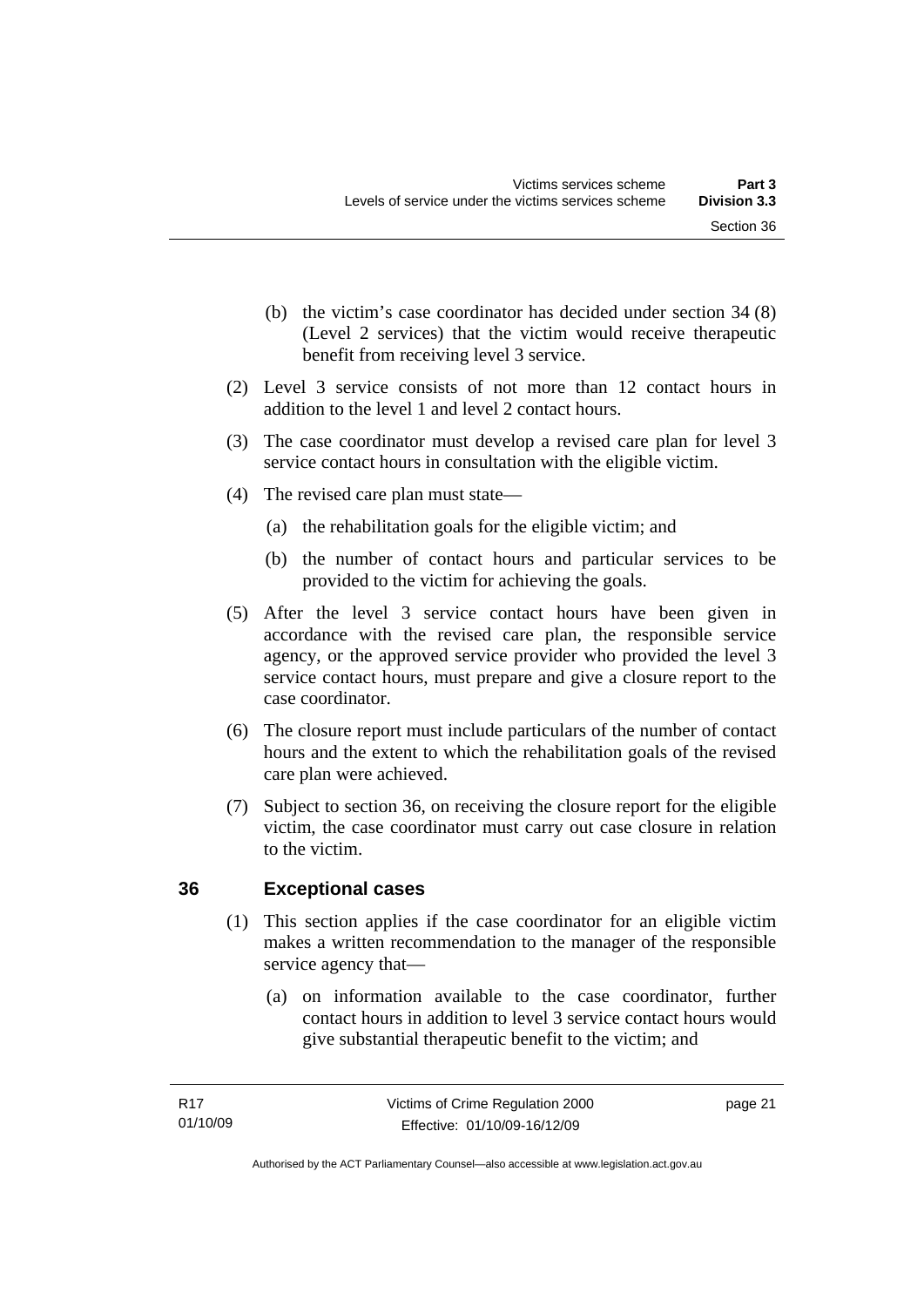- <span id="page-27-0"></span> (b) the further contact hours cannot be provided under a scheme or program other than the victims services scheme.
- (2) The manager of the responsible service agency may refer the recommendation to the chief executive.
- (3) If the responsible service agency refers the recommendation to the chief executive, the chief executive must consider it and, by written notice, tell the responsible service agency whether or not the recommendation, or a variation of it, is to be carried out.
- (4) If the chief executive tells the responsible service agency that the recommendation or a variation of it is to be carried out, the responsible service agency must arrange for the provision of the further contact hours in accordance with the notice.
- (5) After the further contact hours have been given, the responsible service agency, or the approved service provider who provided the service, must prepare and give a closure report to the case coordinator.
- (6) The closure report must include particulars of the number of contact hours and the extent to which the rehabilitation goals of the revised care plan were achieved.
- (7) On receiving the closure report for the victim, the case coordinator must carry out case closure in relation to the victim.

# **37 How contact hours are provided**

- (1) Contact hours for an eligible victim who lives in the ACT must be provided by the responsible service agency or an approved service provider.
- (2) Contact hours for an eligible victim who lives outside the ACT may, with the written approval of the responsible service agency, be provided by a person that is not an approved service provider.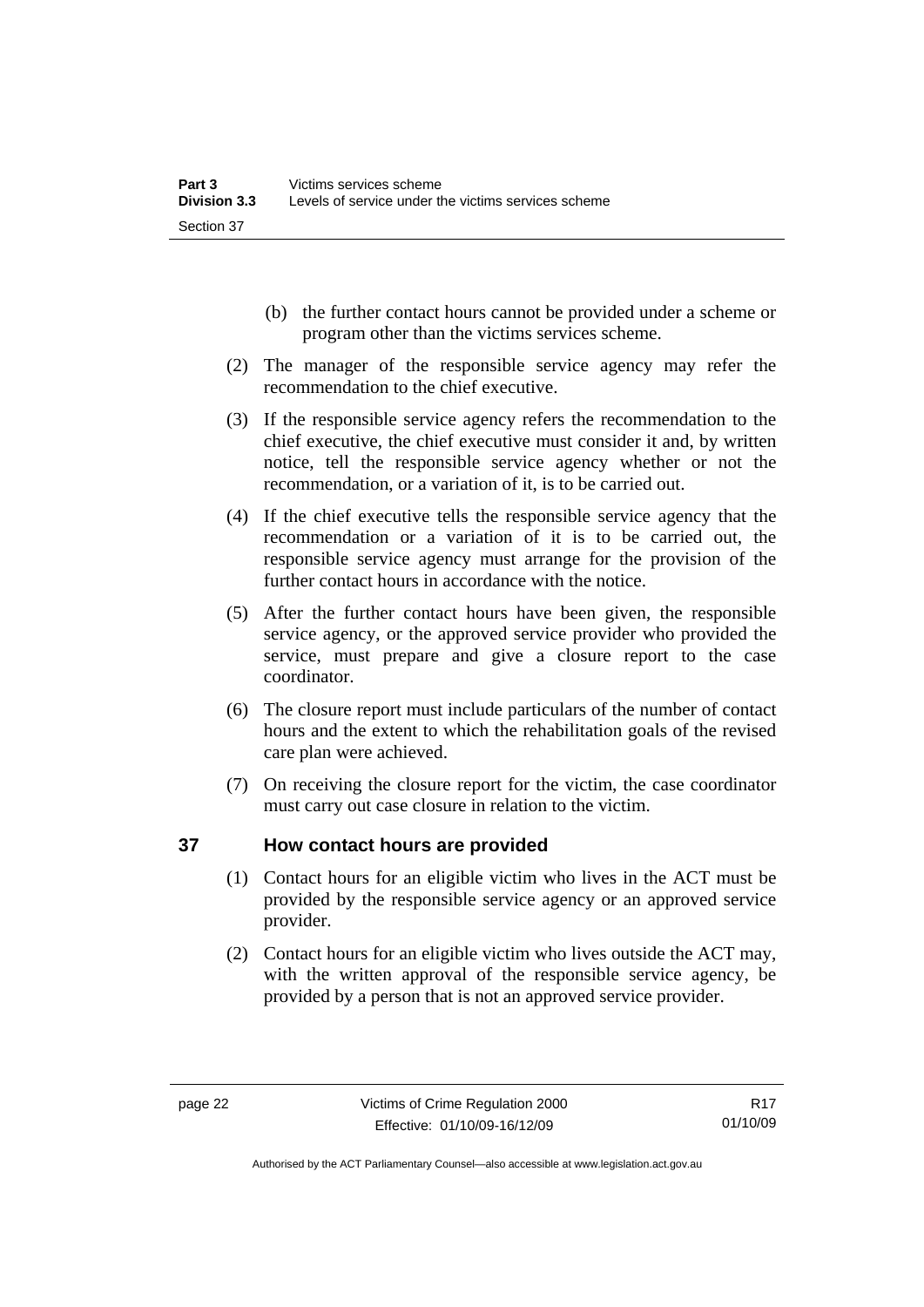<span id="page-28-0"></span> (3) Contact hours under level 2 or level 3 service are to be given to an eligible victim in a way that, as far as possible, gives the victim a choice of completing the contact hours with the responsible service agency or an approved service provider chosen by the victim.

# **38 Arbitration—care plans**

If, for an eligible victim who is entitled to receive level 2 or level 3 service, the case coordinator and approved service provider do not agree about the content of a care plan, the need for additional contact hours or both, the case coordinator must refer the issue in writing to an independent arbitrator nominated by the manager of the responsible service agency.

# **39 Case closure**

Case closure for an eligible victim consists of the following procedure:

- (a) if the victim agrees—
	- (i) a discharge interview with the victim to measure the attainment of the victim's rehabilitation goals; and
	- (ii) the completion, by or on behalf of the victim, of a survey to evaluate the services received by the victim;
- (b) the completion by the victim's case coordinator of an evaluation of, and report about, the services provided to the victim.

# **Division 3.4 Service providers**

# **40 Approved service providers**

- (1) The board may approve service providers for this regulation.
- (2) The board must keep an up-to-date list of approved service providers.

page 23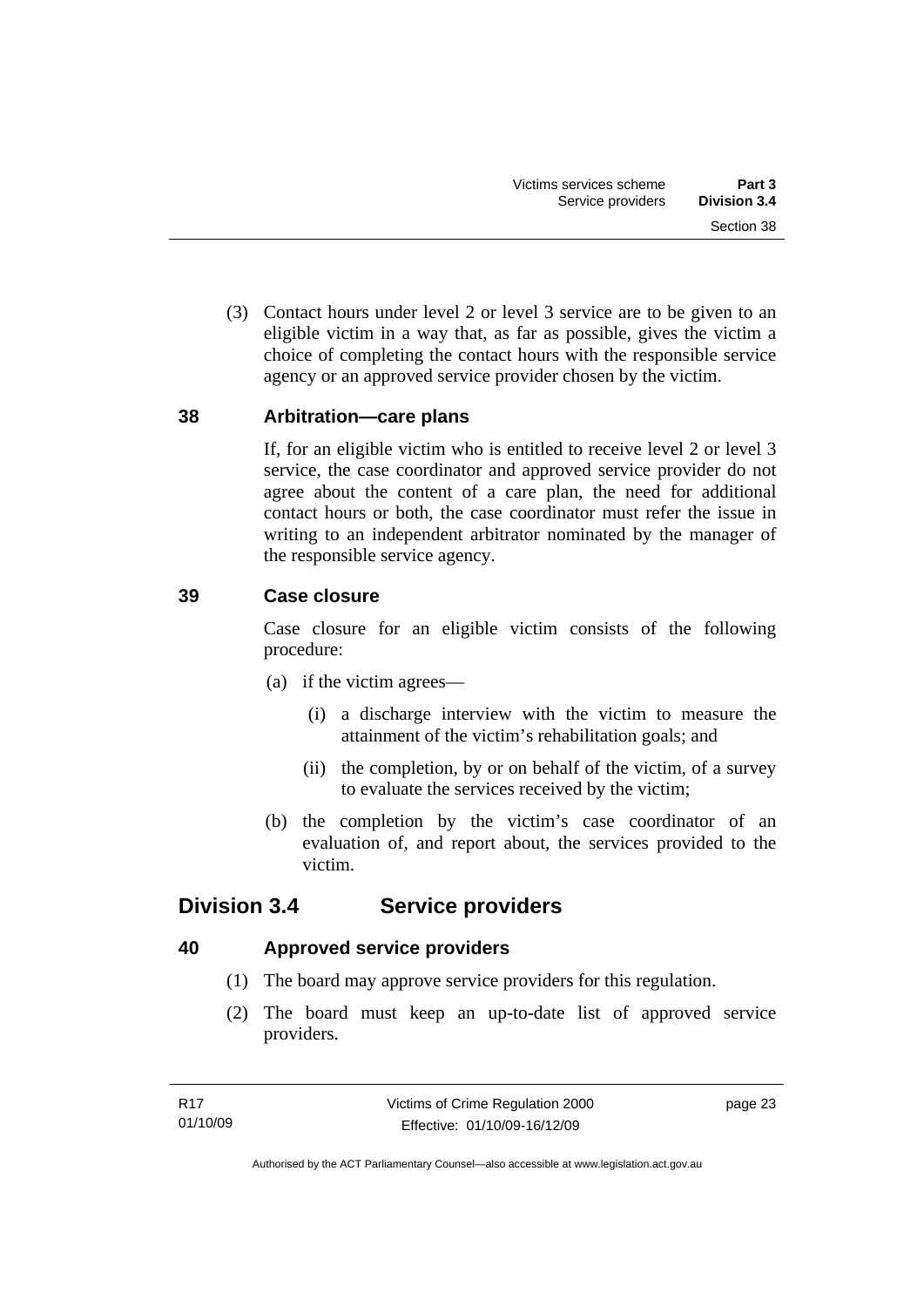<span id="page-29-0"></span> (3) The board may issue guidelines for using service providers that are not approved.

## **41 Criteria for approval**

The board may approve a person as a service provider only if satisfied that—

- (a) the person—
	- (i) is trained in the provision of services to victims; and
	- (ii) has experience or knowledge of working in a multidisciplinary team environment; and
	- (iii) holds an appropriate policy of indemnity insurance; and
- (b) if the service to be provided is a health professions service the person is an appropriately qualified health professional; and
- (c) the person has not been convicted of a serious crime; and
- (d) the person meets the guidelines made under section 17 (Guidelines) for approval as a service provider for the victims services scheme; and
- (e) the person is capable of satisfying the requirements of this regulation; and
- (f) the person will—
	- (i) undertake continuing education in the provision of services to victims; and
	- (ii) conduct an assessment and evaluation of the services it provides and ensure its services are subject to independent review; and
	- (iii) deal with eligible victims in a way that gives proper regard to their dignity, worth, independence, cultural diversity and human rights; and

Authorised by the ACT Parliamentary Counsel—also accessible at www.legislation.act.gov.au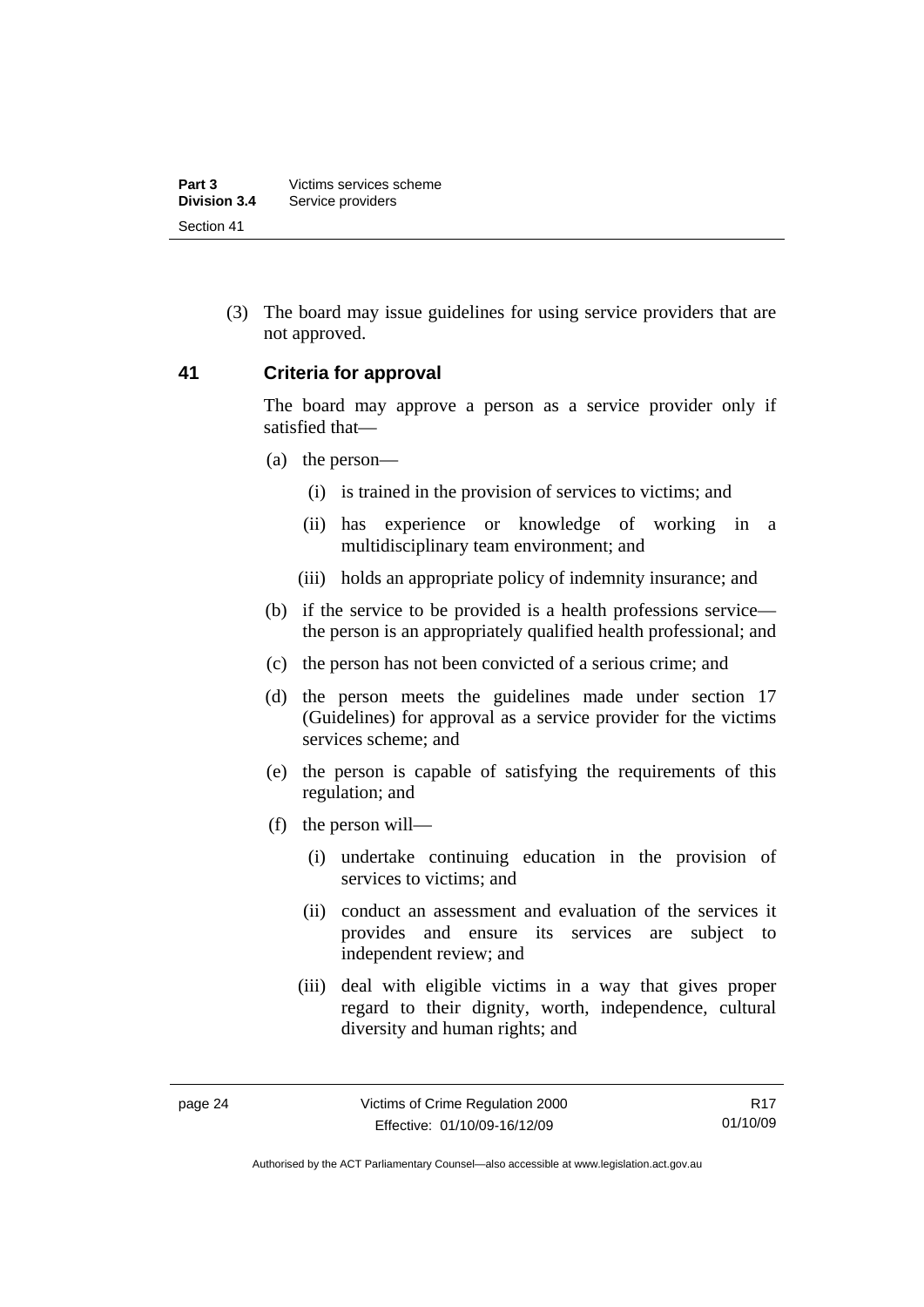- <span id="page-30-0"></span> (iv) provide services of appropriate quality with respect to safety, risk, health and community care outcomes and the interests of eligible victims; and
- (v) provide services that are consistent with best practice for the particular kind of service; and
- (vi) establish codes of conduct for people engaged or employed by it to promote the highest ethical and professional standards; and
- (vii) ensure premises used by people engaged or employed by it are secure, give eligible victims privacy and comply with occupational health and safety requirements; and
- (viii) take steps to ensure that people engaged or employed by it are familiar with the *Human Rights Commission Act 2005*; and
- (g) the person will not use contact hours for the preparation of reports for use in proceedings.

# **42 Suspension of approval**

- (1) The board may suspend the approval of a service provider if—
	- (a) the board is no longer satisfied, based on reasonable grounds, of the matters mentioned in section 41; or
	- (b) the service provider is a suspect in the commission of an indictable offence; or
	- (c) the service provider has been the subject of a complaint to the commission and the complaint has not been decided or is upheld.
- (2) In this section:

*commission* means the human rights commission.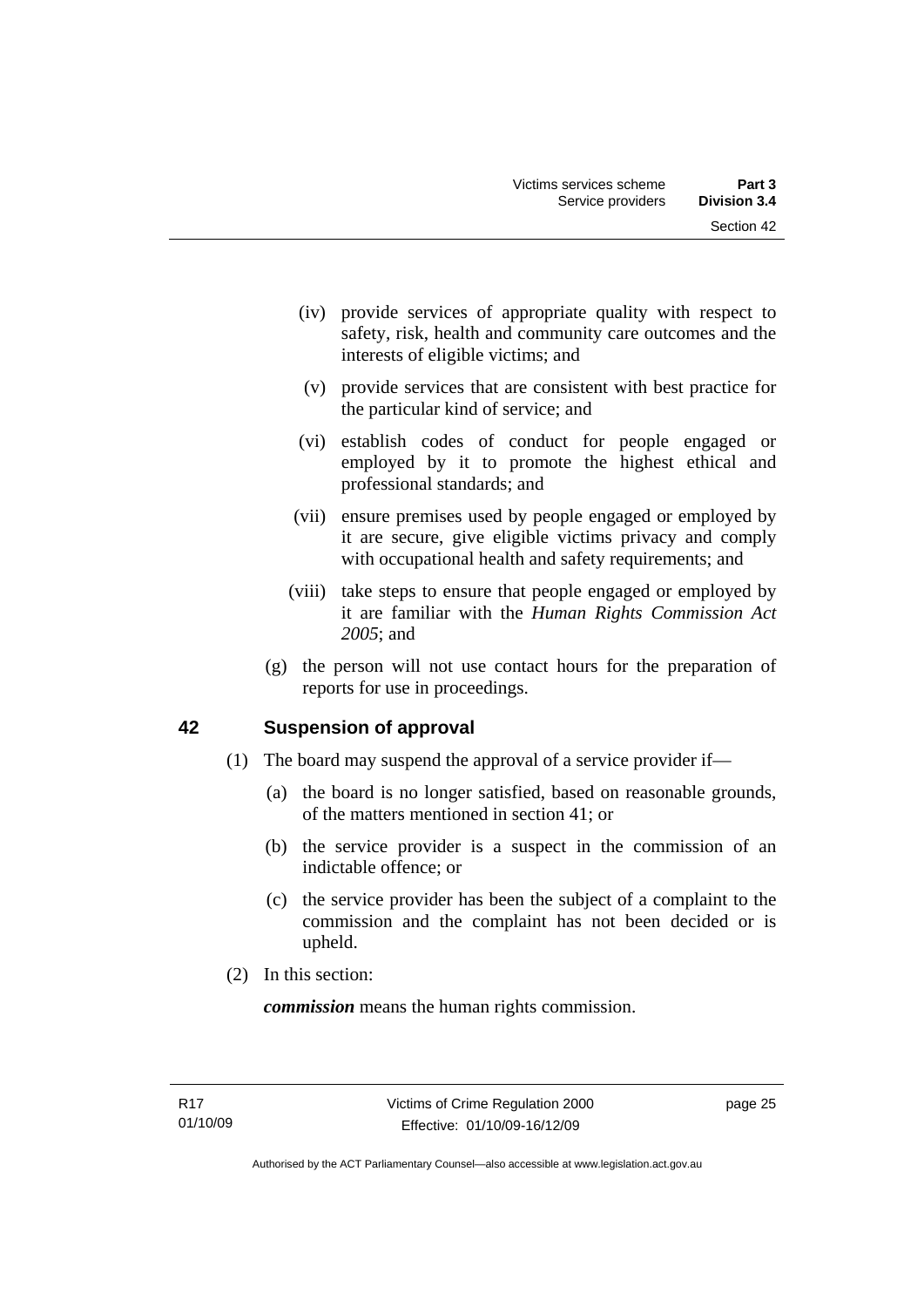# <span id="page-31-0"></span>**43 Cancellation of approval**

The board must cancel the approval of an approved service provider if—

- (a) on at least 3 occasions, a ground existed on which the board would have been entitled to suspend the approval of the provider; or
- (b) if the ground for suspension of the approval of the provider is a state of affairs—the state of affairs has existed for 3 months or longer; or
- (c) the approved service provider has been convicted or found guilty of an indictable offence; or
- (d) for an approved service provider who provides a health professions service—the provider has ceased to be registered as a health professional.

# **Division 3.5 General**

# **44 Volunteer program**

An eligible victim may use a volunteer program.

# **45 Special financial assistance—statements**

If a primary victim asks the responsible service agency for a statement and certificate under the *Victims of Crime (Financial Assistance) Act 1983*, section 27, the manager of the responsible service agency must provide the statement and certificate.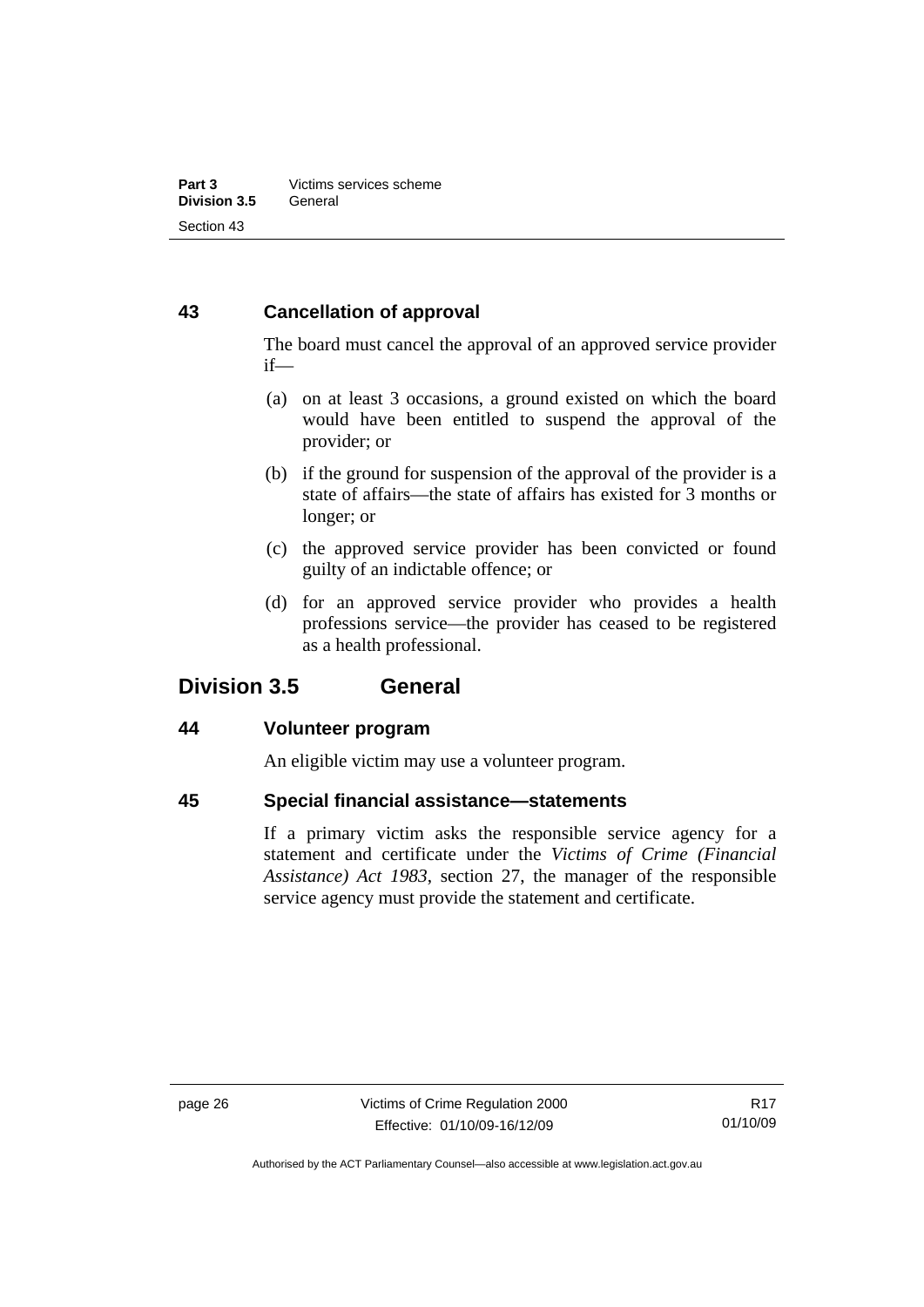# <span id="page-32-0"></span>**Division 3.6 Notification and review of decisions about service providers**

## **46 Meaning of** *reviewable decision—***div 3.6**

In this division:

*reviewable decision* means a decision mentioned in schedule 1, column 3 under a provision of this regulation mentioned in column 2 in relation to the decision.

## **46A Reviewable decision notices**

If the board makes a reviewable decision, the board must give a reviewable decision notice to each entity mentioned in schedule 1, column 4 in relation to the decision.

- *Note 1* The board must also take reasonable steps to give a reviewable decision notice to any other person whose interests are affected by the decision (see *ACT Civil and Administrative Tribunal Act 2008*, s 67A).
- *Note 2* The requirements for reviewable decision notices are prescribed under the *ACT Civil and Administrative Tribunal Act 2008*.

# **47 Applications for review**

The following may apply to the ACAT for review of a reviewable decision:

- (a) an entity mentioned in schedule 1, column 4 in relation to the decision;
- (b) any other person whose interests are affected by the decision.
- *Note* If a form is approved under the *ACT Civil and Administrative Tribunal Act 2008* for the application, the form must be used.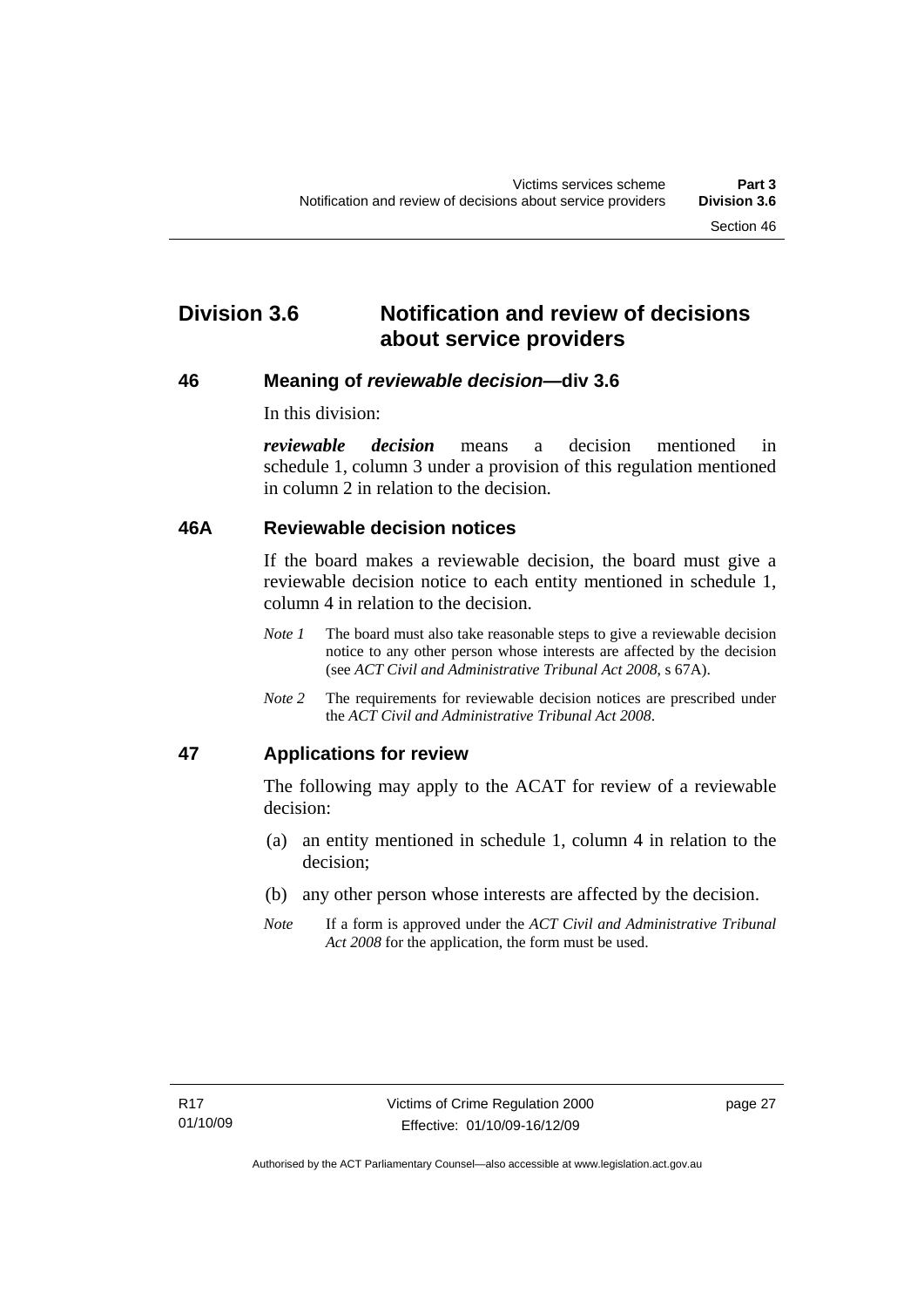### <span id="page-33-0"></span>**Part 4** Miscellaneous

Section 48

# **Part 4 Miscellaneous**

## **48 Guidelines—volunteers**

The board may make guidelines about the following:

- (a) fixing minimum standards of qualifications or experience for people who volunteer to provide practical assistance and support to victims;
- (b) the experience or knowledge required by a volunteer;
- (c) the undertaking by a volunteer of continuing education in the provision of services to victims;
- (d) the undertaking by a volunteer of training courses about dealing with people from a diversity of ethnic and cultural backgrounds;
- (e) the use of people who have committed a serious crime as volunteers;
- (f) the supervision of volunteers and the conducting of assessments and evaluations of the services provided by volunteers;
- (g) the occupational health and safety of volunteers;
- (h) indemnity insurance for the acts or omissions of volunteers;
- (i) the debriefing of volunteers;
- (j) other matters necessary or convenient to be decided with respect to volunteers.

**49 Annual reporting authority** 

For the Act, section 19 (2) (f), the chief executive is the annual reporting authority for the victims services scheme.

R17 01/10/09

Authorised by the ACT Parliamentary Counsel—also accessible at www.legislation.act.gov.au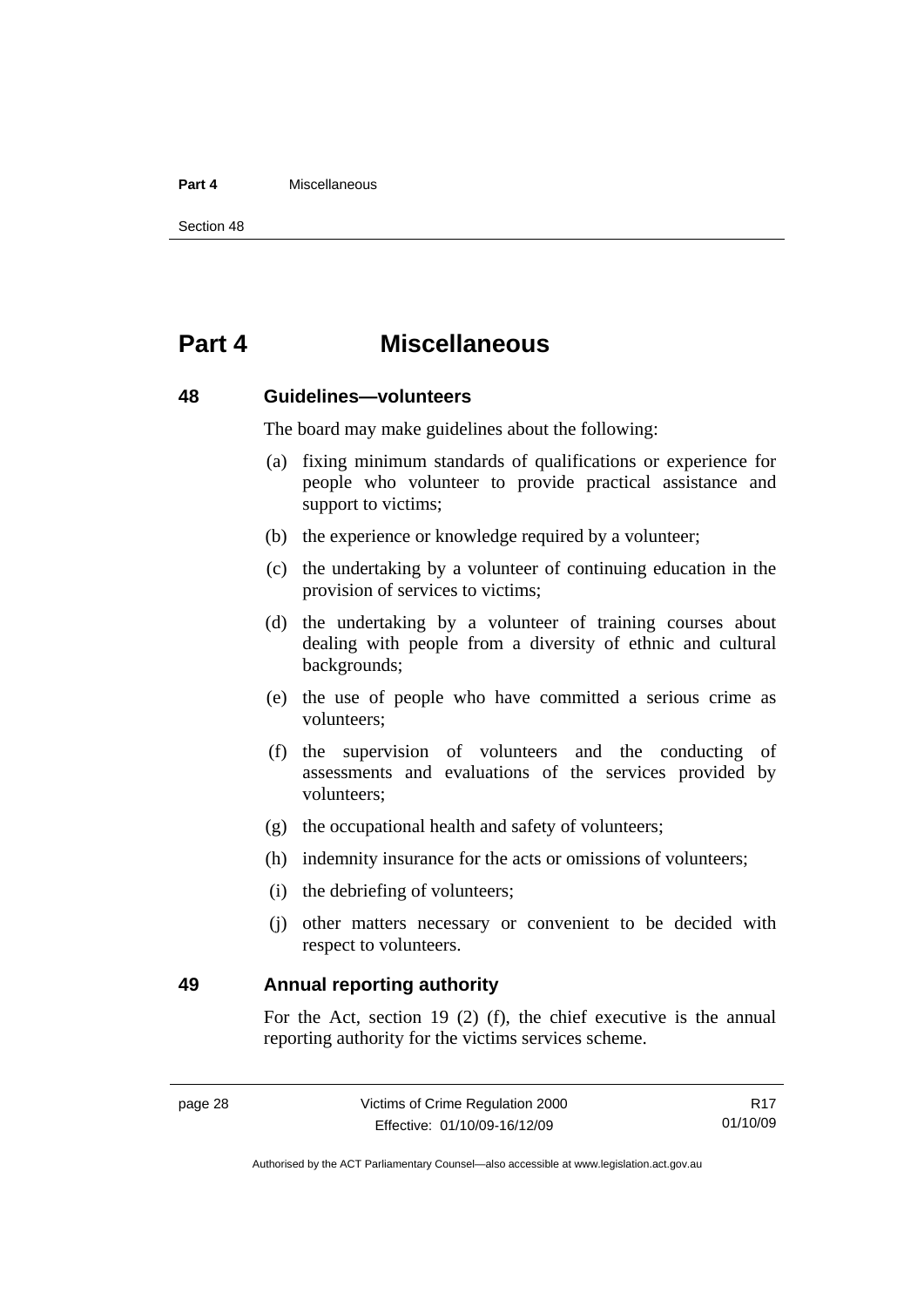# <span id="page-34-0"></span>**49A Victims services levy—excluded offences**

For the Act, section 23, the offences mentioned in schedule 2 are prescribed offences to which the victims services levy does not apply.

# **50 Determination of fees for services provided by approved service providers**

- (1) The Minister may, in writing, determine the fees that are payable for services provided to an eligible victim under this regulation by an approved service provider.
- (2) A determination is a disallowable instrument.
	- *Note* A disallowable instrument must be notified, and presented to the Legislative Assembly, under the Legislation Act.

# **51 Approved forms**

(1) The Minister may, in writing, approve forms for this regulation.

*Note* For other provisions about forms, see the Legislation Act, s 255.

- (2) If the Minister approves a form for a particular purpose, the approved form must be used for that purpose.
- (3) An approved form is a notifiable instrument.
	- Note A notifiable instrument must be notified under the Legislation Act.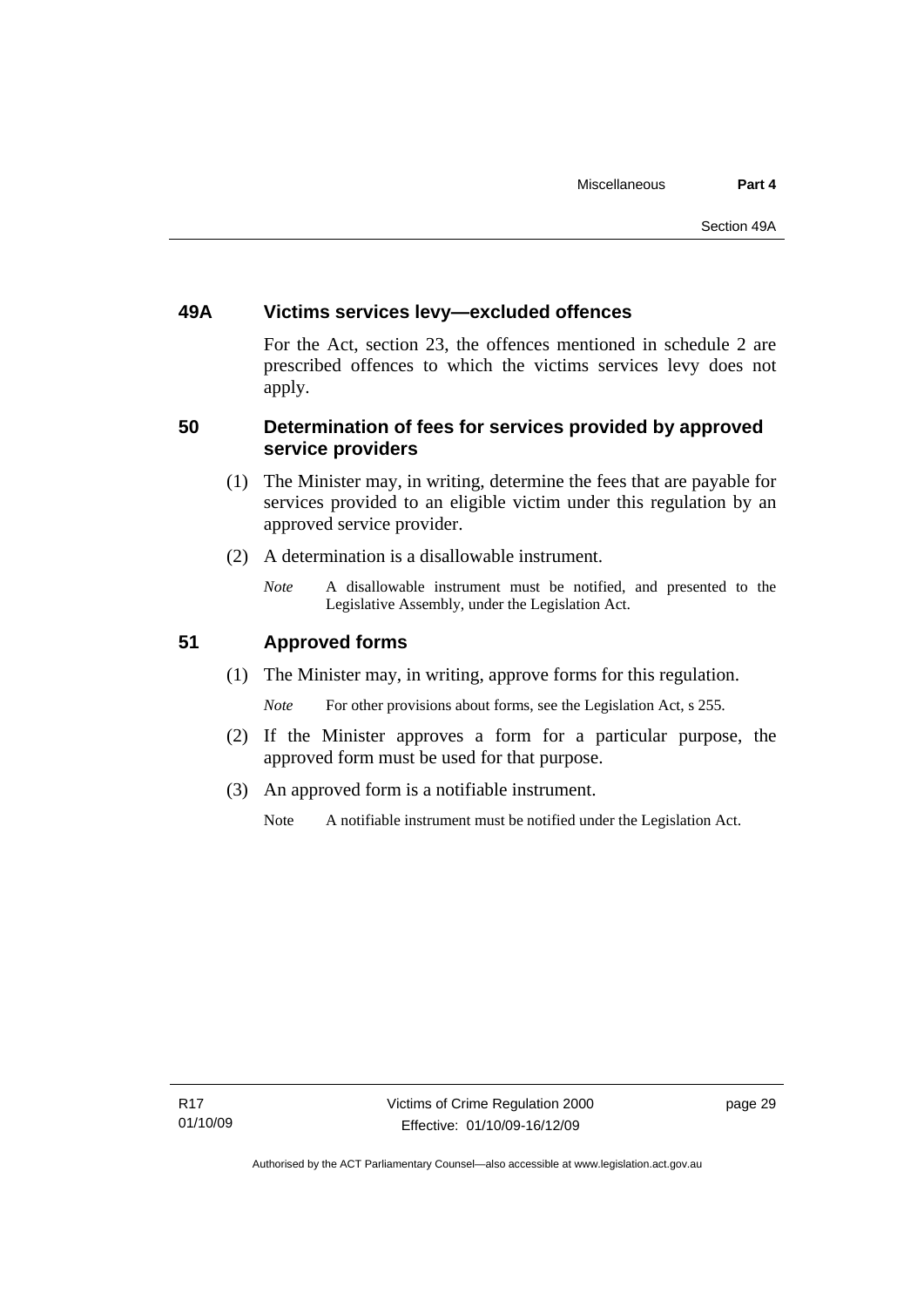# <span id="page-35-0"></span>**Schedule 1 Reviewable decisions about service providers**

(see div 3.6)

| column 1<br>item | column 2<br>section | column 3<br>decision                         | column 4<br>entity                          |
|------------------|---------------------|----------------------------------------------|---------------------------------------------|
|                  | 40                  | refuse to<br>approve<br>service<br>provider  | applicant                                   |
| $\overline{2}$   | 42                  | suspend<br>service<br>provider's<br>approval | service provider                            |
| 3                | 43                  | cancel<br>approval of<br>service<br>provider | person who was approved<br>service provider |

page 30 Victims of Crime Regulation 2000 Effective: 01/10/09-16/12/09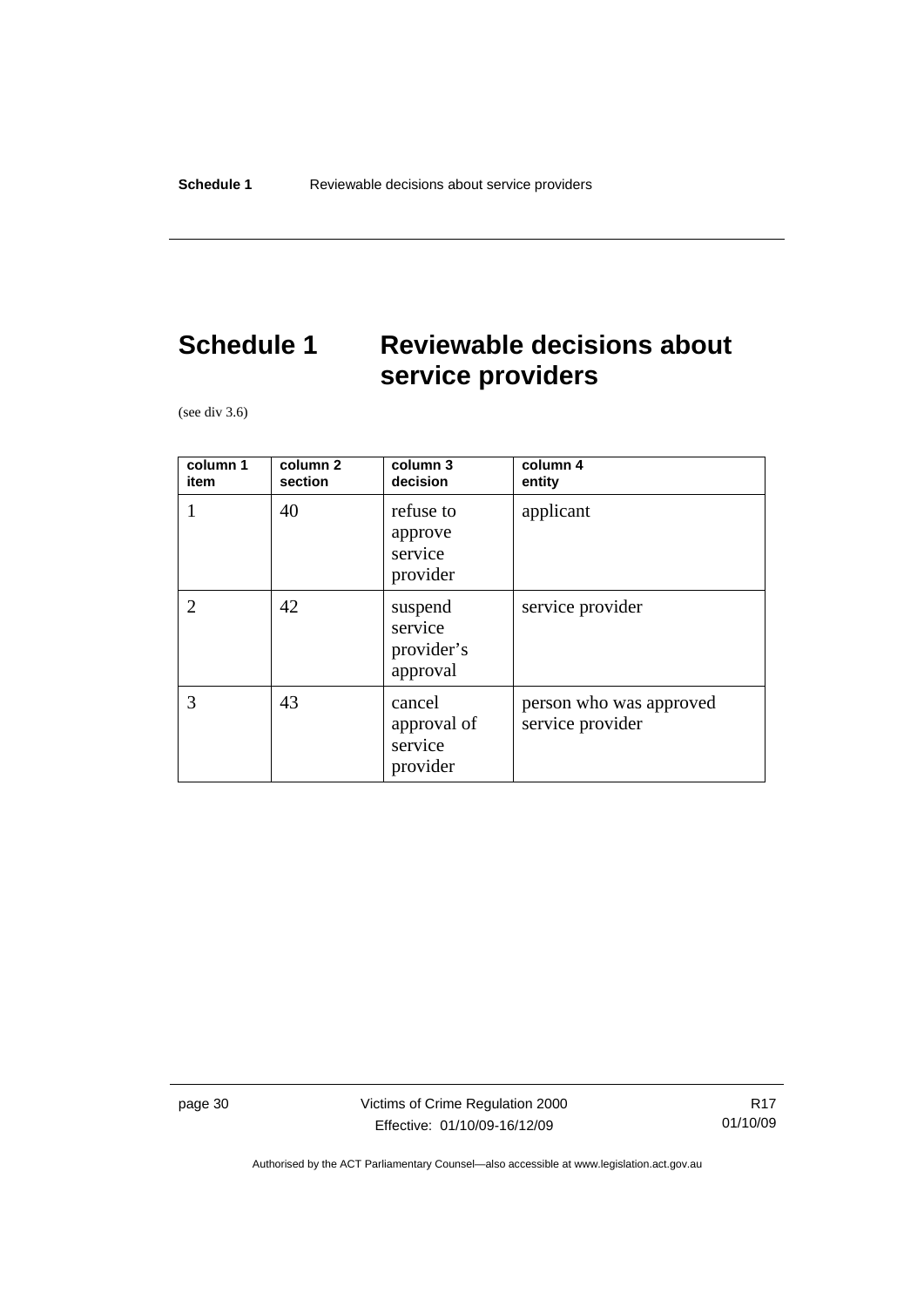# <span id="page-36-0"></span>**Schedule 2 Victims services levy excluded offences**

(s 49A)

# **Part 2.1 Australian Road Rules**

| column 1       | column 2                                    | column 3                                                 |
|----------------|---------------------------------------------|----------------------------------------------------------|
| item           | offence provision and, if<br>relevant, case | short description                                        |
| 1              | 167                                         | disobey no stopping sign                                 |
| $\overline{2}$ | 168(1)                                      | disobey no parking sign                                  |
| 3              | 169                                         | stop at side of road with continuous yellow<br>edge line |
| $\overline{4}$ | 170(2)                                      | stop on/near intersection (traffic lights)               |
| 5              | 170(3)                                      | stop on/near intersection (no traffic lights)            |
| 6              | 171(1)                                      | stop on/near children's crossing                         |
| 7              | 172(1)                                      | stop on/near pedestrian crossing                         |
| 8              | 173(1)                                      | stop on/near marked foot crossing                        |
| 9              | 174(2)                                      | stop near bicycle crossing lights                        |
| 10             | 175(1)                                      | stop on/near level crossing                              |
| 11             | 176(1)                                      | stop on clearway                                         |
| 12             | 177(1)                                      | stop on freeway                                          |
| 13             | 178                                         | stop in emergency stopping lane                          |
| 14             | 179(1)                                      | stop in loading zone                                     |
| 15             | $179(2)$ (a)                                | stop in loading zone longer than $\frac{1}{2}$ hour      |
| 16             | $179(2)$ (b)                                | stop in loading zone longer than indicated               |
| 17             | 179 $(2)(c)$                                | stop in loading zone longer than permitted               |
| 18             | 180(1)                                      | stop in truck zone                                       |
|                |                                             |                                                          |

R17 01/10/09 Victims of Crime Regulation 2000 Effective: 01/10/09-16/12/09

page 31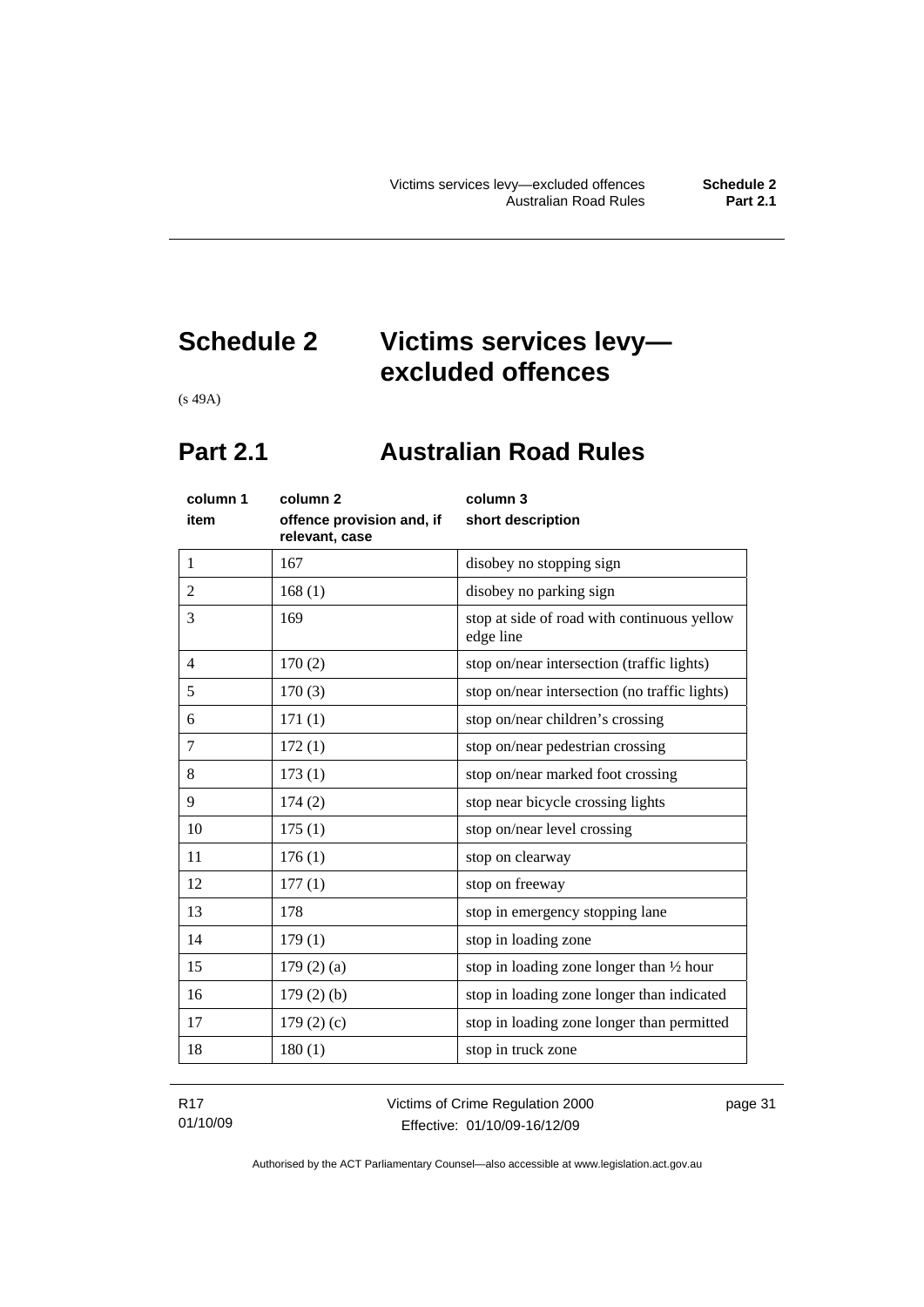#### **Schedule 2** Victims services levy—excluded offences **Part 2.1 Australian Road Rules**

| column 1 | column 2                                                                       | column 3                                                     |
|----------|--------------------------------------------------------------------------------|--------------------------------------------------------------|
| item     | offence provision and, if<br>relevant, case                                    | short description                                            |
| 19       | 181(1)                                                                         | stop in works zone                                           |
| 20       | 182(1)                                                                         | stop in taxi zone                                            |
| 21       | 183(1)                                                                         |                                                              |
| 21.1     | for a bus zone in a<br>$\bullet$<br>clearway, transit lane<br>or bus lane      | stop in bus zone (clearway/transit lane/bus<br>lane)         |
| 21.2     | other than for a bus<br>zone in a clearway,<br>transit lane or bus<br>lane     | stop in bus zone (not clearway/transit lane/<br>bus lane)    |
| 22       | 184(1)                                                                         |                                                              |
| 22.1     | for a minibus zone in<br>a clearway, transit<br>lane or bus lane               | stop in minibus zone (clearway/transit lane/<br>bus lane)    |
| 22.2     | other than for a<br>minibus zone in a<br>clearway, transit lane<br>or bus lane | stop in minibus zone (not clearway/transit<br>lane/bus lane) |
| 23       | 185(1)                                                                         | stop in permit zone                                          |
| 24       | 186(1)                                                                         | stop in mail zone                                            |
| 25       | 187                                                                            | stop in/on bus/transit/truck/bicycle/tram<br>lane/tracks     |
| 26       | 188                                                                            | stop in shared zone                                          |
| 27       | 189(1)                                                                         | double park                                                  |
| 28       | 190(1)                                                                         | stop in/near safety zone                                     |
| 29       | 191                                                                            | stop near obstruction so as to obstruct<br>traffic           |
| 30       | 192(1)                                                                         | stop on structure                                            |
| 31       | 192(2)                                                                         | stop in tunnel/underpass                                     |

page 32 Victims of Crime Regulation 2000 Effective: 01/10/09-16/12/09

R17 01/10/09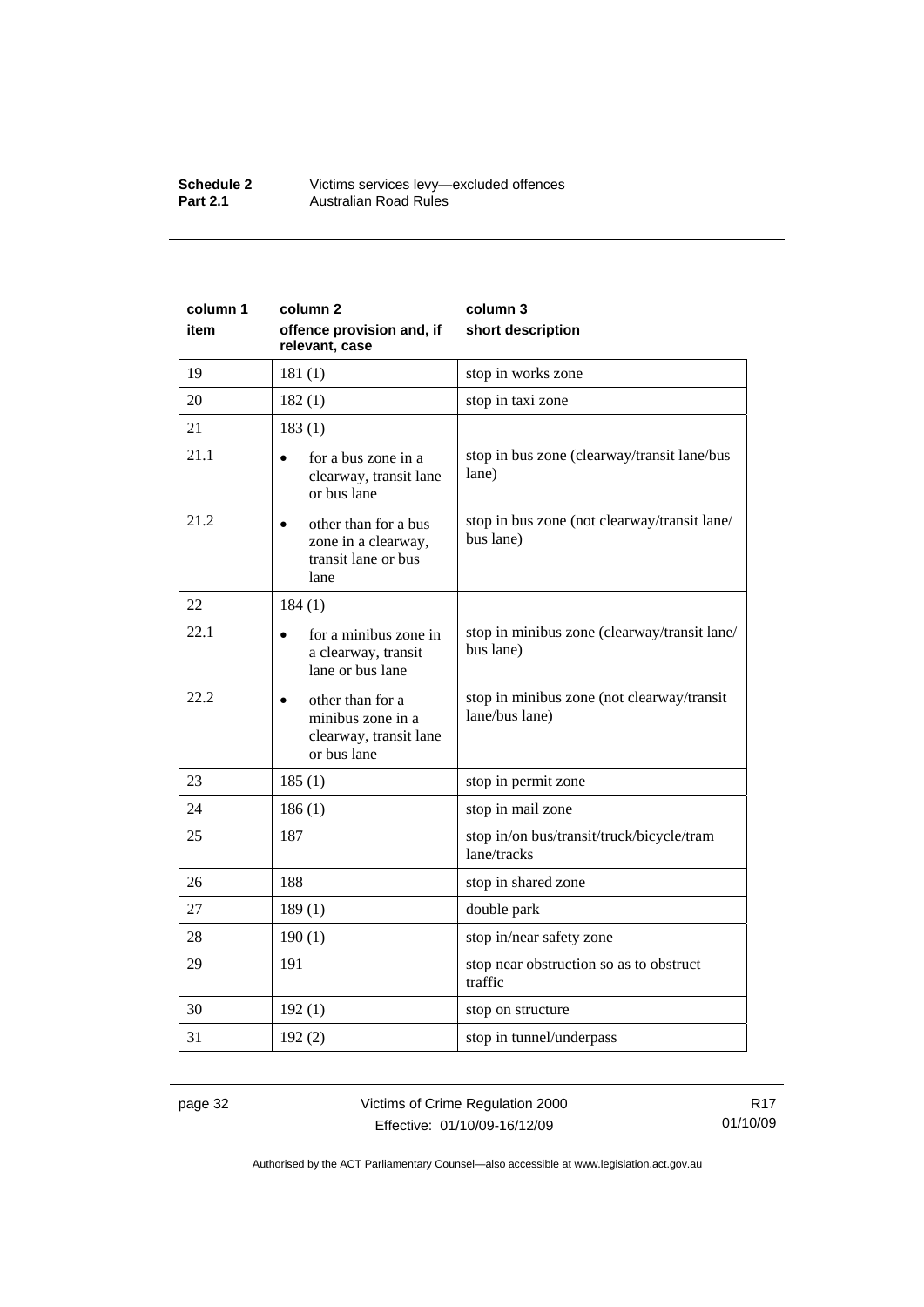| column 1<br>item | column <sub>2</sub><br>offence provision and, if<br>relevant, case | column 3<br>short description                        |  |
|------------------|--------------------------------------------------------------------|------------------------------------------------------|--|
| 32               | 193(1)                                                             | stop on crest/curve outside built-up area            |  |
| 33               | 194(1)                                                             | stop near fire hydrant/indicator/plug<br>indicator   |  |
| 34               | 195(1)                                                             | stop at/near bus stop                                |  |
| 35               | 196(1)                                                             | stop at/near tram stop                               |  |
| 36               | 197(1)                                                             | stop on path/strip in built-up area                  |  |
| 37               | 198(1)                                                             | obstruct access to ramp/path/passageway              |  |
| 38               | 198(2)                                                             | stop on/across driveway/other access<br>to/from land |  |
| 39               | 199(1)                                                             | stop near postbox                                    |  |
| 40               | 200(1)                                                             | not stop heavy/long vehicle on road<br>shoulder      |  |
| 41               | 200(2)                                                             | stop heavy/long vehicle longer than 1 hr             |  |
| 42               | 201                                                                | disobey bicycle parking sign                         |  |
| 43               | 202                                                                | disobey motorbike parking sign                       |  |
| 44               | 203(1)                                                             | stop in parking area for disabled                    |  |
| 45               | 203A                                                               | stop in slip lane                                    |  |
| 46               | 205                                                                | park continuously for longer than permitted          |  |
| 47               | 208(1)                                                             |                                                      |  |
| 47.1             | by contravening<br>$\bullet$<br>208(2)                             | not parallel park in direction of travel             |  |
| 47.2             | by contravening<br>$\bullet$<br>208(3)                             | not parallel park near left                          |  |
| 47.3             | by contravening<br>208(4)                                          | not parallel park near road side                     |  |
| 47.4             | by contravening<br>$\bullet$<br>208(5)                             | parallel park close to front/back of vehicle         |  |

page 33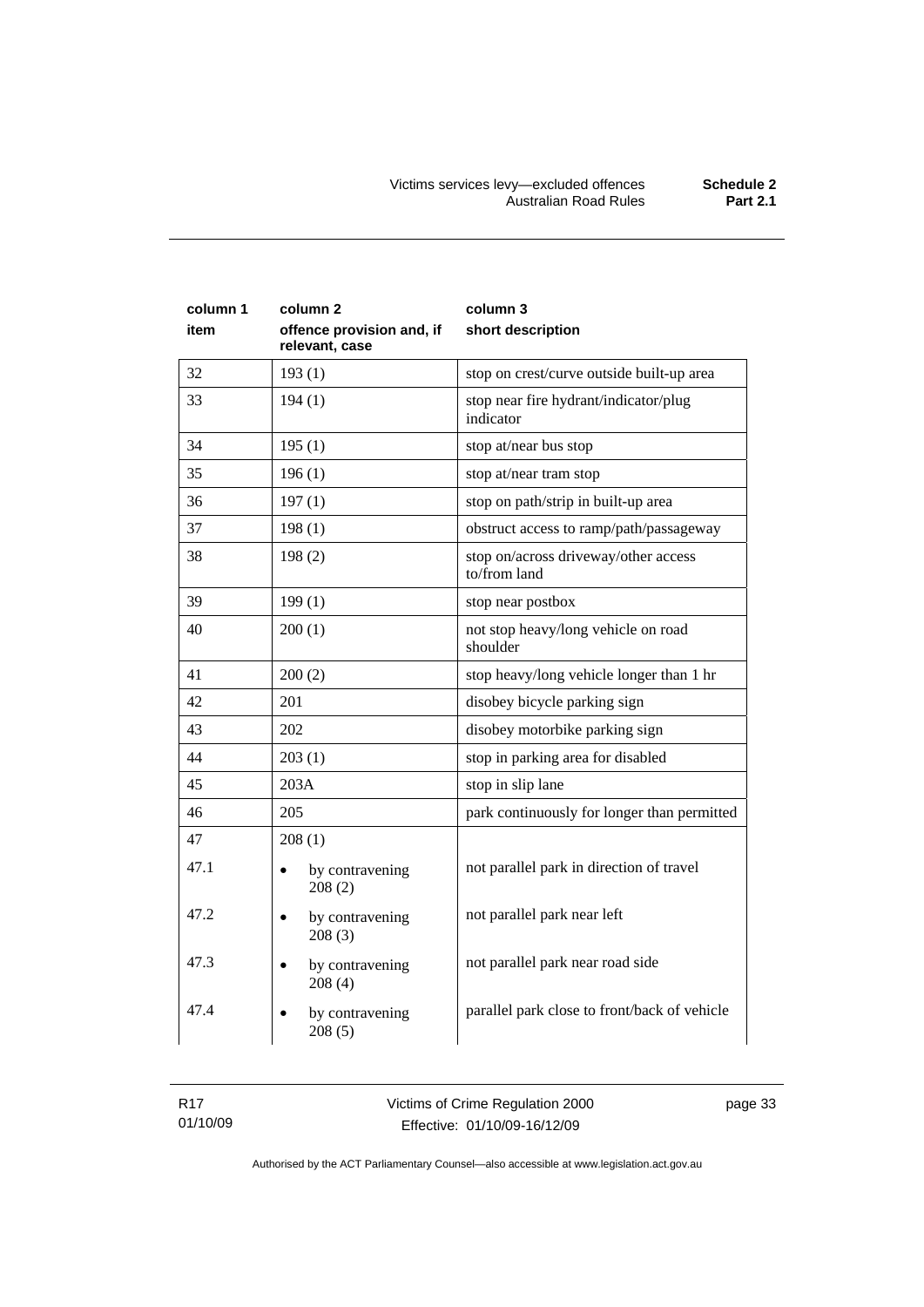#### **Schedule 2** Victims services levy—excluded offences **Part 2.1 Australian Road Rules**

| column 1 | column 2                                    | column 3                                         |
|----------|---------------------------------------------|--------------------------------------------------|
| item     | offence provision and, if<br>relevant, case | short description                                |
| 47.5     | by contravening<br>208(6)                   | parallel park close to dividing line/strip       |
| 47.6     | by contravening<br>208(7)                   | parallel park close if no dividing line/strip    |
| 47.7     | by contravening<br>208(8)                   | park so as to obstruct vehicles/pedestrians      |
| 48       | 209(2)(a)                                   | not parallel park in direction of travel         |
| 49       | 209(2)(b)                                   | not parallel park near centre of median<br>strip |
| 50       | 209(2)(c)                                   | parallel park close to front/back of vehicle     |
| 51       | 210(1)                                      |                                                  |
| 51.1     | by contravening<br>210(2)(a)                | not park at specified angle                      |
| 51.2     | by contravening<br>210(2)(b)                | not park rear out at specified angle             |
| 51.3     | by contravening<br>210(2A)(a)               | not park at 45° (no angle specified)             |
| 51.4     | by contravening<br>210(2A)(b)               | not park rear out at 45°                         |
| 51.5     | by contravening<br>210(3)(a)                | not park at 90°                                  |
| 51.6     | by contravening<br>$210(3)$ (b) (i)         | not park rear in/front in at 90° as specified    |
| 51.7     | by contravening<br>$210(4)$ (a) (i)         | not park rear in at specified angle              |
| 51.8     | by contravening<br>$210(4)$ (a) (ii)        | not park rear in at 45° (no angle specified)     |
| 52       | 211(1)                                      | disobey park in bays only sign                   |

page 34 Victims of Crime Regulation 2000 Effective: 01/10/09-16/12/09

R17 01/10/09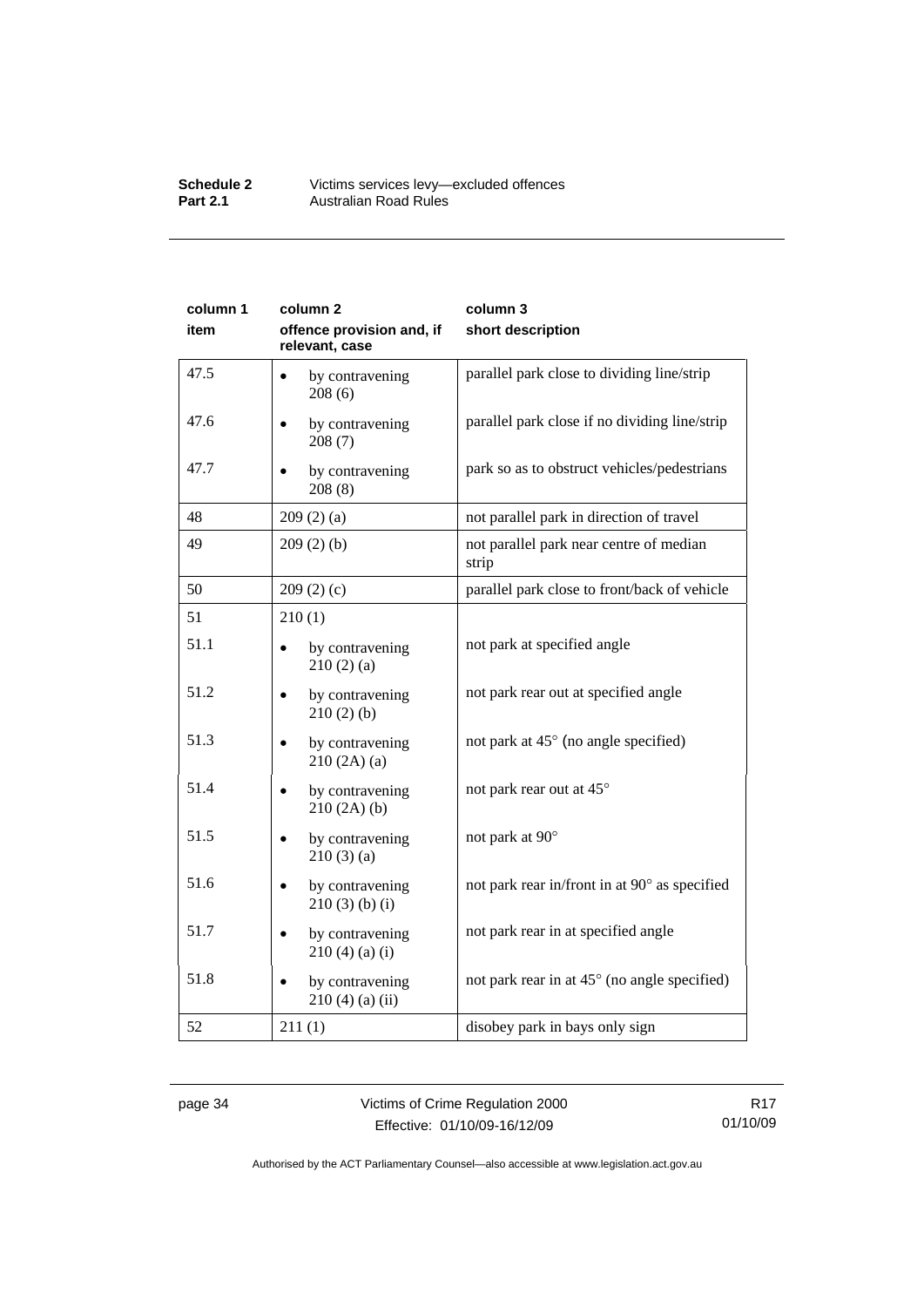### Victims services levy—excluded offences **Schedule 2**  Australian Road Rules **Part 2.1**

| column 1<br>item | column 2<br>offence provision and, if<br>relevant, case | column 3<br>short description        |
|------------------|---------------------------------------------------------|--------------------------------------|
| 53               | 211(2)                                                  | not park wholly within parking bay   |
| 54               | 211(3)                                                  | use more parking bays than necessary |

R17 01/10/09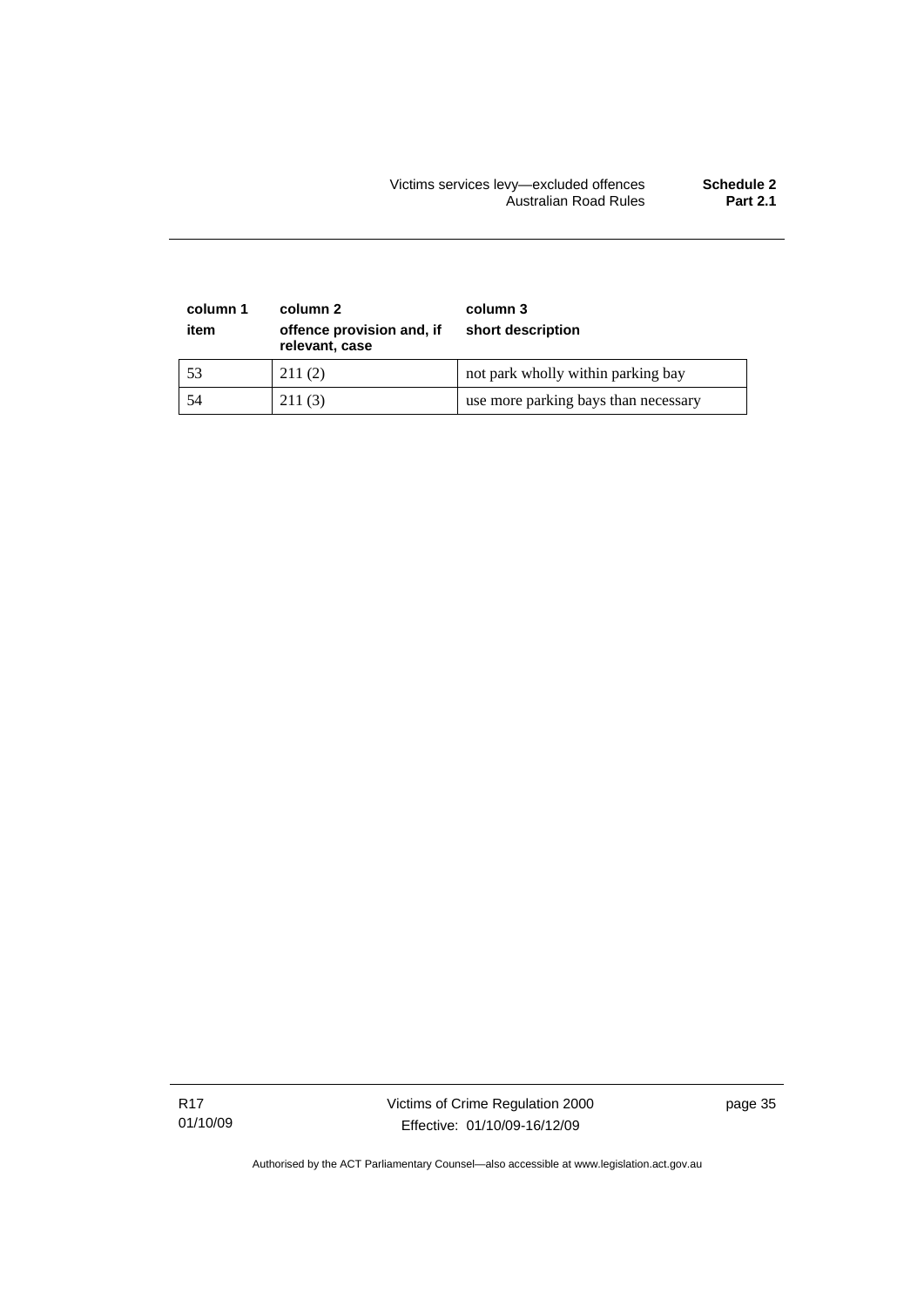# <span id="page-41-0"></span>**Part 2.2** Road Transport (Safety and **Traffic Management) Regulation 2000**

| column 1       | column <sub>2</sub>                         | column 3                                                                       |
|----------------|---------------------------------------------|--------------------------------------------------------------------------------|
| item           | offence provision and, if<br>relevant, case | short description                                                              |
| 1              | 44(1)                                       | park outside metered space                                                     |
| $\overline{2}$ | 44(2)                                       | park in occupied metered space                                                 |
| 3              | 44(3)                                       | park not completely in metered space                                           |
| 4              | 44A(1)                                      | park without paying meter fee                                                  |
| 5              | 44B(1)                                      | park after meter expired                                                       |
| 6              | 44B(2)                                      | park for longer than allowed by meter signs                                    |
| 7              | 46(2)                                       | park in closed metered space                                                   |
| 8              | 49(1)                                       | park outside ticket space                                                      |
| 9              | 49(3)                                       | park in occupied ticket space                                                  |
| 10             | 49(4)                                       | park not completely in ticket space                                            |
| 11             | 49A(1)                                      | park without current/current equivalent<br>ticket displayed/properly displayed |
| 12             | 49B(1)                                      | park after ticket expired                                                      |
| 13             | 49B(2)                                      | park for longer than allowed by ticket signs                                   |
| 14             | 51(3)                                       | park in closed ticket area/space                                               |
| 15             | 52(2)(a)                                    | display thing falsely resembling parking<br>ticket                             |
| 16             | 52(2)(b)                                    | display changed/damaged/defaced parking<br>ticket                              |

page 36 Victims of Crime Regulation 2000 Effective: 01/10/09-16/12/09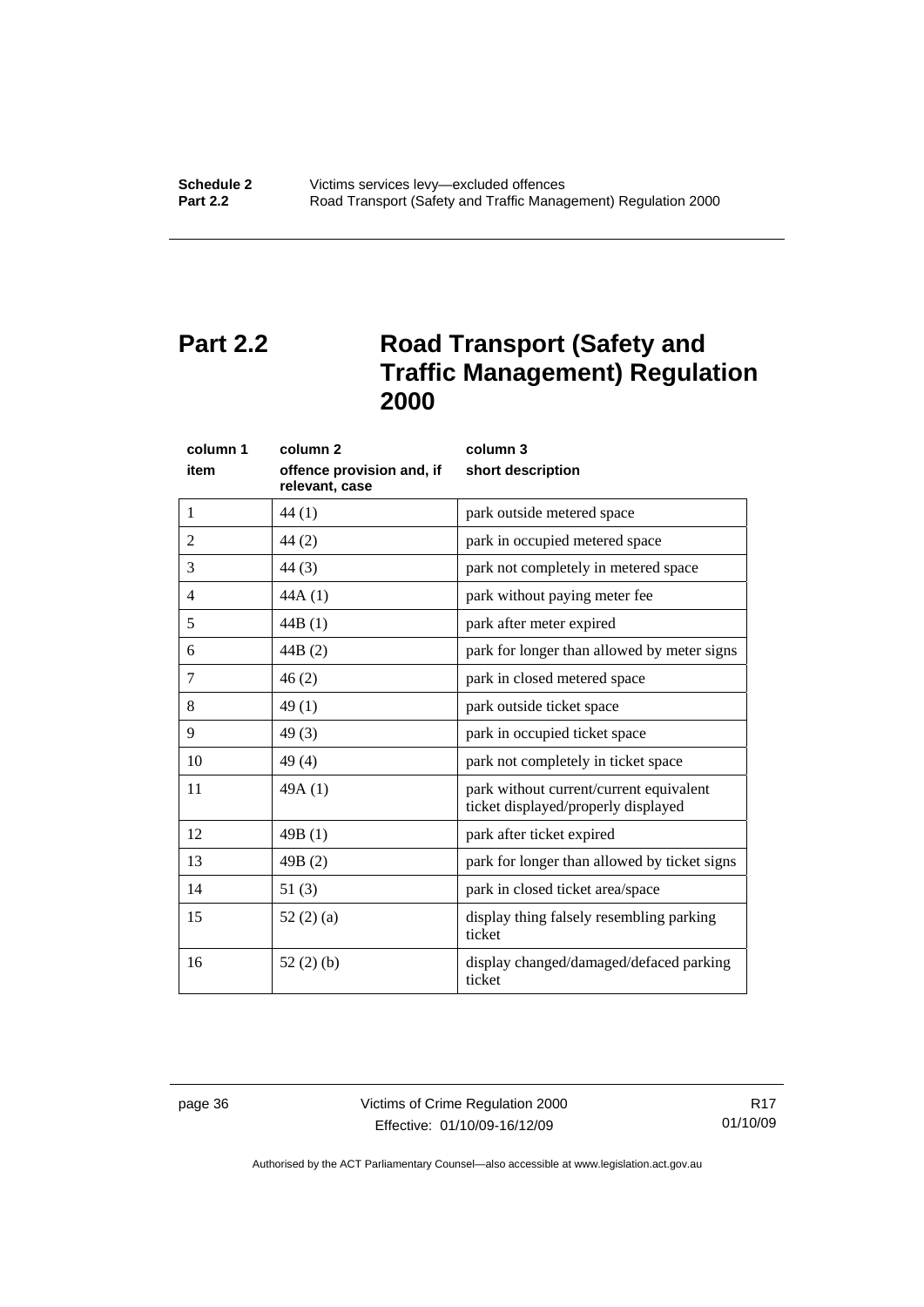| column 1<br>item | column <sub>2</sub><br>offence provision and, if<br>relevant, case         | column 3<br>short description                                                                                                                          |
|------------------|----------------------------------------------------------------------------|--------------------------------------------------------------------------------------------------------------------------------------------------------|
| 17               | 57A(1)                                                                     |                                                                                                                                                        |
| 17.1             | for a bus zone in a<br>clearway, transit lane<br>or bus lane               | stop public bus in bus zone<br>(clearway/transit lane/bus lane)                                                                                        |
| 17.2             | other than for a bus<br>zone in a clearway,<br>transit lane or bus<br>lane | stop public bus in bus zone (not<br>clearway/transit lane/bus lane)                                                                                    |
| 18               | 57A(3)                                                                     | stop public bus at/near bus stop                                                                                                                       |
| 19               | 85(2)                                                                      | park stock truck/enclosed<br>semitrailer/commercial vehicle with<br>height $>$ 3.6m on residential land                                                |
| 20               | 85A                                                                        | park more than 1 heavy vehicle/second<br>heavy vehicle on residential land                                                                             |
| 21               | 85B                                                                        | park heavy vehicle on residential land—<br>any part of vehicle in front of setback line<br>of front boundary/less than 1.5m from any<br>other boundary |
| 22               | 86(2)                                                                      | park vehicle/combination with<br>length $>$ 7.5m and GVM $>$ 4.5t on land<br>adjoining residential land longer than<br>1 hour                          |
| 23               | 87(2)                                                                      | park commercial vehicle with length > 6m/<br>height $> 2.6$ m/GVM $> 3.75$ t on residential<br>land with multi-unit development                        |

R17 01/10/09 page 37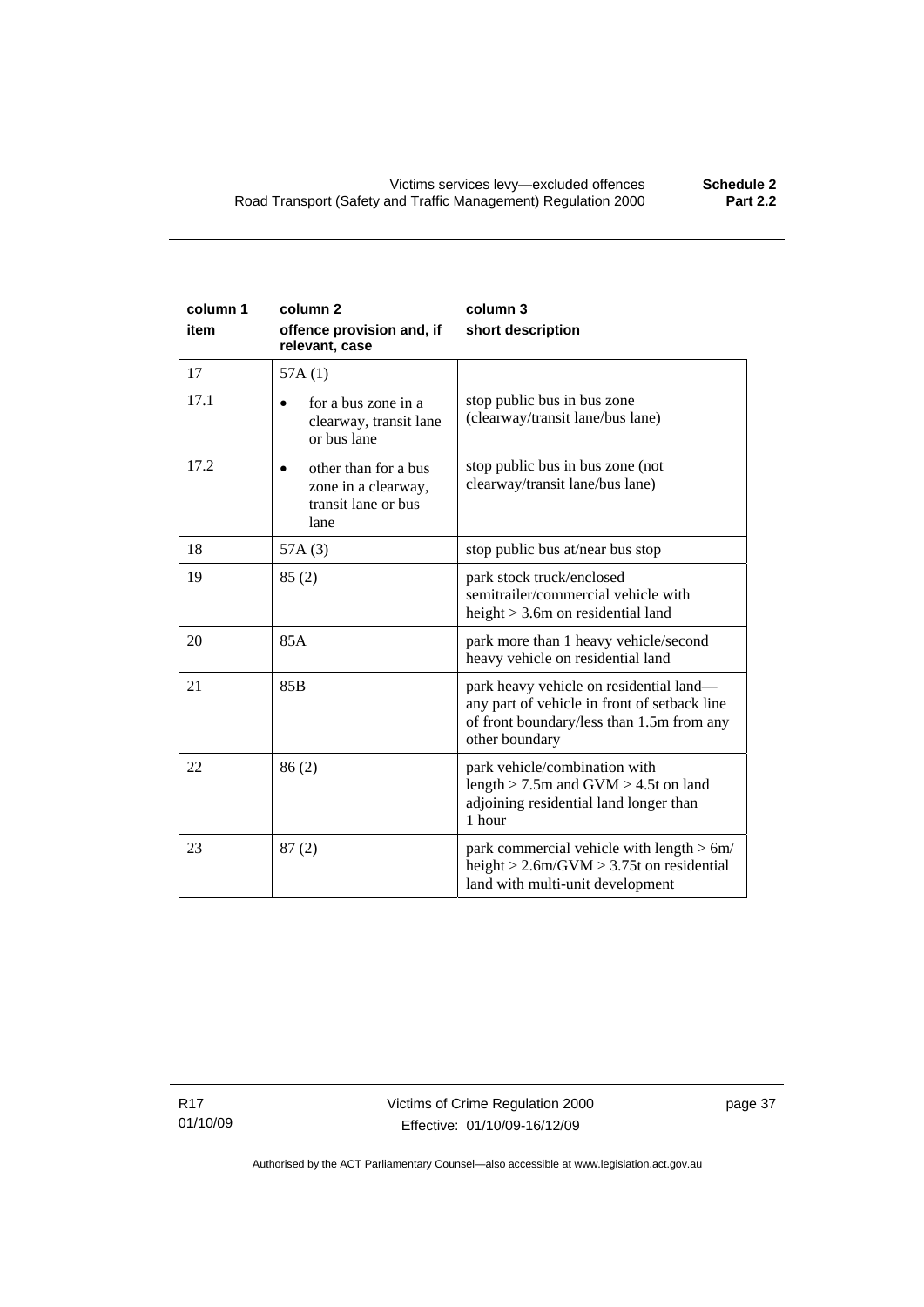<span id="page-43-0"></span>**Schedule 2 Victims services levy—excluded offences**<br>**Part 2.3 Australian National University Act 1991 (C Part 2.3** Australian National University Act 1991 (Cwlth)—Parking and Traffic Statute (No 2) 2007

# **Part 2.3 Australian National University Act 1991 (Cwlth)—Parking and Traffic Statute (No 2) 2007**

| column 1 | column <sub>2</sub>                         | column 3                                                                                           |
|----------|---------------------------------------------|----------------------------------------------------------------------------------------------------|
| item     | offence provision and, if<br>relevant, case | short description                                                                                  |
| 1        | 16(1)                                       | stand or park without voucher displayed                                                            |
| 2        | 16(2)                                       | stand or park after voucher expired                                                                |
| 3        | 29(3)(a)                                    | park outside marked parking bay                                                                    |
| 4        | 29(3)(b)                                    | park on or across bay road marking                                                                 |
| 5        | 29(4)(a)                                    | park in a way that obstructs other drivers                                                         |
| 6        | 29(4)(b)                                    | park in a way that impedes other drivers                                                           |
| 7        | 29(4)(c)                                    | park in a way that inconveniences other<br>drivers                                                 |
| 8        | 30(3)                                       | park in loading zone                                                                               |
| 9        | 30(4)(a)                                    | park in loading zone after unloading or<br>loading completed                                       |
| 10       | 30(4)(b)                                    | park in loading zone longer than signs<br>indicate                                                 |
| 11       | 31(1)                                       |                                                                                                    |
| 11.1     | in the case of parking<br>a vehicle         | park in area other than road or off-street<br>parking area without permission                      |
| 12       | 32(1)                                       | stop or park other than adjacent to<br>left-hand road boundary                                     |
| 13       | 32(2)                                       | stop or park adjacent to right-hand road<br>boundary other than in accordance with<br>parking sign |
| 14       | 33(1)                                       | park contrary to road marking or parking<br>sign                                                   |

page 38 Victims of Crime Regulation 2000 Effective: 01/10/09-16/12/09

R17 01/10/09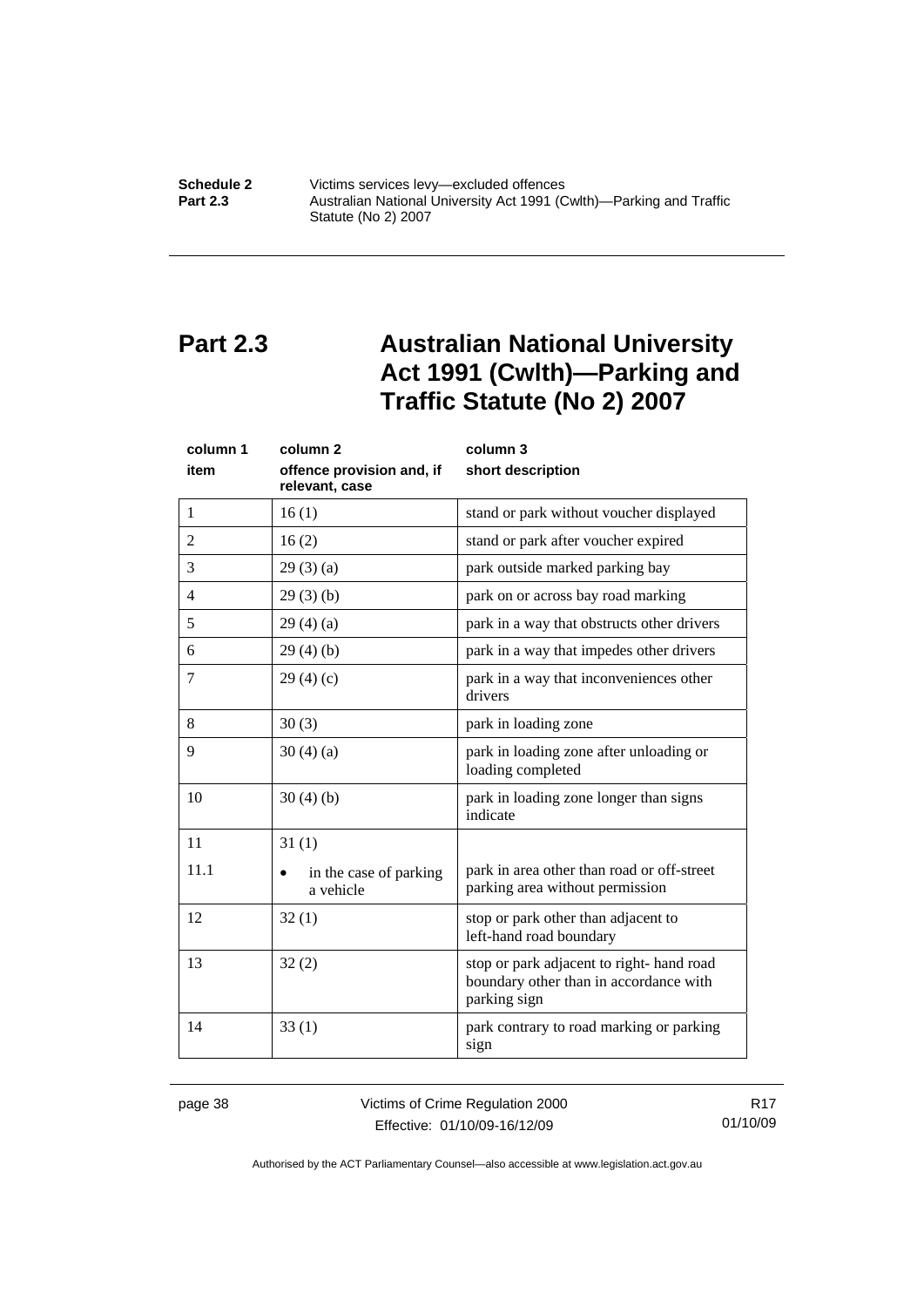Victims services levy—excluded offences **Schedule 2**  Australian National University Act 1991 (Cwlth)—Parking and Traffic Statute (No 2) 2007

| column 1<br>item | column <sub>2</sub><br>offence provision and, if<br>relevant, case | column 3<br>short description                                                       |
|------------------|--------------------------------------------------------------------|-------------------------------------------------------------------------------------|
| 15               | 33(2)                                                              | stop or park contrary to no stopping sign                                           |
| 16               | 33(3)(a)                                                           | stop or park alongside red kerb or barrier                                          |
| 17               | 33(3)(b)                                                           | stop or park over red kerb or red part of<br>road                                   |
| 18               | 33(4)                                                              | park contrary to no parking sign                                                    |
| 19               | 33(5)(a)                                                           | park alongside yellow kerb or barrier                                               |
| 20               | 33(5)(b)                                                           | park over yellow kerb or yellow part of<br>road                                     |
| 21               | 33(6)                                                              | park adjacent to road side or parking area<br>marked with continuous yellow line    |
| 22               | 33 $(7)(a)$                                                        | park contrary to time period indicated on<br>parking sign                           |
| 23               | 33(7)(b)                                                           | not park at specified angle indicated on<br>parking sign                            |
| 24               | 33 $(7)$ $(c)$ $(i)$                                               | park unauthorised vehicle in authorised<br>vehicle area contrary to parking sign    |
| 25               | 33 $(7)$ $(c)$ $(ii)$                                              | park in authorised vehicle area without<br>displaying label                         |
| 26               | 33 $(7)(d)(i)$                                                     | park in permit parking area without permit                                          |
| 27               | 33 $(7)$ $(d)$ $(ii)$                                              | park in permit parking area without<br>displaying permit parking label              |
| 28               | 34(1)                                                              | stop or park in bus stop                                                            |
| 29               | 35(1)                                                              | park or stop in off-road parking area<br>contrary to no parking or no stopping sign |
| 30               | 35(2)                                                              | park or stop in off-road parking area<br>contrary to time period indicated on sign  |
| 31               | 35(3)(a)                                                           | park unauthorised vehicle in off-road<br>authorised vehicle area contrary to sign   |

R17 01/10/09 page 39

Authorised by the ACT Parliamentary Counsel—also accessible at www.legislation.act.gov.au

**Part 2.3**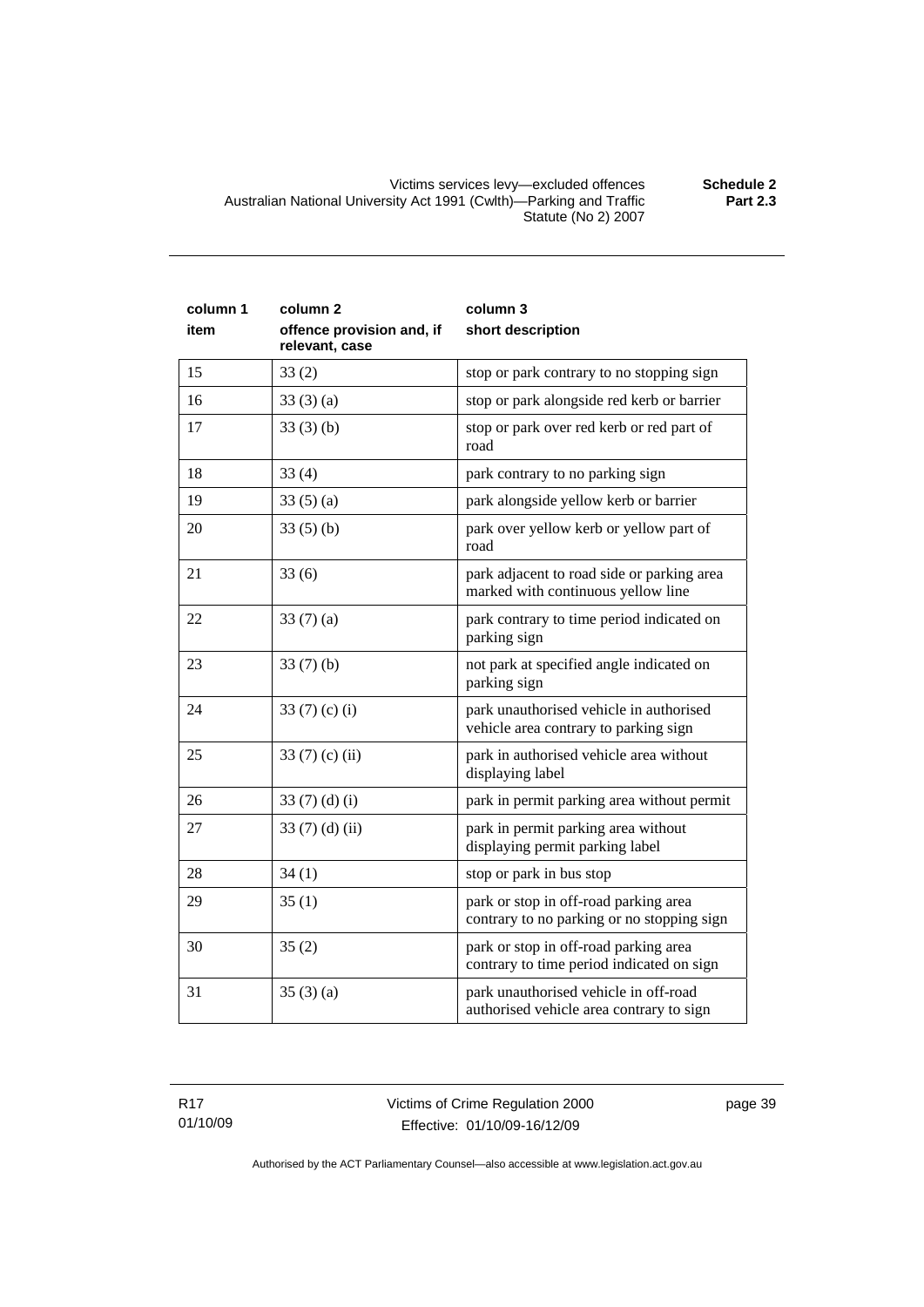| <b>Schedule 2</b> | Victims services levy—excluded offences                                                    |
|-------------------|--------------------------------------------------------------------------------------------|
| <b>Part 2.3</b>   | Australian National University Act 1991 (Cwlth)—Parking and Traffic<br>Statute (No 2) 2007 |

| column 1<br>item | column 2<br>offence provision and, if<br>relevant, case | column 3<br>short description                                                                  |
|------------------|---------------------------------------------------------|------------------------------------------------------------------------------------------------|
| 32               | 35(3)(b)                                                | park in off-road authorised vehicle area<br>without displaying label                           |
| 33               | 35(3)(c)                                                | park in off-road disabled driver vehicle<br>area without displaying valid disability<br>permit |
| 34               | 35(4)                                                   | park in off-road permit parking area<br>without displaying permit parking label                |
| 35               | 36(1)                                                   | stop or park so as to cause<br>danger/obstruction/inconvenience                                |

page 40 Victims of Crime Regulation 2000 Effective: 01/10/09-16/12/09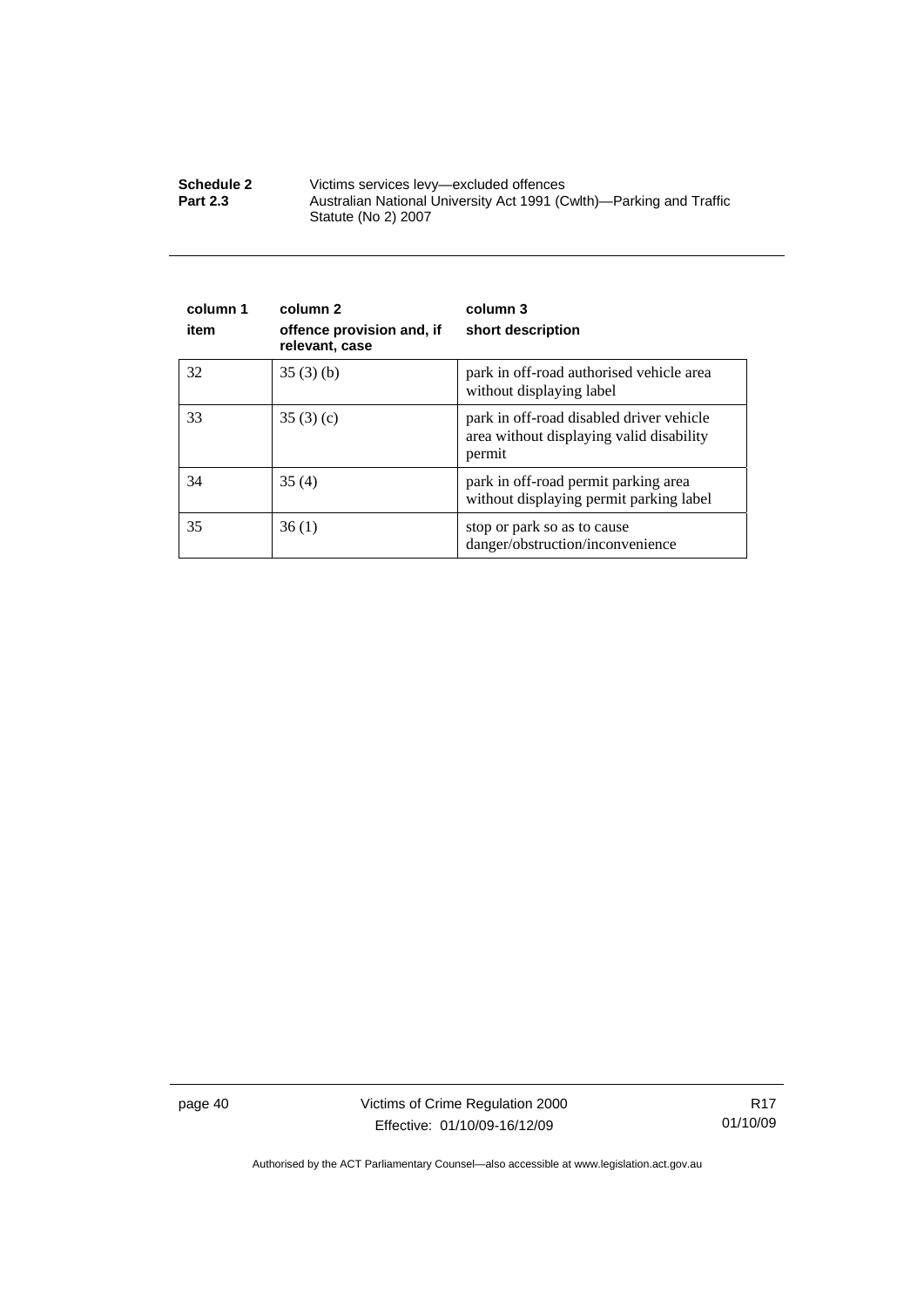# <span id="page-46-0"></span>**Dictionary**

(see s 3)

*Note 1* The Legislation Act contains definitions and other provisions relevant to this Act.

*Note 2* For example, the Legislation Act, dict, pt 1, defines the following terms:

- ACAT
- chief executive
- chief police officer
- dentist
- disallowable instrument
- doctor
- DPP
- entity
- found guilty
- human rights commission
- lawyer
- **Magistrates Court**
- **Minister**
- reviewable decision notice
- Supreme Court.
- *Note 3* Terms used in this regulation have the same meaning that they have in the *Victims of Crime Act 1994* (see Legislation Act, s 148). For example, the following terms are defined in the *Victims of Crime Act 1994*, dict:
	- harm
	- victim.

*affected person*, for division 3.2 (Notification and review of eligibility decisions)—see section 25.

*AFP member*—see section 8 (1) (a) (ii) (Appointed members of board).

page 41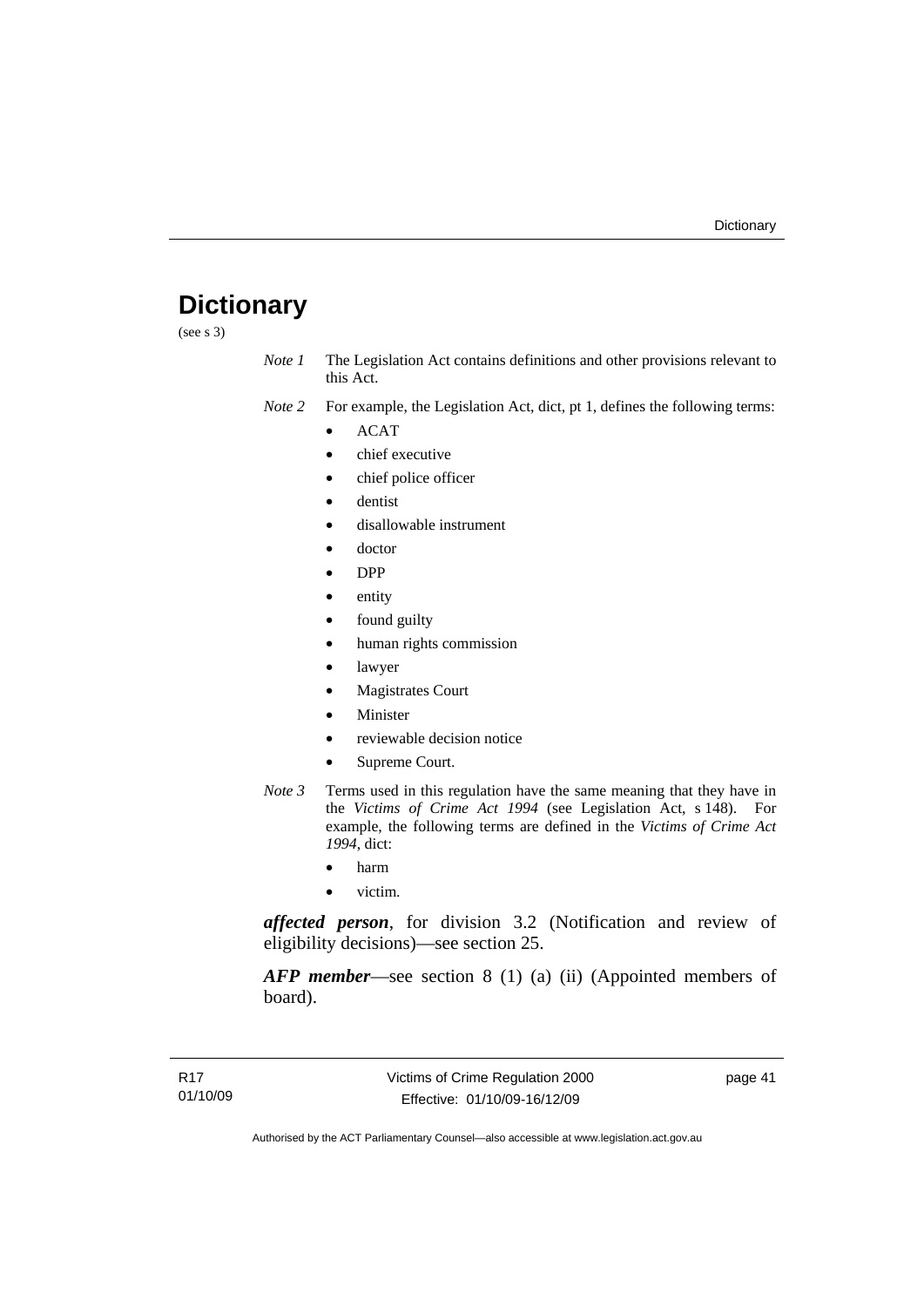*appointed member*, of the board, means a member of the board other than the coordinator.

*approved service provider* means a person approved as a service provider under section 40 (Approved service providers).

*board* means the Victims Assistance Board.

*chairperson* means the chairperson of the board.

*committee* means the Eligibility Review Committee.

*community support member*—see section 8 (1) (a) (v) (Appointed members of board).

*courts member*—see section 8 (1) (a) (iii) (Appointed members of board).

*deputy chairperson* means the deputy chairperson of the board.

*DPP member*—see section 8 (1) (a) (i) (Appointed members of board).

*eligible victim*—see section 24 (2) (Eligible victims under the victims services scheme).

*health professional* means a person registered under the *Health Professionals Act 2004*.

*health professions member*—see section 8 (1) (e) (Appointed members of board.

*health professions service* means psychiatry, psychology, podiatry, nursing, optometry, physiotherapy, chiropractic or osteopathy.

*independent arbitrator* means a person approved under section 18 (Independent arbitrators).

*indigenous member*—see section 8 (1) (b) (Appointed members of board).

*internally reviewable decision*, for division 3.2 (Notification and review of eligibility decisions)—see section 25.

R17 01/10/09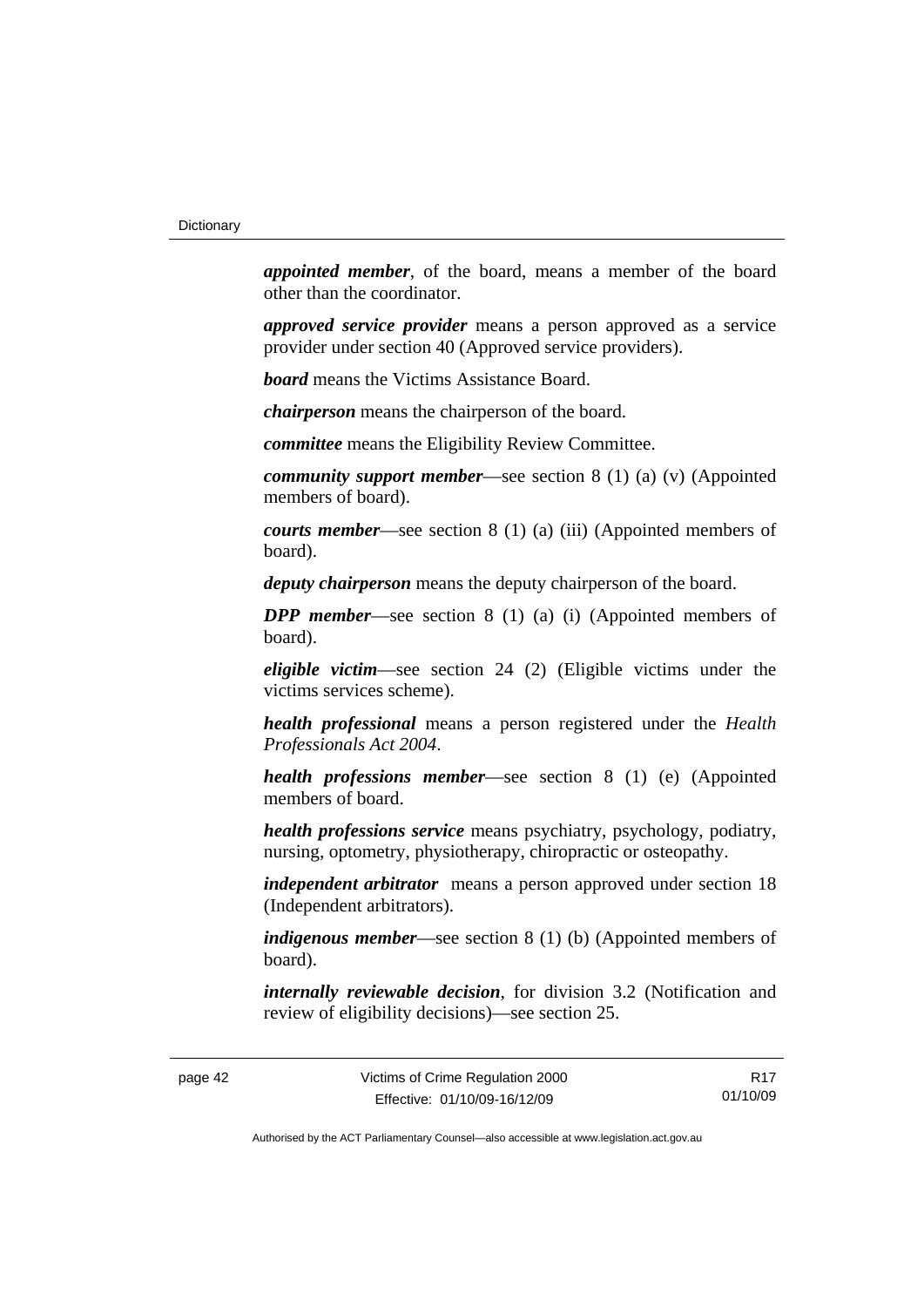*internal reviewer*, for division 3.2 (Notification and review of eligibility decisions)—see section 26A.

*internal reviewer's decision*, for division 3.2 (Notification and review of eligibility decisions)—see section 25.

*internal review notice*, for division 3.2 (Notification and review of eligibility decisions)—see the *ACT Civil and Administrative Tribunal Act 2008*, section 67B (1).

*justice member*—see section 8 (1) (a) (iv) (Appointed members of board).

*legal profession member*—see section 8 (1) (d) (Appointed members of board).

*manager*, of the responsible service agency, means the person in charge of the agency.

*member* means a member of the board.

*migrant member*—see section 8 (1) (c) (Appointed members of board).

*primary victim*—see the *Victims of Crime (Financial Assistance) Act 1983*, section 9.

*psychiatrist* means a doctor who holds postgraduate qualifications in psychiatry.

*psychiatrist/psychologist member*—see section 8 (1) (g) (Appointed members of board).

*psychologist* means a person registered as a psychologist under the *Health Professionals Act 2004*.

*responsible service agency* means the entity nominated under section 21 (Responsible service agency).

## *reviewable decision—*

 (a) for division 3.2 (Notification and review of eligibility decisions)—see section 25; and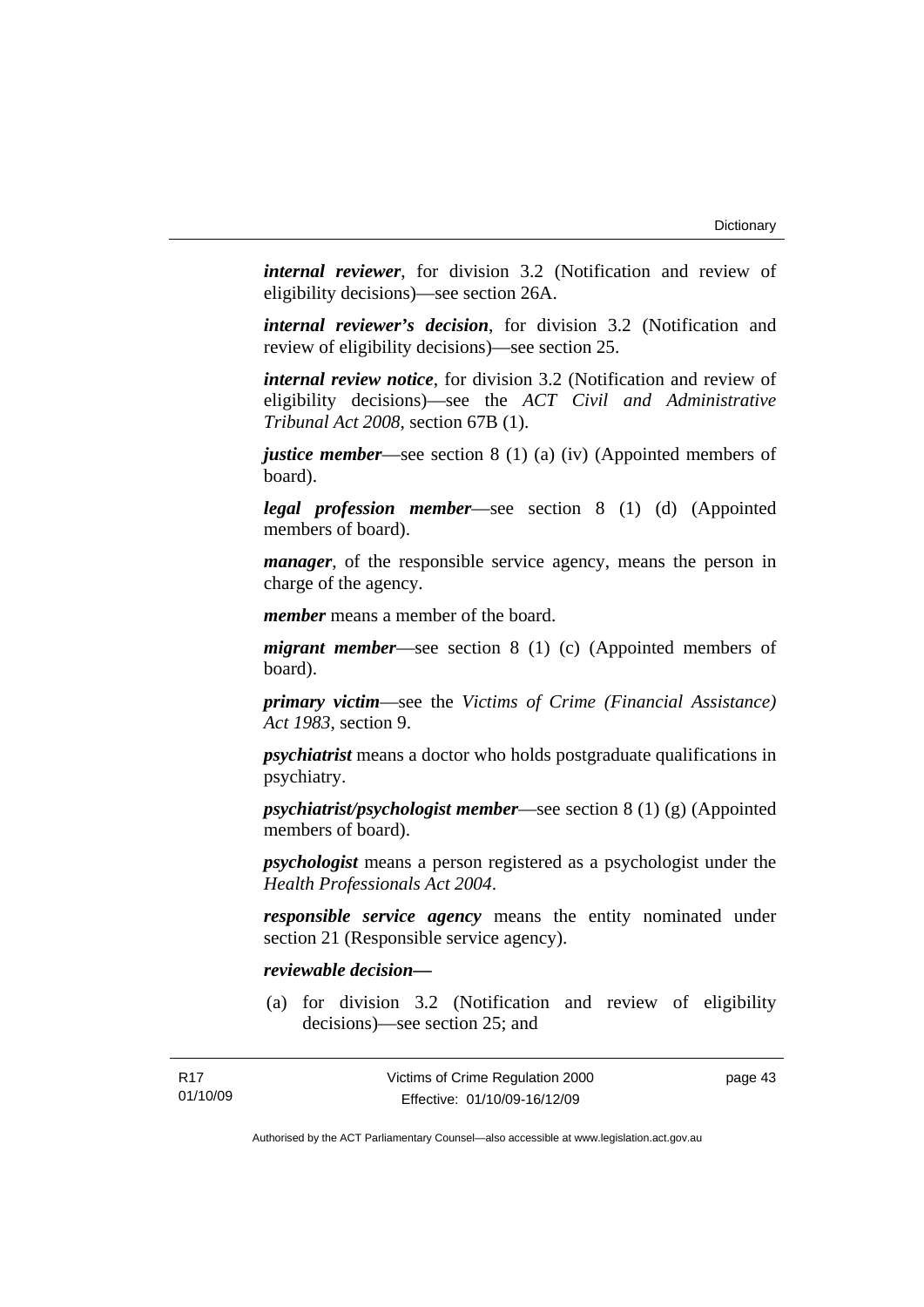(b) for division 3.6 (Notification and review of decisions)—see section 46.

*serious crime*—see the *Victims of Crime (Financial Assistance) Act 1983*, section 2.

*suspect* means—

- (a) a person whom a police officer suspects on reasonable grounds has committed an offence; or
- (b) a person charged with an offence; or
- (c) a person who has been summonsed to appear before a court in relation to the commission of an offence; or
- (d) a person who has entered into a voluntary agreement to attend court for an offence.

*victims groups member*—see section 8 (1) (f) (Appointed members of board).

*victims services scheme* means the victims services scheme established under section 19 (Victims services scheme).

*youth policy and services member*—see section 8 (1) (a) (vi) (Appointed members of board).

page 44 Victims of Crime Regulation 2000 Effective: 01/10/09-16/12/09

R17 01/10/09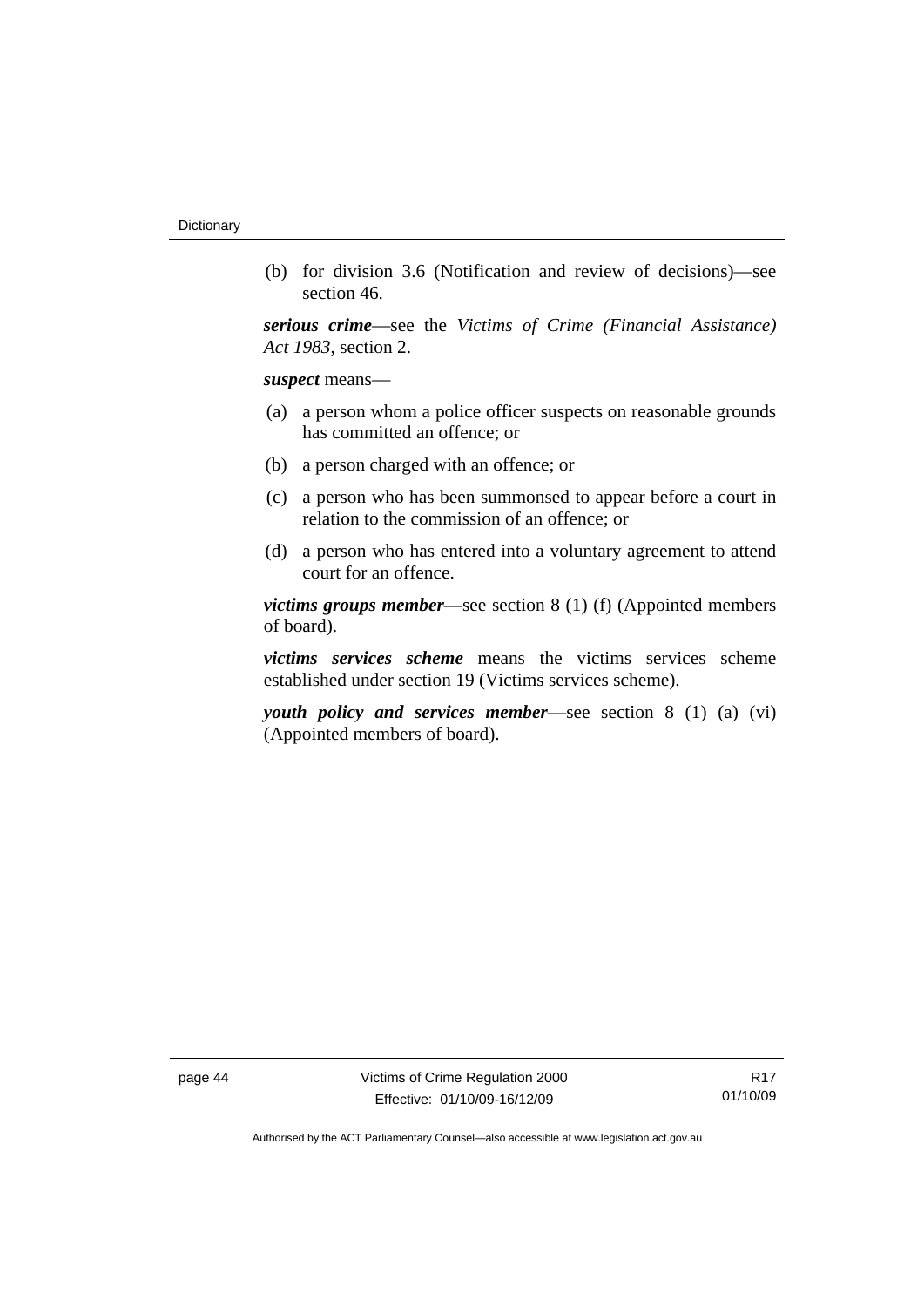# <span id="page-50-0"></span>**Endnotes**

# **1 About the endnotes**

Amending and modifying laws are annotated in the legislation history and the amendment history. Current modifications are not included in the republished law but are set out in the endnotes.

Not all editorial amendments made under the *Legislation Act 2001*, part 11.3 are annotated in the amendment history. Full details of any amendments can be obtained from the Parliamentary Counsel's Office.

Uncommenced amending laws and expiries are listed in the legislation history and the amendment history. These details are underlined. Uncommenced provisions and amendments are not included in the republished law but are set out in the last endnote.

If all the provisions of the law have been renumbered, a table of renumbered provisions gives details of previous and current numbering.

The endnotes also include a table of earlier republications.

| $am = amended$                               | $ord = ordinance$                         |
|----------------------------------------------|-------------------------------------------|
| $amdt = amendment$                           | $orig = original$                         |
| $ch = chapter$                               | $par = paragraph/subparagraph$            |
| $def = definition$                           | $pres = present$                          |
| $dict = dictionary$                          | $prev = previous$                         |
| disallowed = disallowed by the Legislative   | $(\text{prev}) = \text{previously}$       |
| Assembly                                     | $pt = part$                               |
| $div = division$                             | $r = rule/subrule$                        |
| $exp = expires/expired$                      | $remum = renumbered$                      |
| $Gaz = gazette$                              | $reloc = relocated$                       |
| $hdg =$ heading                              | $R[X]$ = Republication No                 |
| $IA = Interpretation Act 1967$               | $RI = reissue$                            |
| $ins = inserted/added$                       | $s = section/subsection$                  |
| $LA =$ Legislation Act 2001                  | $sch = schedule$                          |
| $LR =$ legislation register                  | $sdiv = subdivision$                      |
| $LRA =$ Legislation (Republication) Act 1996 | $sub =$ substituted                       |
| $mod = modified/modification$                | SL = Subordinate Law                      |
| $o = order$                                  | underlining = whole or part not commenced |
| $om = omitted/repealed$                      | or to be expired                          |
|                                              |                                           |

## **2 Abbreviation key**

R17 01/10/09 Victims of Crime Regulation 2000 Effective: 01/10/09-16/12/09

page 45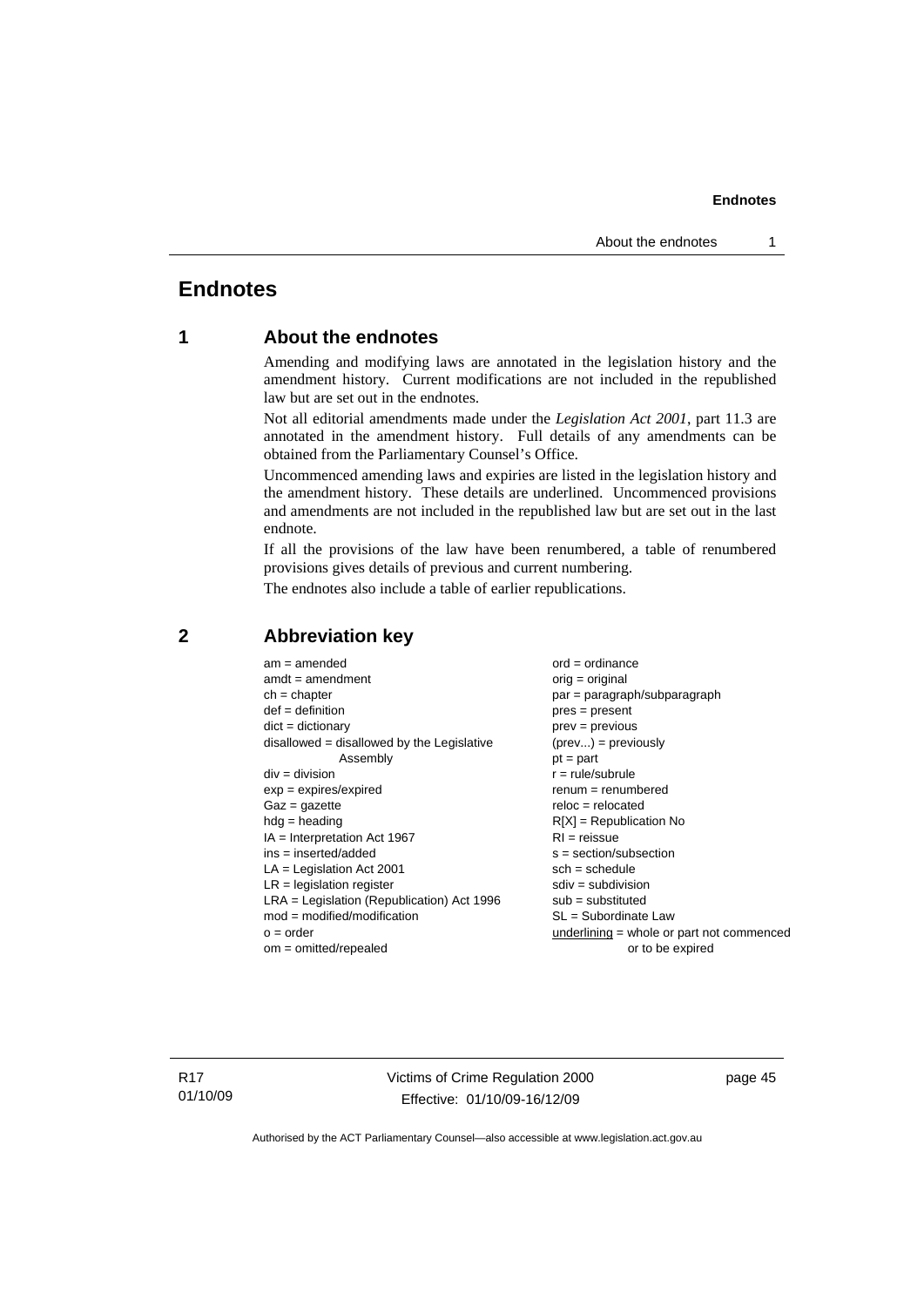<span id="page-51-0"></span>

| 3 | Legislation history |  |
|---|---------------------|--|
|---|---------------------|--|

# **3 Legislation history**

This regulation was originally the *Victims of Crime Regulations 2000*. It was renamed under the *Legislation Act 2001*.

# **Victims of Crime Regulation 2000 No 51**  notified 14 December 2000 (Gaz 2000 No 50) s 1, s 2 commenced 14 December 2000 (IA s 10B) remainder commenced 1 January 2001 (s 2) as amended by **Legislation (Consequential Amendments) Act 2001 No 44 pt 408**  notified 26 July 2001 (Gaz 2001 No 30) s 1, s 2 commenced 26 July 2001 (IA s 10B) pt 408 commenced 12 September 2001 (s 2 and see Gaz 2001 No S65) **Statute Law Amendment Act 2001 (No 2) 2001 No 56 pt 3.53**  notified 5 September 2001 (Gaz 2001 No S65) pt 3.53 commenced 5 September 2001 (s 2 (1)) **Health and Community Care Services (Repeal and Consequential Amendments) Act 2002 No 47 pt 1.4**  notified LR 20 December 2002 s 1, s 2 commenced 20 December 2002 (LA s 75 (1)) pt 1.4 commences 5pm 31 December 2002 (s 2) **Victims of Crime Amendment Regulations 2002 (No 1) SL2002-40**  notified LR 20 December 2002 s 1, s 2 commenced 20 December 2002 (LA s 75 (1)) remainder commenced 21 December 2002 (s 2) **Statute Law Amendment Act 2003 A2003-41 sch 3 pt 3.22**  notified LR 11 September 2003

s 1, s 2 commenced 11 September 2003 (LA s 75 (1)) sch 3 pt 3.22 commenced 9 October 2003 (s 2 (1))

R17 01/10/09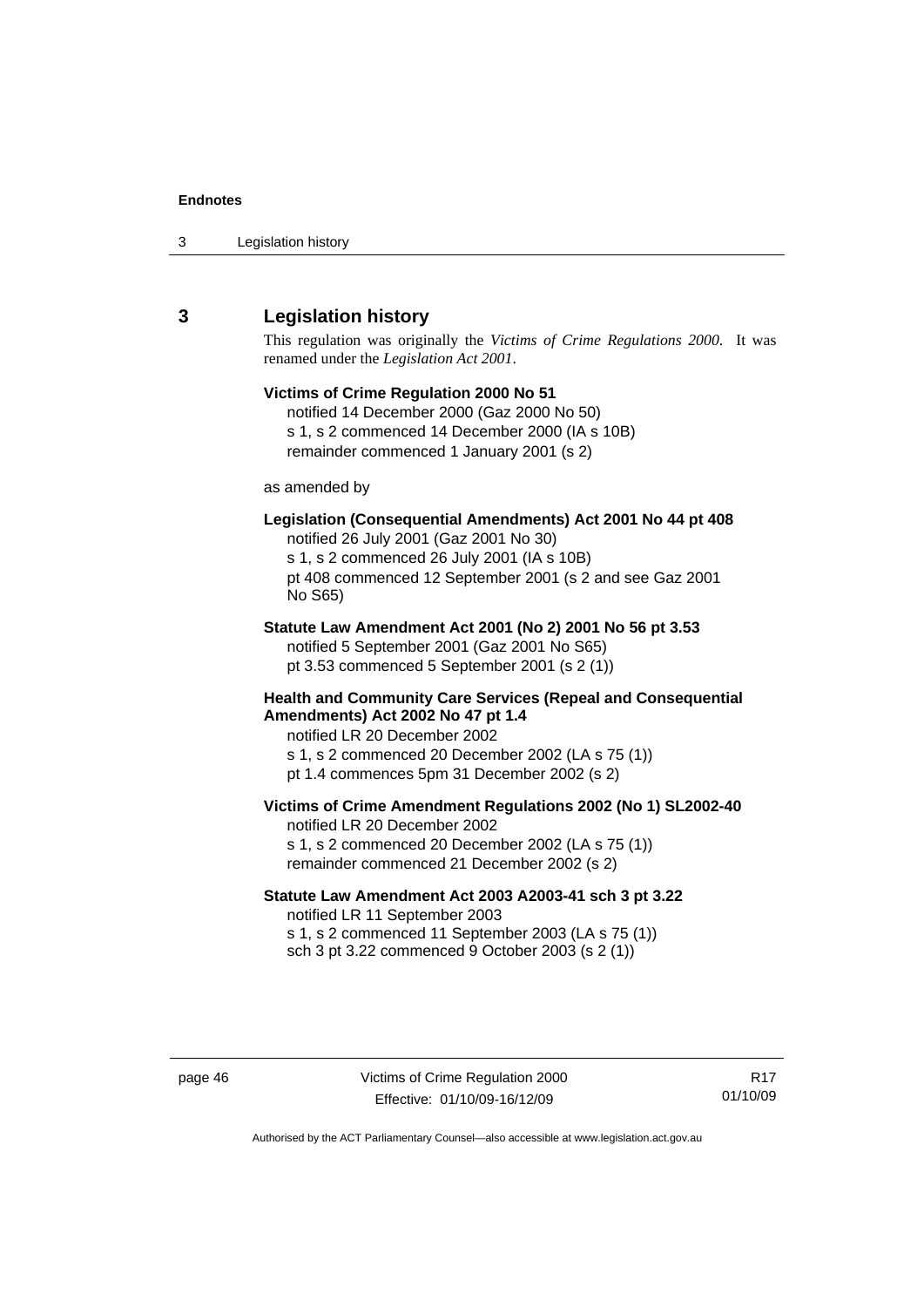## **Statute Law Amendment Act 2003 (No 2) A2003-56 sch 3 pt 3.29**

notified LR 5 December 2003

s 1, s 2 commenced 5 December 2003 (LA s 75 (1)) sch 3 pt 3.29 commenced 19 December 2003 (s 2)

## **Health Professionals Legislation Amendment Act 2004 A2004-39 sch 1 pt 1.9**

notified LR 8 July 2004

s 1, s 2 commenced 8 July 2004 (LA s 75 (1))

sch 1 pt 1.9 commenced 7 July 2005 (s 2 and see Health Professionals Act 2004 A2004-38, s 2 and CN2005-11)

## **Human Rights Commission Legislation Amendment Act 2005 A2005-41 sch 1 pt 1.14 (as am by A2006-3 amdt 1.3)**

notified LR 1 September 2005 s 1, s 2 commenced 1 September 2005 (LA s 75 (1)) sch 1 pt 1.14 commenced 1 November 2006 (s 2 (3) (as am by A2006-3 amdt 1.3) and see Human Rights Commission Act 2005

A2005-40, s 2 (as am by A2006-3 s 4) and CN2006-21)

## **Human Rights Commission Legislation Amendment Act 2006 A2006-3 amdt 1.3**

notified LR 22 February 2006

s 1, s 2 commenced 22 February 2006 (LA s 75 (1))

amdt 1.3 commenced 23 February 2006 (s 2)

*Note* This Act only amends the Human Rights Commission Legislation Amendment Act 2005 A2005-41

## **Victims of Crime Amendment Regulation 2006 (No 1) SL2006-61**

notified LR 21 December 2006

s 1, s 2 commenced 21 December 2006 (LA s 75 (1)) remainder commenced 1 January 2007 (s 2)

## **Victims of Crime Amendment Act 2007 A2007-44 sch 1 pt 1.3**  notified LR 13 December 2007

s 1, s 2 commenced 13 December 2007 (LA s 75 (1)) sch 1 pt 1.3 commenced 20 December 2007 (s 2)

#### **Victims of Crime Amendment Regulation 2007 (No 1) SL2007-40**  notified LR 17 December 2007

s 1, s 2 commenced 17 December 2007 (LA s 75 (1))

remainder commenced 20 December 2007 (s 2 and see A2007-44 s 2)

R17 01/10/09 page 47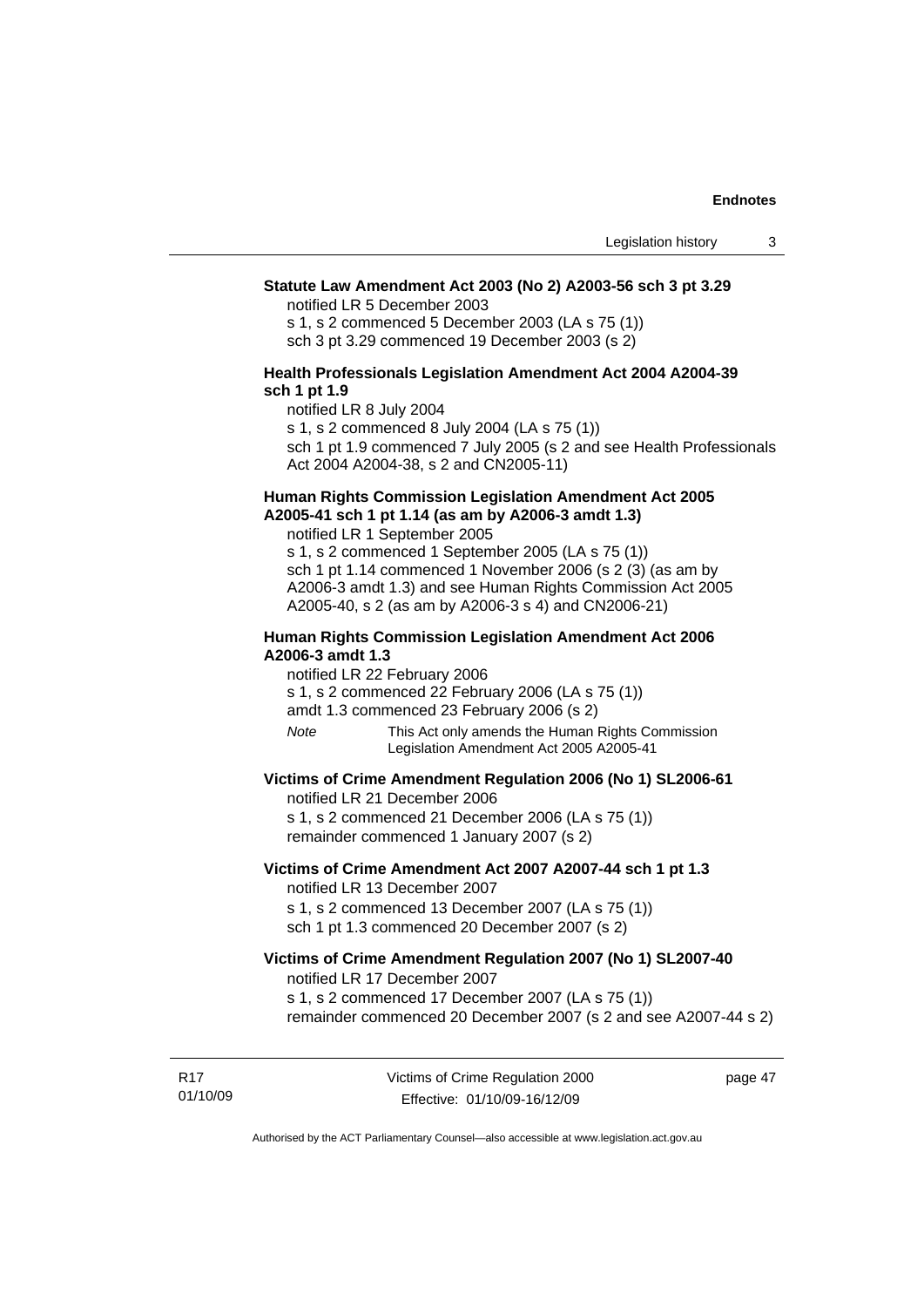<span id="page-53-0"></span>

|  | Amendment history |
|--|-------------------|
|--|-------------------|

## **Justice and Community Safety Legislation Amendment Act 2008 A2008-7 sch 1 pt 1.21**

notified LR 16 April 2008 s 1, s 2 commenced 16 April 2008 (LA s 75 (1)) sch 1 pt 1.21 commenced 7 May 2008 (s 2)

### **Statute Law Amendment Act 2008 A2008-28 sch 3 pt 3.60**

notified LR 12 August 2008 s 1, s 2 commenced 12 August 2008 (LA s 75 (1))

sch 3 pt 3.60 commenced 26 August 2008 (s 2)

#### **ACT Civil and Administrative Tribunal Legislation Amendment Act 2008 (No 2) A2008-37 sch 1 pt 1.104**

notified LR 4 September 2008

s 1, s 2 commenced 4 September 2008 (LA s 75 (1)) sch 1 pt 1.104 commenced 2 February 2009 (s 2 (1) and see ACT Civil and Administrative Tribunal Act 2008 A2008-35, s 2 (1) and CN2009-2)

## **Road Transport Legislation Amendment Regulation 2008 (No 2) SL2008-47 sch 1 pt 1.4**

notified LR 1 December 2008 s 1, s 2 commenced 1 December 2008 (LA s 75 (1)) sch 1 pt 1.4 commenced 2 December 2008 (s 2)

## **Work Safety Legislation Amendment Act 2009 A2009-28 sch 2 pt 2.13**

notified LR 9 September 2009

s 1, s 2 commenced 9 September 2009 (LA s 75 (1)) sch 2 pt 2.13 commenced 1 October 2009 (s 2 and see Work Safety Act 2008 A2008-51, s 2 (1) (b) and CN2009-11)

## **4 Amendment history**

**Name of regulation** 

s 1 am R7 LA **Commencement**  s 2 om Act 2001 No 44 amdt 1.4234

| <b>Dictionary</b><br>s 3 | am Act 2001 No 44 amdt 1.4235 |
|--------------------------|-------------------------------|
| <b>Notes</b><br>s 4      | am Act 2001 No 44 amdt 1.4236 |

page 48 Victims of Crime Regulation 2000 Effective: 01/10/09-16/12/09

R17 01/10/09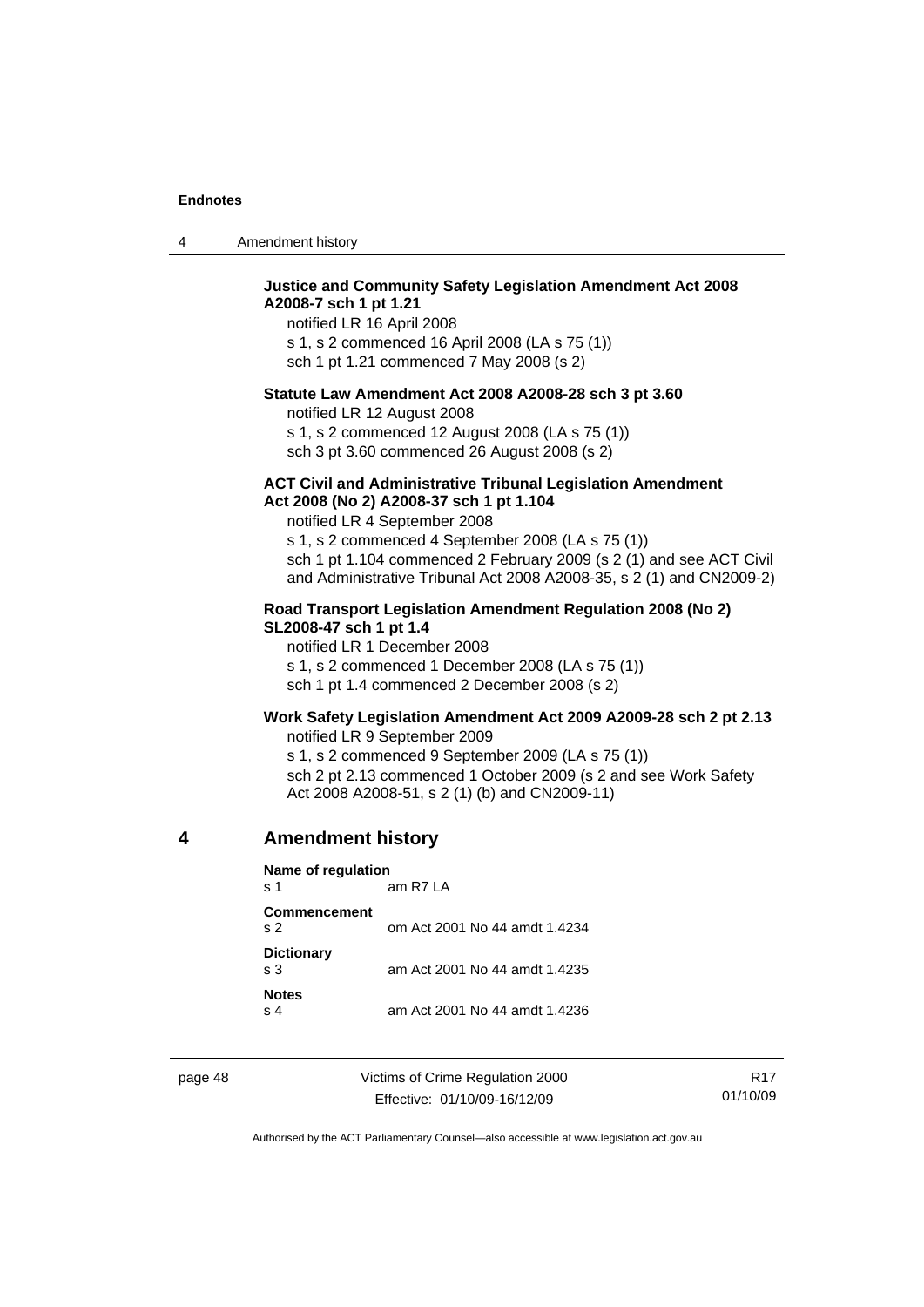|                                     | Amendment history                                                                                                                                                                                                                                                                                                                                           | 4       |
|-------------------------------------|-------------------------------------------------------------------------------------------------------------------------------------------------------------------------------------------------------------------------------------------------------------------------------------------------------------------------------------------------------------|---------|
| <b>Functions</b>                    |                                                                                                                                                                                                                                                                                                                                                             |         |
| s 6                                 | am 2002 No 40 s 4; pars renum R3 LA (see 2002 No 40 s 5)                                                                                                                                                                                                                                                                                                    |         |
| <b>Membership of board</b><br>s 7   | am A2003-41 amdt 3.489                                                                                                                                                                                                                                                                                                                                      |         |
| Appointed members of board          |                                                                                                                                                                                                                                                                                                                                                             |         |
| s 8                                 | am Act 2001 No 44 amdt 1.4237, amdt 1.4238; 2002 No 40<br>s 6; A2003-41 amdt 3.490, amdt 3.491; A2003-56 amdt 3.279                                                                                                                                                                                                                                         |         |
| <b>Duration of appointment</b>      |                                                                                                                                                                                                                                                                                                                                                             |         |
| s 11                                | am Act 2001 No 44 amdt 1.4238; 2002 No 40 s 7; A2003-41<br>amdt 3.492; A2008-28 amdt 3.173                                                                                                                                                                                                                                                                  |         |
| s 12                                | Term of appointment to be included in instrument of appointment etc<br>om A2003-41 amdt 3.493                                                                                                                                                                                                                                                               |         |
| Responsible service agency<br>s 21  | am Act 2002 No 47 amdt 1.33; SL2006-61 s 4                                                                                                                                                                                                                                                                                                                  |         |
| s 23                                | Responsible service agency-obligations<br>am A2007-8 amdt 1.79                                                                                                                                                                                                                                                                                              |         |
| s <sub>24</sub>                     | Eligible victims under the victims services scheme<br>am A2003-41 amdt 3.494                                                                                                                                                                                                                                                                                |         |
| div 3.2 hdg                         | Notification and review of eligibility decisions<br>sub A2008-37 amdt 1.537                                                                                                                                                                                                                                                                                 |         |
| Definitions-div 3.2                 |                                                                                                                                                                                                                                                                                                                                                             |         |
| s 25                                | def <b>affected person</b> ins A2008-37 amdt 1.537<br>def internally reviewable decision ins A2008-37 amdt 1.537<br>def <i>internal reviewer</i> ins A2008-37 amdt 1.537<br>def <i>internal reviewer's decision</i> ins A2008-37 amdt 1.537<br>def <i>internal review notice</i> ins A2008-37 amdt 1.537<br>def reviewable decision ins A2008-37 amdt 1.537 |         |
| s 25A                               | Internal review notices-responsible service agency<br>ins A2008-37 amdt 1.537                                                                                                                                                                                                                                                                               |         |
| s 26                                | Applications to responsible service agency for internal review<br>sub A2008-37 amdt 1.537                                                                                                                                                                                                                                                                   |         |
| Internal reviewer<br>s 26A          | ins A2008-37 amdt 1.537                                                                                                                                                                                                                                                                                                                                     |         |
| Review by internal reviewer<br>s 27 | sub A2008-37 amdt 1.537                                                                                                                                                                                                                                                                                                                                     |         |
|                                     | Internal review notices-internal reviewer                                                                                                                                                                                                                                                                                                                   |         |
| s 27A                               | ins A2008-37 amdt 1.537                                                                                                                                                                                                                                                                                                                                     |         |
| <b>Eligibility Review Committee</b> |                                                                                                                                                                                                                                                                                                                                                             |         |
| s 28                                | sub A2008-37 amdt 1.537                                                                                                                                                                                                                                                                                                                                     |         |
|                                     | Victims of Crime Regulation 2000                                                                                                                                                                                                                                                                                                                            | page 49 |

Authorised by the ACT Parliamentary Counsel—also accessible at www.legislation.act.gov.au

Effective: 01/10/09-16/12/09

R17 01/10/09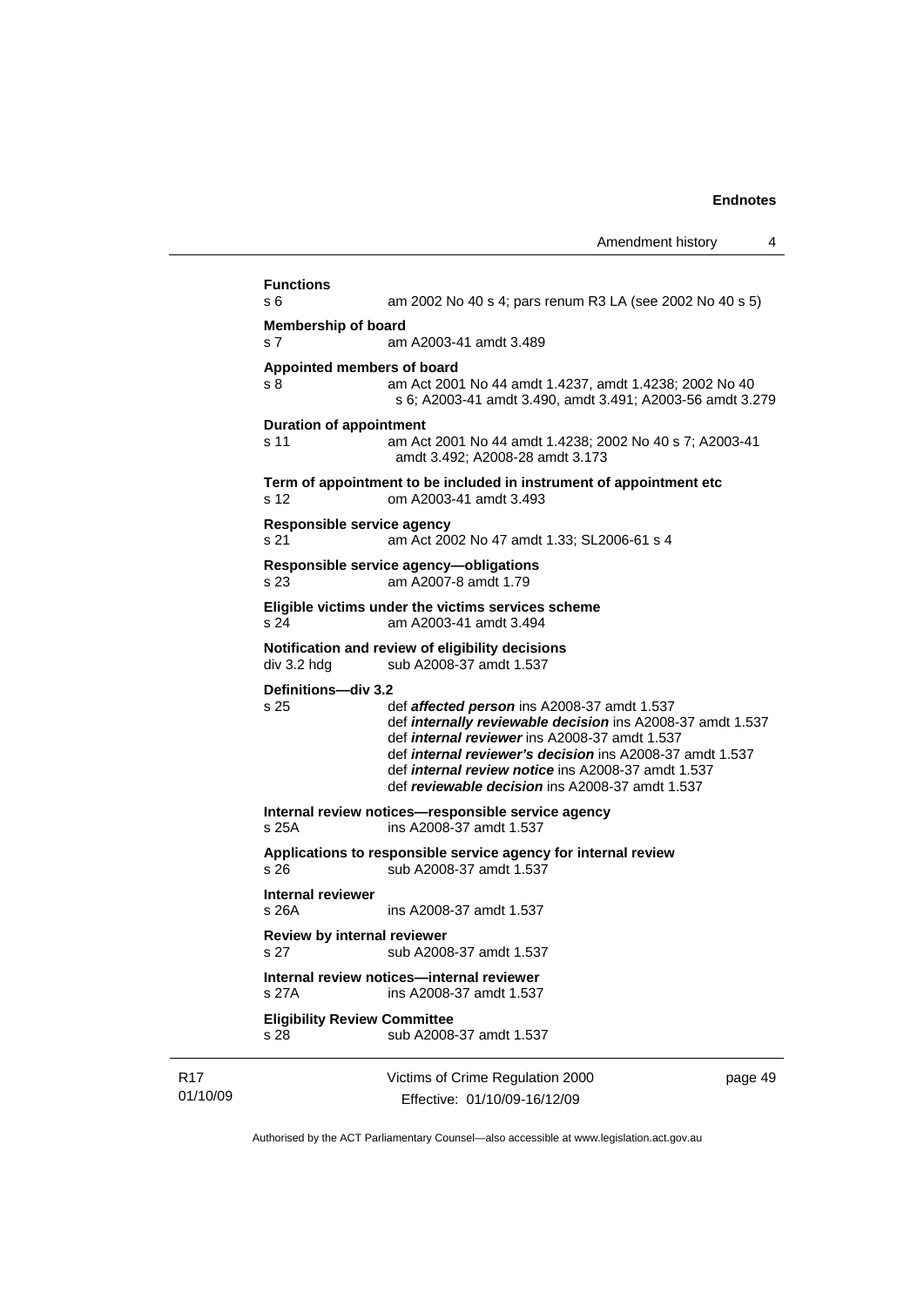| Amendment history<br>4 |  |
|------------------------|--|
|------------------------|--|

| s.29                                                  | Applications to committee for internal review<br>sub A2008-37 amdt 1.537                                    |
|-------------------------------------------------------|-------------------------------------------------------------------------------------------------------------|
| <b>Review by committee</b><br>s 30                    | sub A2008-37 amdt 1.537                                                                                     |
| <b>Reviewable decision notices</b><br>s <sub>31</sub> | sub A2008-37 amdt 1.537                                                                                     |
| <b>Applications to ACAT</b><br>s 32                   | sub A2008-37 amdt 1.537                                                                                     |
| How contact hours are provided<br>s 37                | am A2003-41 amdt 3.495                                                                                      |
| <b>Criteria for approval</b><br>s 41                  | am A2007-8 amdt 1.79                                                                                        |
| <b>Suspension of approval</b><br>s 42                 | am A2005-41 amdt 1.127, amdt 1.128                                                                          |
| <b>Cancellation of approval</b><br>s <sub>43</sub>    | am 2002 No 40 s 8; pars renum R3 LA (see 2002 No 40 s 9)                                                    |
| div 3.6 hdg                                           | Notification and review of decisions about service providers<br>ins A2008-37 amdt 1.538                     |
| s 46                                                  | Meaning of reviewable decision-div 3.6<br>sub A2008-37 amdt 1.538                                           |
| <b>Reviewable decision notices</b><br>s 46A           | ins A2008-37 amdt 1.538                                                                                     |
| <b>Applications for review</b><br>s 47                | sub A2008-37 amdt 1.538                                                                                     |
| Guidelines-volunteers<br>s <sub>48</sub>              | am A2009-28 amdt 2.30                                                                                       |
| Annual reporting authority<br>s 49                    | am 2002 No 40 s 10                                                                                          |
| s 49A                                                 | Victims services levy-excluded offences<br>ins A2007-44 amdt 1.5<br>am A2008-37 amdt 1.539                  |
| s 50                                                  | Determination of fees for services provided by approved service providers<br>sub Act 2001 No 44 amdt 1.4239 |
| <b>Approved forms</b><br>s 51                         | sub Act 2001 No 44 amdt 1.4239<br>am A2003-41 amdt 3.496                                                    |

page 50 Victims of Crime Regulation 2000 Effective: 01/10/09-16/12/09

R17 01/10/09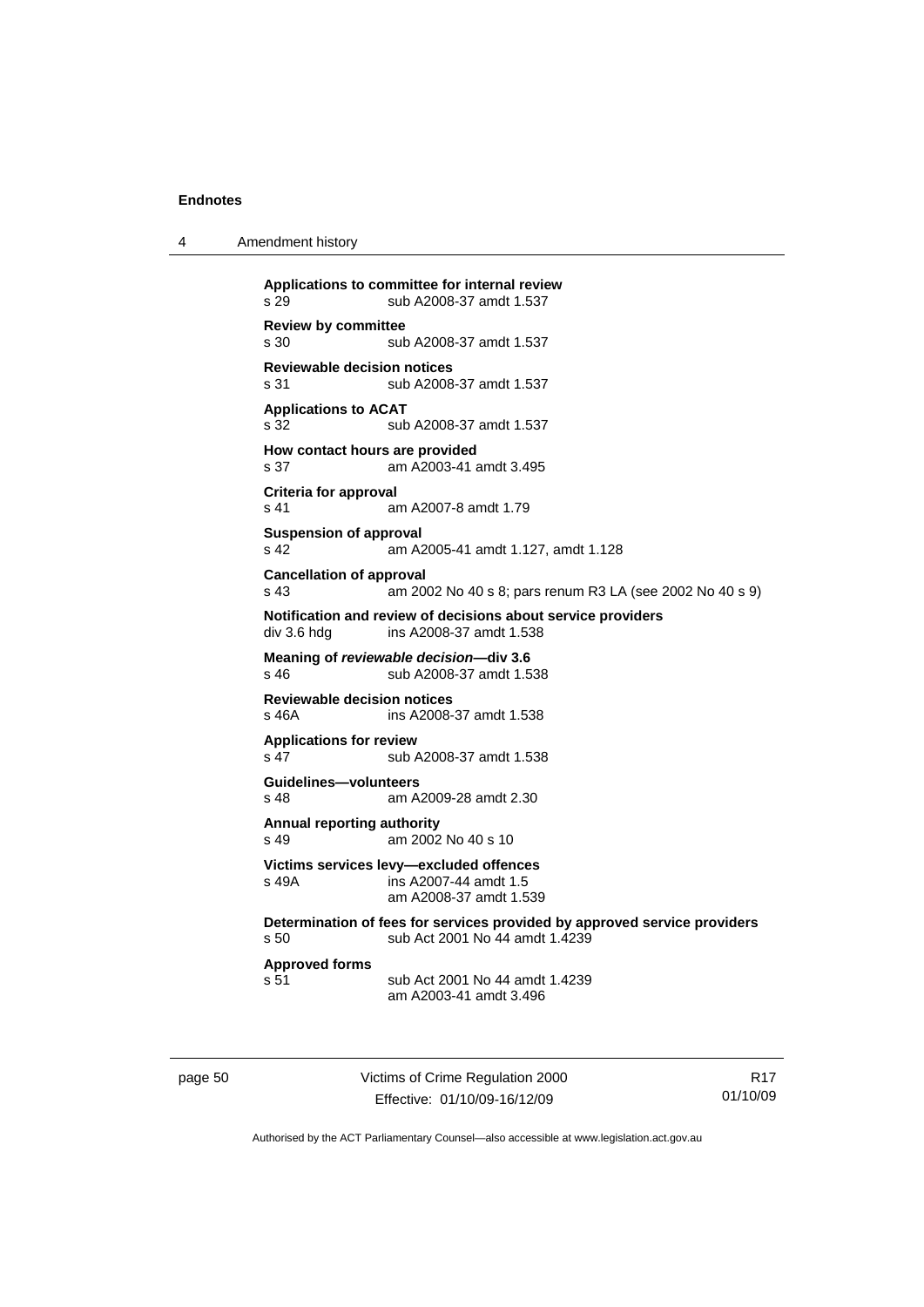|                                                  |                                                                                                                         | Amendment history | 4       |
|--------------------------------------------------|-------------------------------------------------------------------------------------------------------------------------|-------------------|---------|
| <b>Modification of regulation</b><br>pt 5 hdg    | exp 1 July 2001 (s 57)<br>ins A2004-39 amdt 1.40<br>exp 9 January 2009 (s 55)                                           |                   |         |
| <b>Application of pt 5</b><br>s 52               | exp 1 July 2001 (s 57)<br>ins A2004-39 amdt 1.40<br>exp 9 January 2009 (s 55)                                           |                   |         |
| s 53                                             | Dictionary, definition of health professional<br>om R1 (LRA)<br>ins A2004-39 amdt 1.40<br>exp 9 January 2009 (s 55)     |                   |         |
| s 54                                             | Dictionary, definition of psychologist<br>exp 1 July 2001 (s 57)<br>ins A2004-39 amdt 1.40<br>exp 9 January 2009 (s 55) |                   |         |
| Expiry of pt 5<br>s 55                           | exp 1 July 2001 (s 57)<br>ins A2004-39 amdt 1.40<br>exp 9 January 2009 (s 55)                                           |                   |         |
| <b>Existing entitlements</b><br>s 56             | exp 1 July 2001 (s 57)                                                                                                  |                   |         |
| <b>Expiration of pt 5</b><br>s 57                | exp 1 July 2001 (s 57)                                                                                                  |                   |         |
| sch 1                                            | Reviewable decisions about service providers<br>orig sch 1 renum as sch 2<br>ins A2008-37 amdt 1.540                    |                   |         |
| <b>Australian Road Rules</b><br>sch 1 pt 1.1 hdg | renum as sch 2 pt 2.1 hdg                                                                                               |                   |         |
|                                                  | Road Transport (Safety and Traffic Management) Regulation 2000<br>sch 1 pt 1.2 hdg renum as sch 2 pt 2.2 hdg            |                   |         |
| (No 2) 2007<br>sch 1 pt 1.3 hdg                  | Australian National University Act 1991 (Cwlth)—Parking and Traffic Statute<br>renum as sch 2 pt 2.3 hdg                |                   |         |
| sch 2                                            | Victims services levy-excluded offences<br>(prev sch 1) ins A2007-44 amdt 1.6<br>renum as sch 2 A2008-37 amdt 1.541     |                   |         |
| <b>Australian Road Rules</b><br>sch 2 pt 2.1 hdg | (prev sch 1 pt 1.1 hdg) renum as sch 2 pt 2.1 hdg A2008-37<br>amdt 1.542                                                |                   |         |
|                                                  | Victims of Crime Regulation 2000<br>Effective: 01/10/09-16/12/09                                                        |                   | page 51 |

Authorised by the ACT Parliamentary Counsel—also accessible at www.legislation.act.gov.au

R17 01/10/09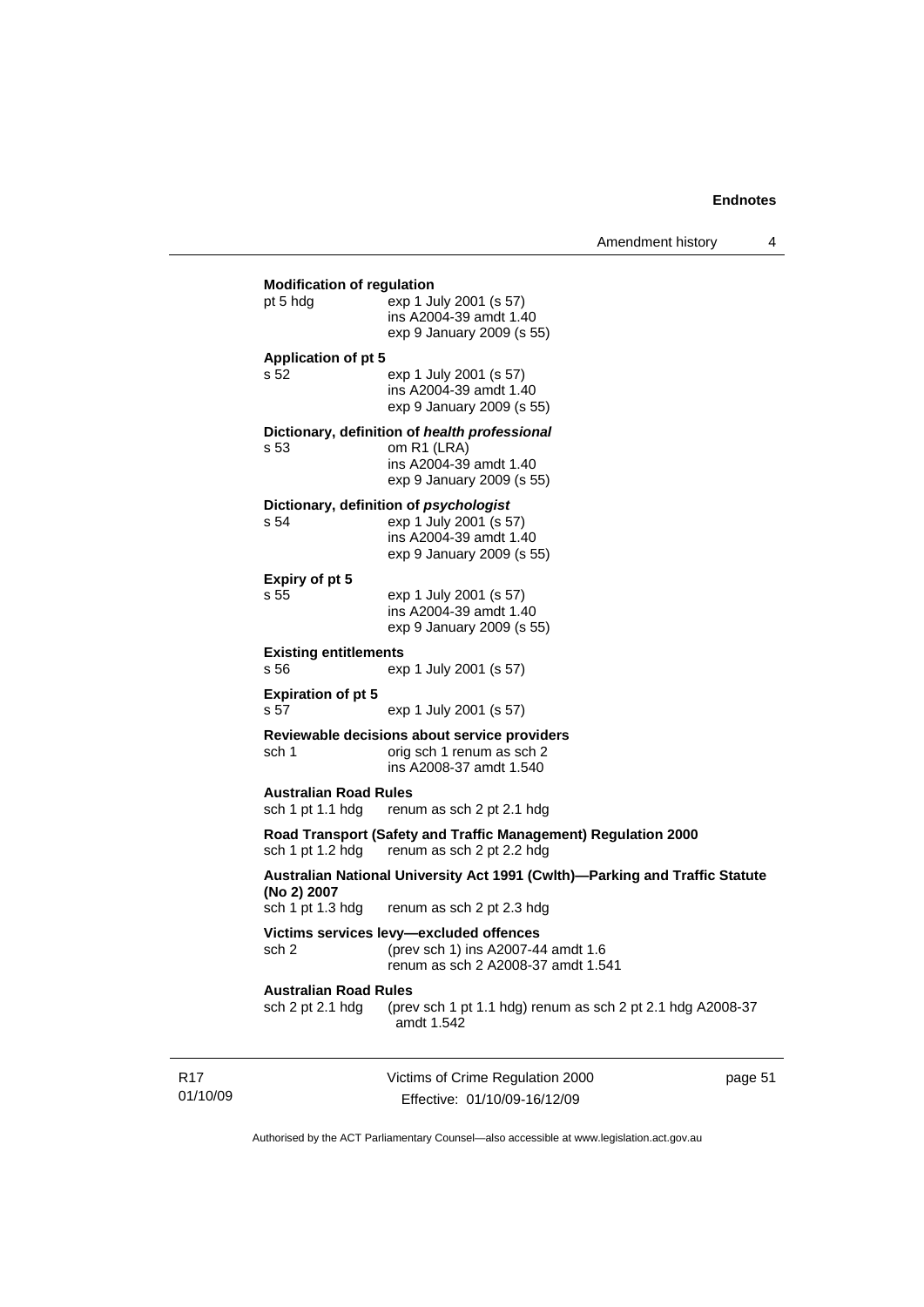| 4 | Amendment history                                                                          |                                                                                                                       |
|---|--------------------------------------------------------------------------------------------|-----------------------------------------------------------------------------------------------------------------------|
|   | sch 2 pt 2.1                                                                               | (prev sch 1 pt 1.1) ins A2007-44 amdt 1.6                                                                             |
|   |                                                                                            | renum as sch 2 pt 2.1 A2008-37 amdt 1.542                                                                             |
|   | Road Transport (Safety and Traffic Management) Regulation 2000                             |                                                                                                                       |
|   | sch 2 pt 2.2 hdg                                                                           | (prev sch 1 pt 1.2 hdg) renum as sch 2 pt 2.2 hdg A2008-37<br>amdt 1.543                                              |
|   | sch 2 pt 2.2                                                                               | (prev sch 1 pt 1.2) ins A2007-44 amdt 1.6<br>sub SL2007-40 s 4                                                        |
|   |                                                                                            | am SL2008-47 amdt 1.17; items renum R14 LA<br>renum as sch 2 pt 2.2 A2008-37 amdt 1.543                               |
|   | Australian National University Act 1991 (Cwlth)—Parking and Traffic Statute<br>(No 2) 2007 |                                                                                                                       |
|   | sch 2 pt 2.3 hdg                                                                           | (prev sch 1 pt 1.3 hdg) renum as sch 2 pt 2.3 hdg A2008-37<br>amdt 1.544                                              |
|   | sch 2 pt 2.3                                                                               | (prev sch 1 pt 1.3) ins A2007-44 amdt 1.6<br>renum as sch 2 pt 2.3 A2008-37 amdt 1.544                                |
|   | <b>Dictionary</b>                                                                          |                                                                                                                       |
|   | dict                                                                                       | am A2003-41 amdt 3.497; A2005-41 amdt 1.129, amdt 1.130;<br>A2008-37 amdt 1.545, amdt 1.546                           |
|   |                                                                                            | def <b>affected person</b> sub A2008-37 amdt 1.547                                                                    |
|   |                                                                                            | def community support member ins 2002 No 40 s 11<br>def <i>harm</i> om A2003-41 amdt 3.498                            |
|   |                                                                                            | def health member om 2002 No 40 s 12                                                                                  |
|   |                                                                                            | def health professional sub A2004-39 amdt 1.41                                                                        |
|   |                                                                                            | def health professions Act om A2004-39 amdt 1.41<br>def <i>internally reviewable decision</i> ins A2008-37 amdt 1.548 |
|   |                                                                                            | def <i>internal reviewer</i> sub A2008-37 amdt 1.549                                                                  |
|   |                                                                                            | def <i>internal reviewer's decision</i> ins A2008-37 amdt 1.550                                                       |
|   |                                                                                            | def <i>internal review notice</i> ins A2008-37 amdt 1.550                                                             |
|   |                                                                                            | def <i>psychologist</i> sub A2004-39 amdt 1.42                                                                        |
|   |                                                                                            | def reviewable decision sub A2008-37 amdt 1.551                                                                       |
|   |                                                                                            | def the Act om Act 2001 No 56 amdt 3.892<br>def <i>victim</i> om A2003-41 amdt 3.499                                  |
|   |                                                                                            | def youth policy and services member ins 2002 No 40 s 11                                                              |

page 52 Victims of Crime Regulation 2000 Effective: 01/10/09-16/12/09

R17 01/10/09